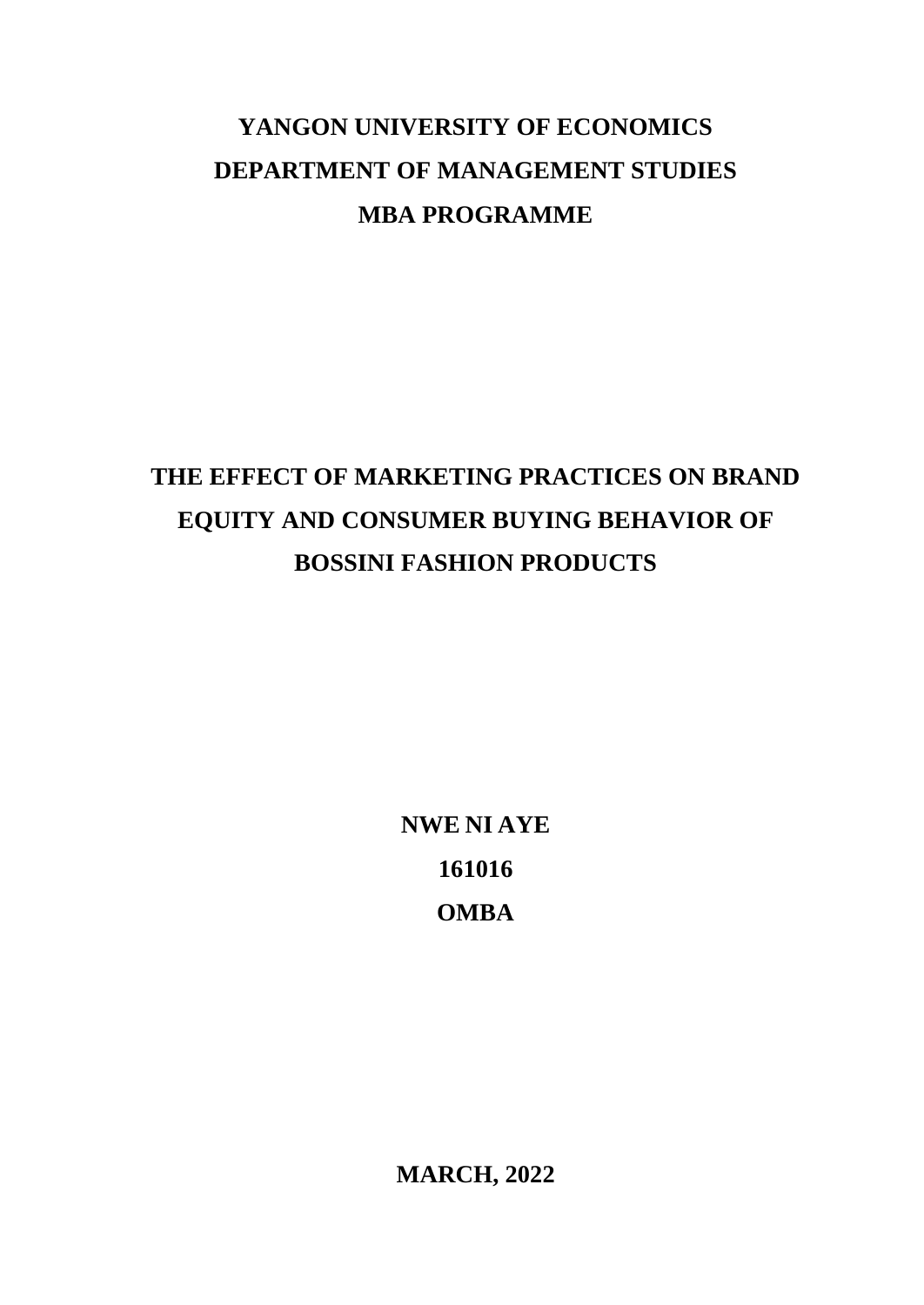## **YANGON UNIVERSITY OF ECONOMICS DEPARTMENT OF MANAGEMENT STUDIES MBA PROGRAMME**

## **THE EFFECT OF MARKETING PRACTICES ON BRAND EQUITY AND CONSUMER BUYING BEHAVIOR OF BOSSINI FASHION PRODUCTS**

## **ACADEMIC YEAR (2017-2022)**

**Supervised By: Submitted By:**

Dr. Than Thu Zar Nwe Ni Aye

Department of Management Studies (2016-2022)

Yangon University of Economics

Professor OMBA -161016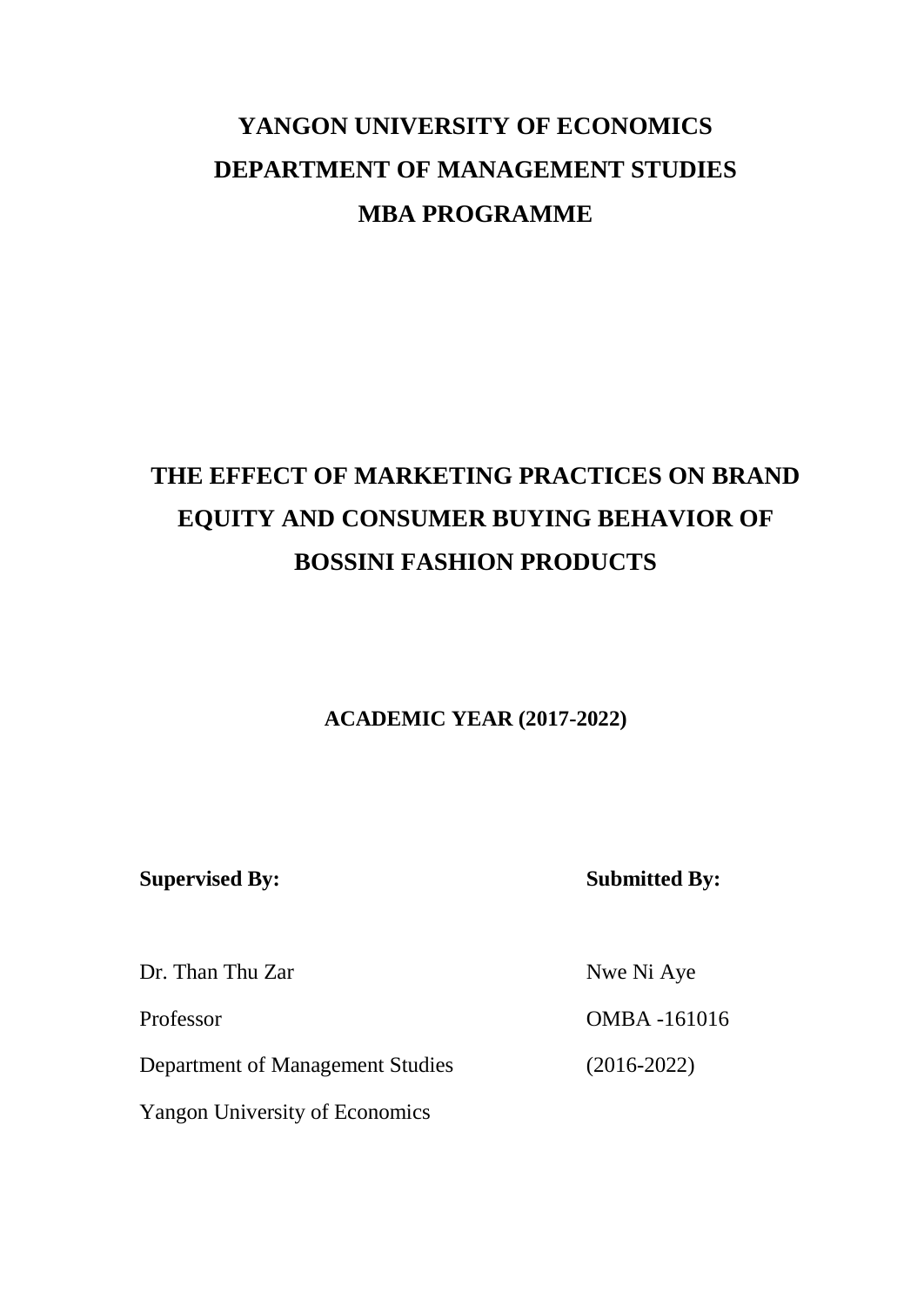## **YANGON UNIVERSITY OF ECONOMICS DEPARTMENT OF MANAGEMENT STUDIES MBA PROGRAMME**

## **THE EFFECT OF MARKETING PRACTICES ON BRAND EQUITY AND CONSUMER BUYING BEHAVIOR OF BOSSINI FASHION PRODUCTS**

This thesis submitted to the Board of Examiners in partial fulfillment of the requirements for the degree of Master of Business Administration (MBA)

### **Supervised By: Submitted By:**

| Dr. Than Thu Zar                      | Nwe Ni Aye         |
|---------------------------------------|--------------------|
| Professor                             | <b>OMBA-161016</b> |
| Department of Management Studies      | $(2016 - 2022)$    |
| <b>Yangon University of Economics</b> |                    |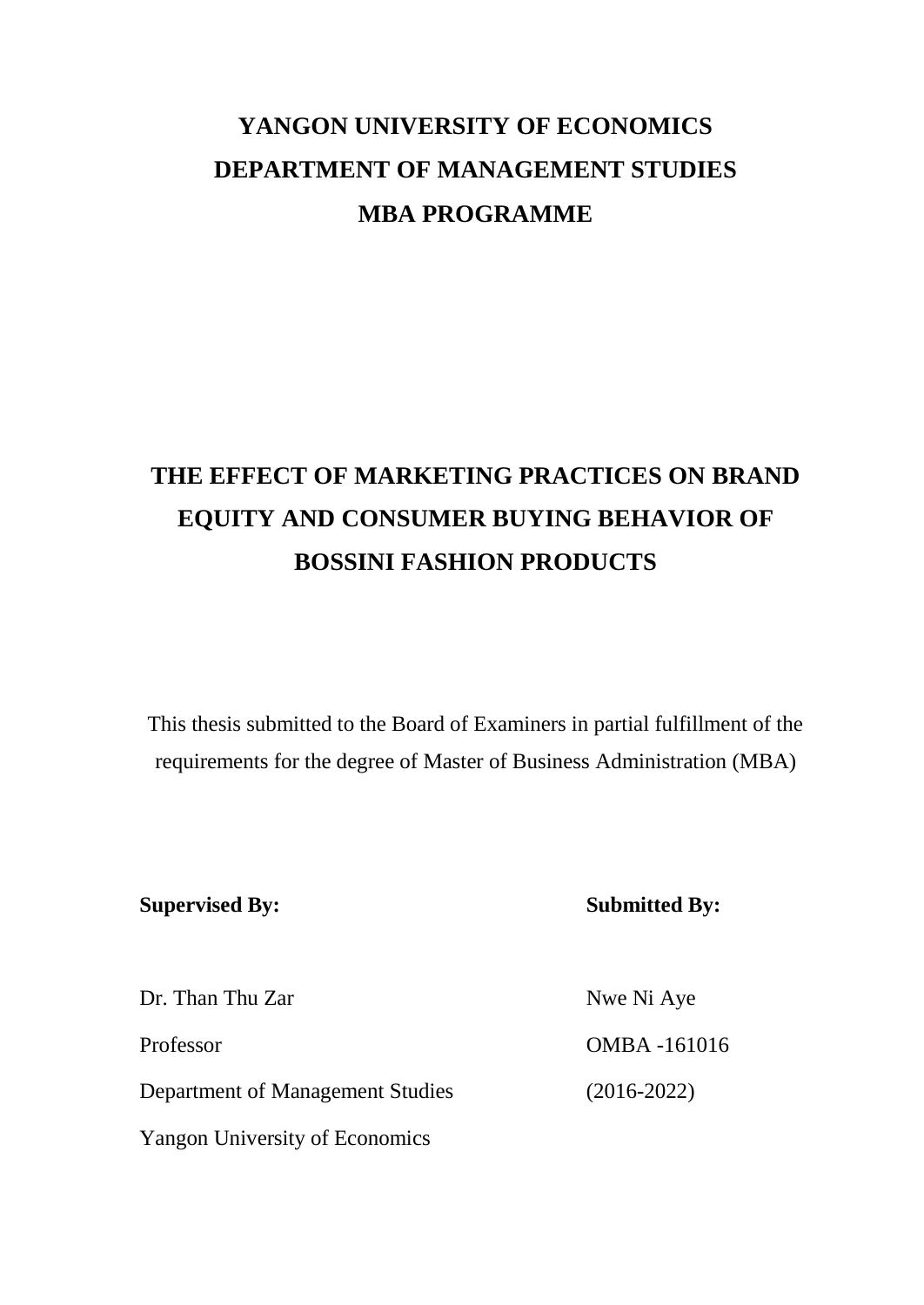## **ACCEPTANCE**

This is to certify that the thesis entitled "**The Effect of Marketing Practices on Brand Equity and Consumer Buying Behavior of Bossini Fashion Products"** has been accepted by the Examination Board for awarding Master of Business Administration (MBA) degree.

## **Board of Examiners**

…………………………………………

(Chairman)

Dr. Tin Tin Htwe

Rector

…………………………. ………………………

(Supervisor) (Examiner)

……………………… …………………...

(Examiner) (Examiner)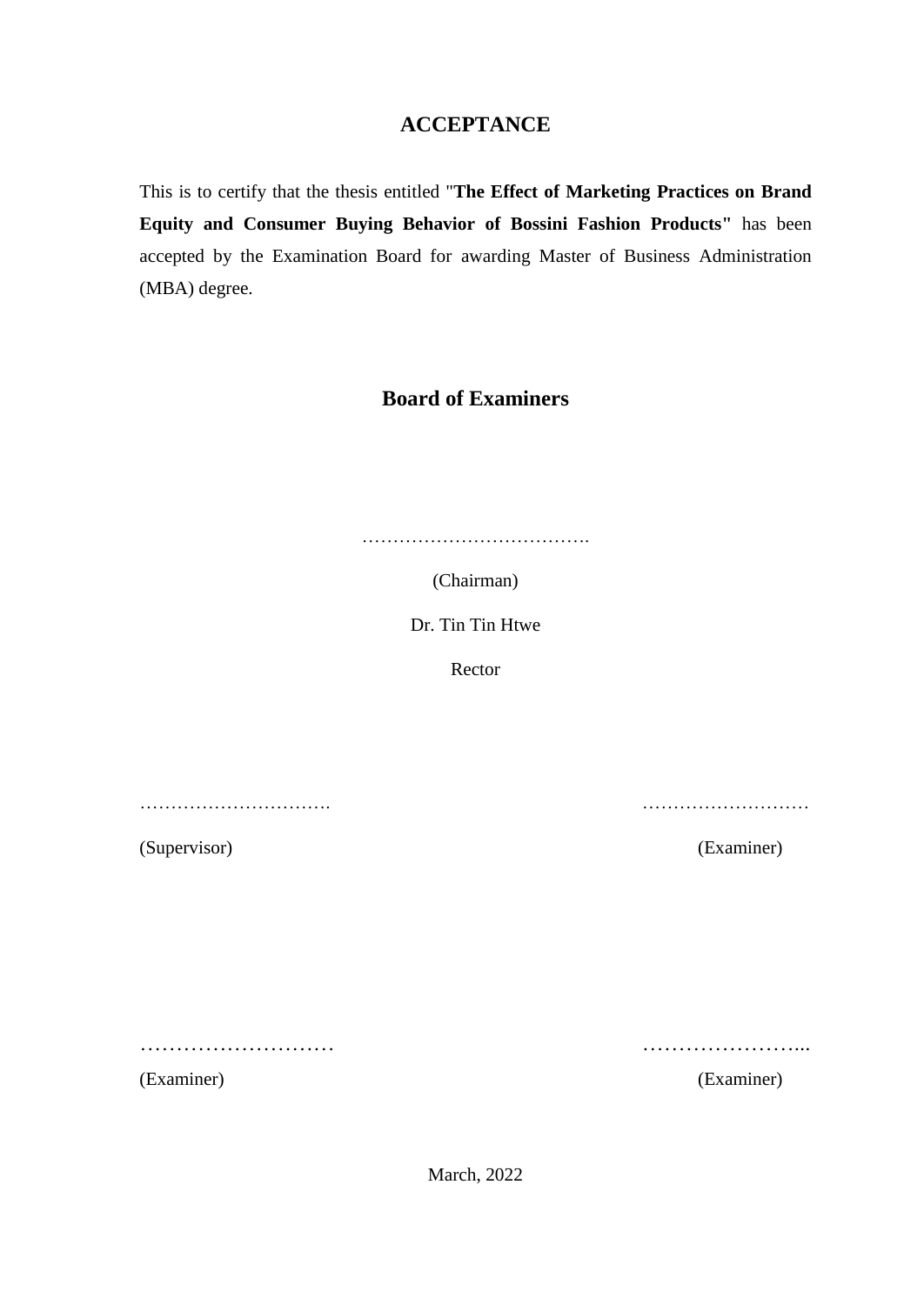### **ABSTRACT**

 The study aims to analyze marketing practices on brand equity and consumer buying behavior of Bossini fashion products. The specific objectives of this study are to examine the effect of marketing practices on brand equity and to analyze the effect of brand equity on customer buying behavior of Bossini fashion products in Yangon. The structured questionnaire is used to collect data from the customer who use Bossini brand in Yangon. The primary data are collected by using systematic sampling method. Secondary data was gathered from previous research papers, relevant text books and Websites. Descriptive statistics and regression analysis are used to analyze the collected data. According to the analysis, product quality, perceived value and customer communication have positive and significant effect on brand equity. It is also found that among the four elements of brand equity have positive and significant effect on buying behavior. This study suggests that Bossini brand must be keep product quality, perceived value and customer communication to build brand equity and thereby, it can lead to encourage buying behavior of customer on Bossini fashion products.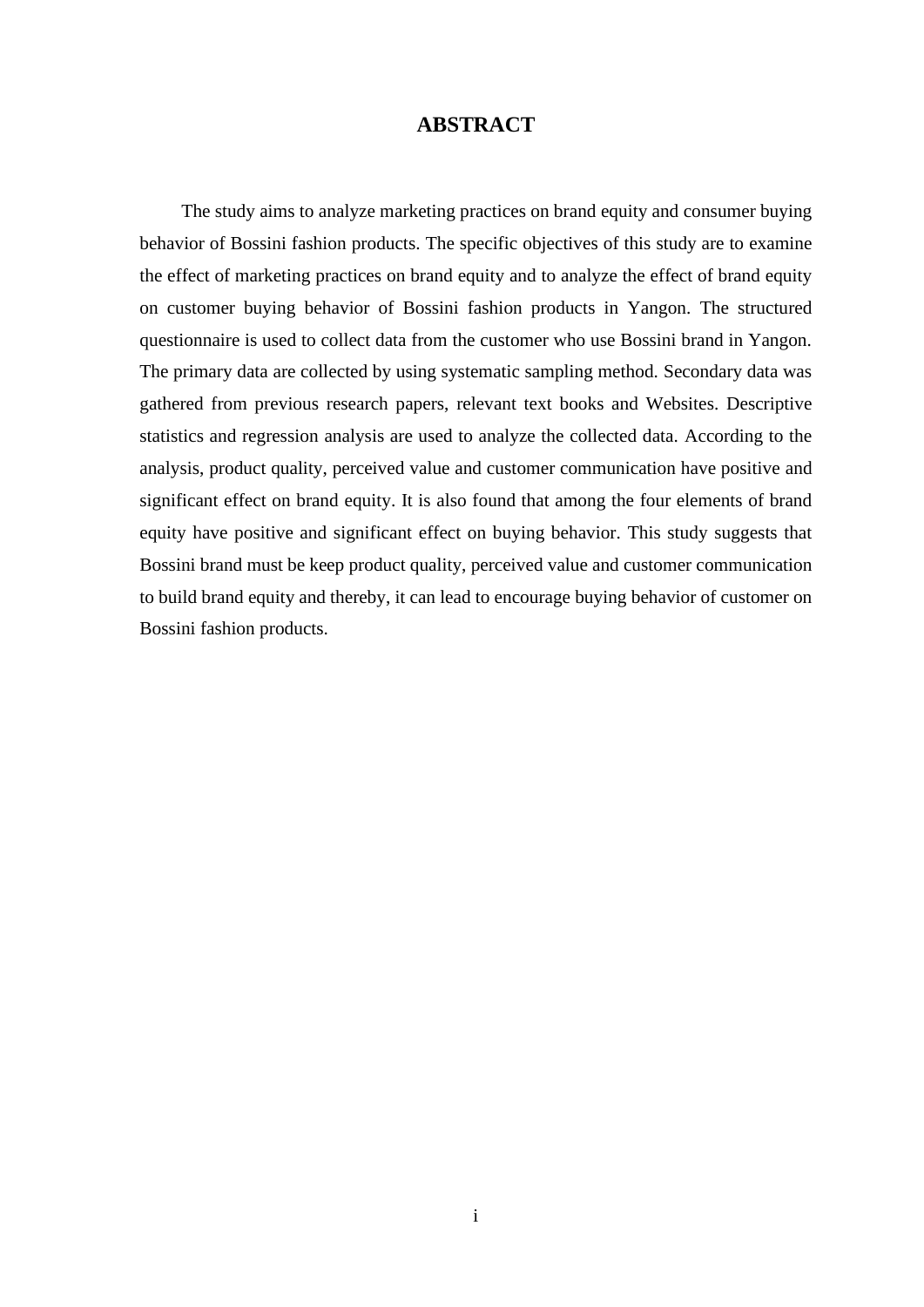#### **ACKNOWLEDGEMENTS**

I really wish to express my sincere gratitude and appreciation to the following people for their kind support, enthusiastic guidance and especially during the process of writing this thesis. Without supporting these people, today, I would not be able to accomplish my study and submission of master thesis. First and foremost, I do express my deep gratitude to Professor Dr. Tin Tin Htwe, Rector, Yangon University of Economics, for his kind permission to submit this thesis.

My deepest thanks to Professor Dr. Nu Nu Lwin, Program Director and Head of Department of Management Studies, Dr. Myint Myint Kyi, Professor of Department of Management Studies, Dr. Thin Nwe Oo, Professor of Department of Management Studies and Dr. Hla Hla Mon, Professor of Department of Management Studies, for their permission, guidance and support for this study.

 Especially, I would like to acknowledge and thanks my supervisor, Dr Than Thu Zar, Professor, Department of Management Studies, for her patient guidance, encouragement and useful advice during the planning and development of this research study as I would not be able to make it finish this paper without her support.

Also, my sincere appreciation goes to Managing Director, Director, General Manager and all the people from MIB Fashion Co., Ltd and the respondent for their help in providing accurate data information and subjective opinions while participating in research survey questions.

In additions, to the respondents for providing data and participation, thank you all for the help have given me. Finally, I would like to convey my special thanks to all professors and lecturers that have lecturers during these years, without the supporting and understanding from the professor and lecturer, this journey would never have complete.

> Nwe Ni Aye ID-161016 Online MBA 2020-2022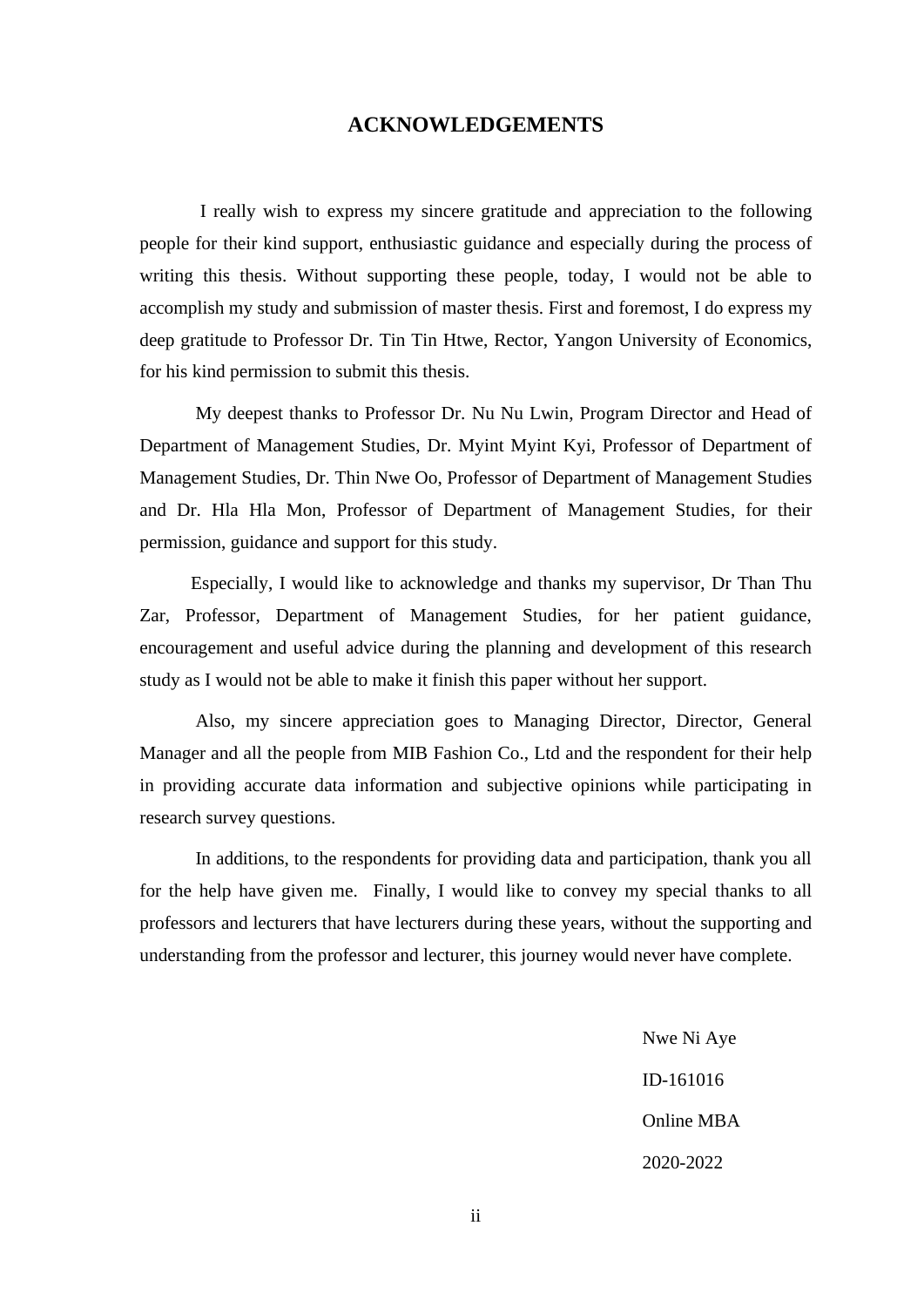## **TABLE OF CONTENTS**

|                   |     |                                   | Page No.                 |
|-------------------|-----|-----------------------------------|--------------------------|
| Abstract          |     |                                   | $\mathbf{i}$             |
| Acknowledgements  |     |                                   | $\overline{\textbf{ii}}$ |
| Table of Contents |     |                                   | iii                      |
| List of Tables    |     |                                   | $\mathbf{V}$             |
| List of Figures   |     |                                   | vi                       |
| <b>CHAPTER 1</b>  |     | <b>INTRODUCTION</b>               | $\mathbf{1}$             |
|                   | 1.1 | Rationale of the Study            | 3                        |
|                   | 1.2 | Objectives of the Study           | 5                        |
|                   | 1.3 | Scope and Methods of the Study    | 5                        |
|                   | 1.4 | Organization of the Study         | 6                        |
| <b>CHAPTER 2</b>  |     | THEORETICAL BACKGROUND            | 7                        |
|                   | 2.1 | <b>Marketing Practices</b>        | 7                        |
|                   | 2.2 | <b>Brand Equity</b>               | 10                       |
|                   | 2.3 | <b>Consumer Buying Behavior</b>   | 13                       |
|                   | 2.4 | <b>Previous Studies</b>           | 14                       |
|                   | 2.5 | Conceptual Framework of the Study | 18                       |
| <b>CHAPTER 3</b>  |     | PROFILE AND MARKETING PRACTICES   | 19                       |
|                   |     | OF BOSSINI FASHION PRODUCTS       |                          |
|                   | 3.1 | Profile of Bossini Fashion Brand  | 19                       |
|                   | 3.2 | Bossini Fashion Brand in Myanmar  | 20                       |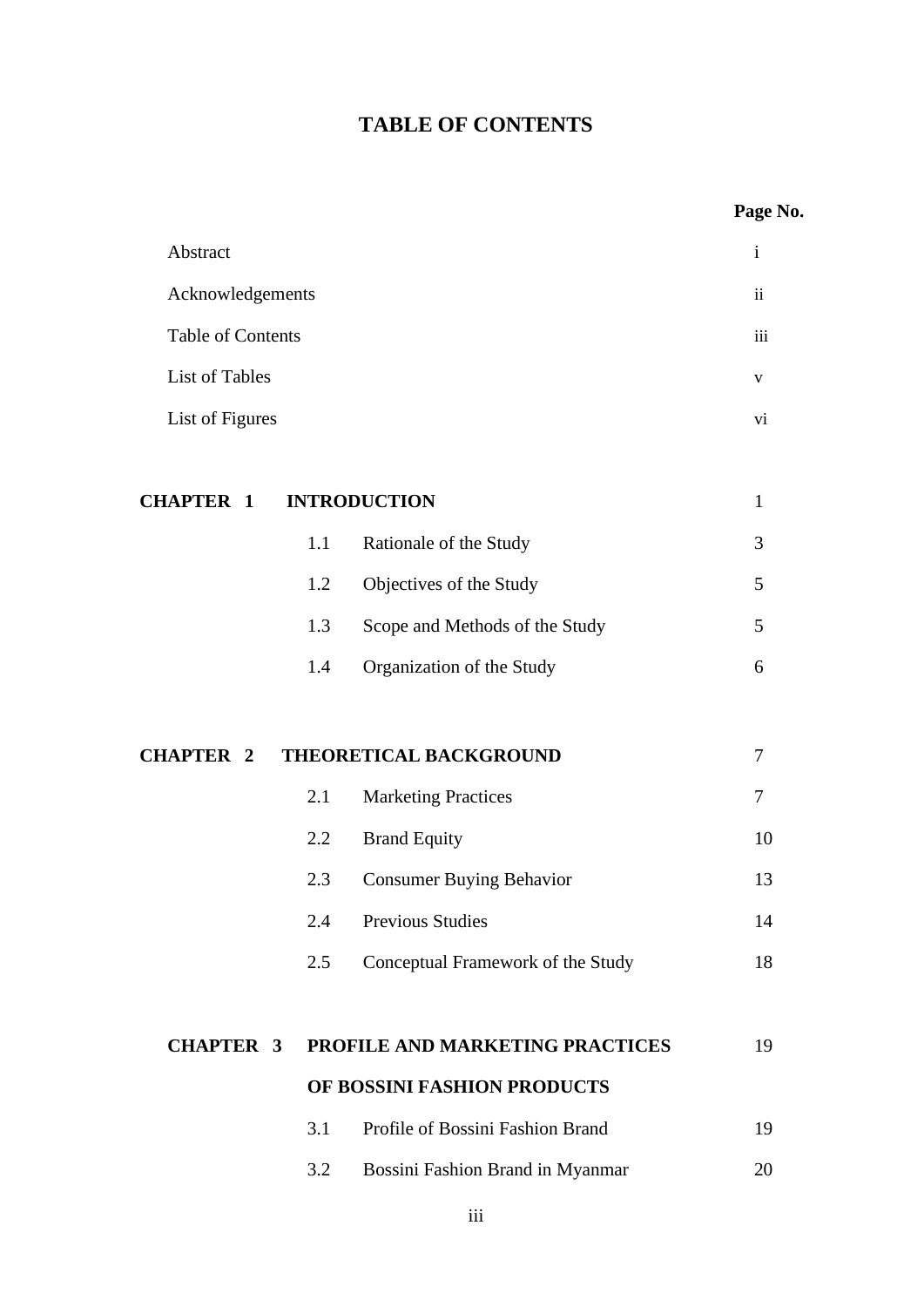|  | Marketing Activities of Bossini Fashion |  |
|--|-----------------------------------------|--|
|  | <b>Products</b>                         |  |

# **CHAPTER 4 ANALYSIS ON THE EFFECT OF MARKETING** 25 **PARCTIES ON BRAND EQUITY AND CONSUMER BUYING BEHAVIOR OF BOSSINI FASHION PRODUCTS** 4.1 Profile of Respondents 25 4.2 Marketing Practices, Brand Equity and Consumer 27 Buying Behavior towards Bossini Fashion Products 4.3 Analysis on the Effect of Marketing Practices 36 on Brand Equity 4.4 Analysis on the Effect of Brand Equity on Consumer Buying Behavior 38 **CHAPTER 5 CONCLUSION** 41

|  | 5.1 Findings and Discussion    |  |
|--|--------------------------------|--|
|  | Suggestions and Recommendation |  |

5.3 Needs for Further Research 44

### **REFERENCES**

**APPENDICES**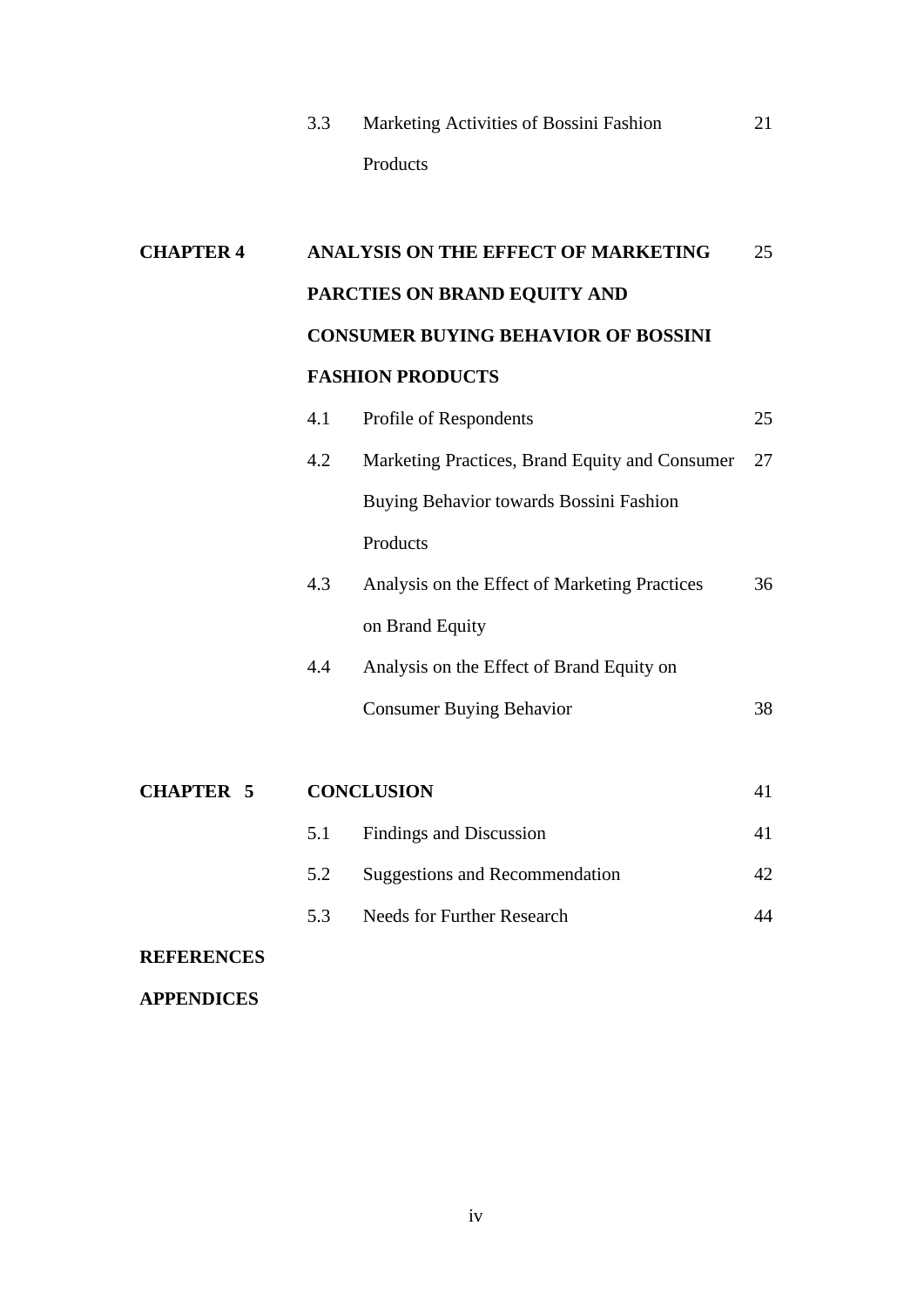## **LIST OF TABLES**

| Table No.              | <b>Title</b>                                     | Page No. |
|------------------------|--------------------------------------------------|----------|
| Table 4.1              | Profile of Respondents                           | 26       |
| Table 4.2              | <b>Product Quality</b>                           | 28       |
| Table 4.3              | <b>Service Quality</b>                           | 28       |
| Table 4.4              | <b>Customer Service</b>                          | 29       |
| Table 4.5              | <b>Customer Value</b>                            | 30       |
| Table 4.6              | <b>Customer Communication</b>                    | 30       |
| Table 4.7              | Distributor Image                                | 31       |
| Table 4.8              | <b>Brand Awareness</b>                           | 32       |
| Table $4.\backslash 9$ | <b>Brand Association</b>                         | 33       |
| Table 4.10             | Perceived Quality                                | 34       |
| Table 4.11             | <b>Brand Loyalty</b>                             | 35       |
| Table 4.12             | <b>Consumer Buying Behavior</b>                  | 36       |
| Table 4.13             | Analysis on the effect of marketing practices on | 37       |
|                        | <b>Brand Equity</b>                              |          |
| Table 4.14             | Analysis on the Effect of Brand Equity on Buying | 39       |
|                        | <b>Behavior</b>                                  |          |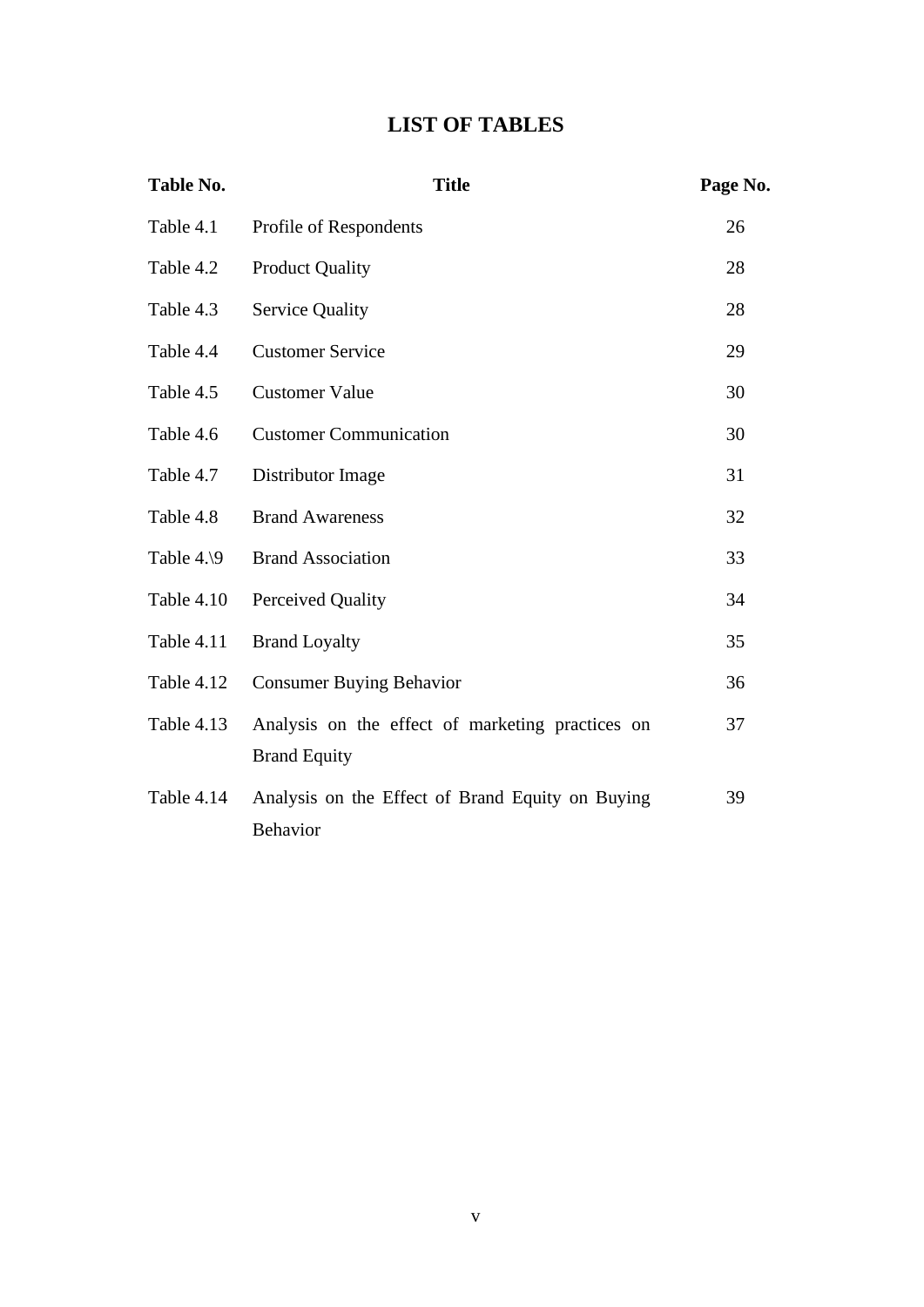## **LIST OF FIGURE**

| <b>Figure No.</b> | <b>Title</b>                                          | Page No. |
|-------------------|-------------------------------------------------------|----------|
| Figure 2.1        | Conceptual Framework developed by Zehir et al.        | 16       |
| Figure 2.2        | Conceptual Framework developed by Falahat et al.      | 16       |
| Figure 2.3        | Conceptual Framework developed by Hameed and Habib    | 17       |
| Figure 2.4        | Conceptual Framework developed by Fouladivanda et al. | 17       |
| Figure 2.5        | Conceptual Framework of the Study                     | 18       |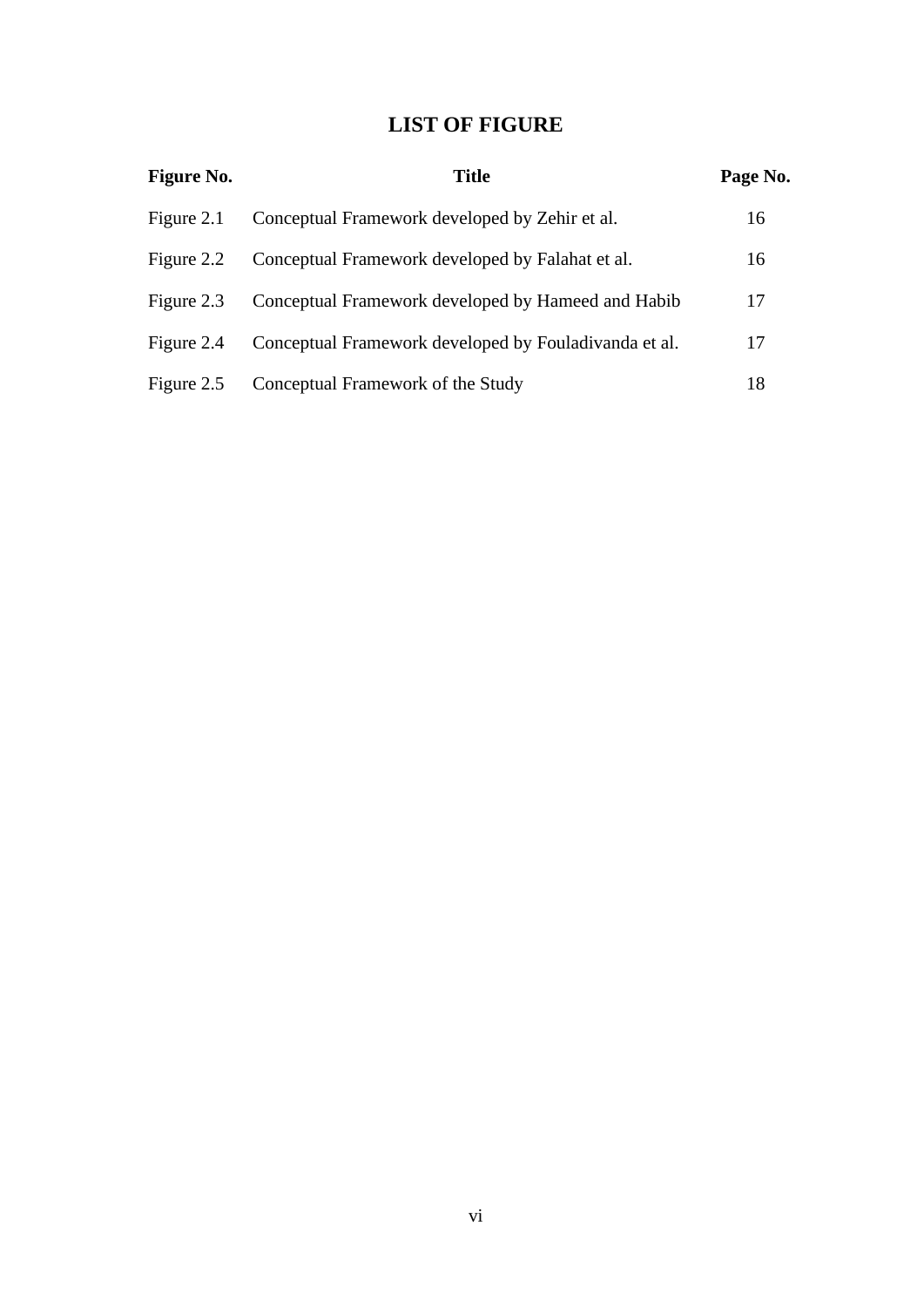## **CHAPTER I INTRODUCTION**

 When consumers want to buy a product and a brand immediately pops into their mind, it reflects a higher level of brand recognition. High brand awareness in a product can influence consumers' purchasing decisions. When consumers want to buy a product, a brand name may come to mind immediately, it reflects a higher productivity Brand Awareness. Having a product can influence consumers' purchasing decisions high brand awareness (Dodds, Monroe & Grewal, 1991; Grewal, Monroe & Krishan,1998). It explains the reason for the higher market share and a higher quality rating in a higher branded product. As customer awareness grows, consumers choose to buy their familiar and attractive brand. Therefore, if a business wants to beat its competitors, it must make consumers want to buy their product and brand.

Blackwell, Miniard and Engel (2001) define consumer behavior as the activities in which people possess and as well, consume and finally dispose products and services. In addition, in fact, there is extensive research on consumer behavior this has to do with increasing growth in trading and acceptance among the consumers due to new brand and variety of product put in place. It is important to note that most of the studies in this endeavor focus on cross countries study with little studies on a single country basis. As with previous discussions, analytical frameworks and forms of discussion; much of the focus is on modeling consumer behaviors but there is significant differences between them but one common thing they share in common such as attaching important to stage applications, pre- purchase, and post purchase strategies for more detail discussion in the literature you can see for example (Hoyer & Maclnnis, 2001; Rayport & Jaworski, 2003).

Macdonald and Sharp (2000). mentioned that familiar with consumers, brand equality is still an important factor to influence for purchase decision. In addition, while consumer select a product, they are about perceived quality and brand awareness. Perceived quality can help determine the quality of the whole product that makes a customer, the product has become a brand of choice in the minds of consumers, maintaining significant diversity (Aaker,1991). In addition, businesses must build brand loyalty and the higher the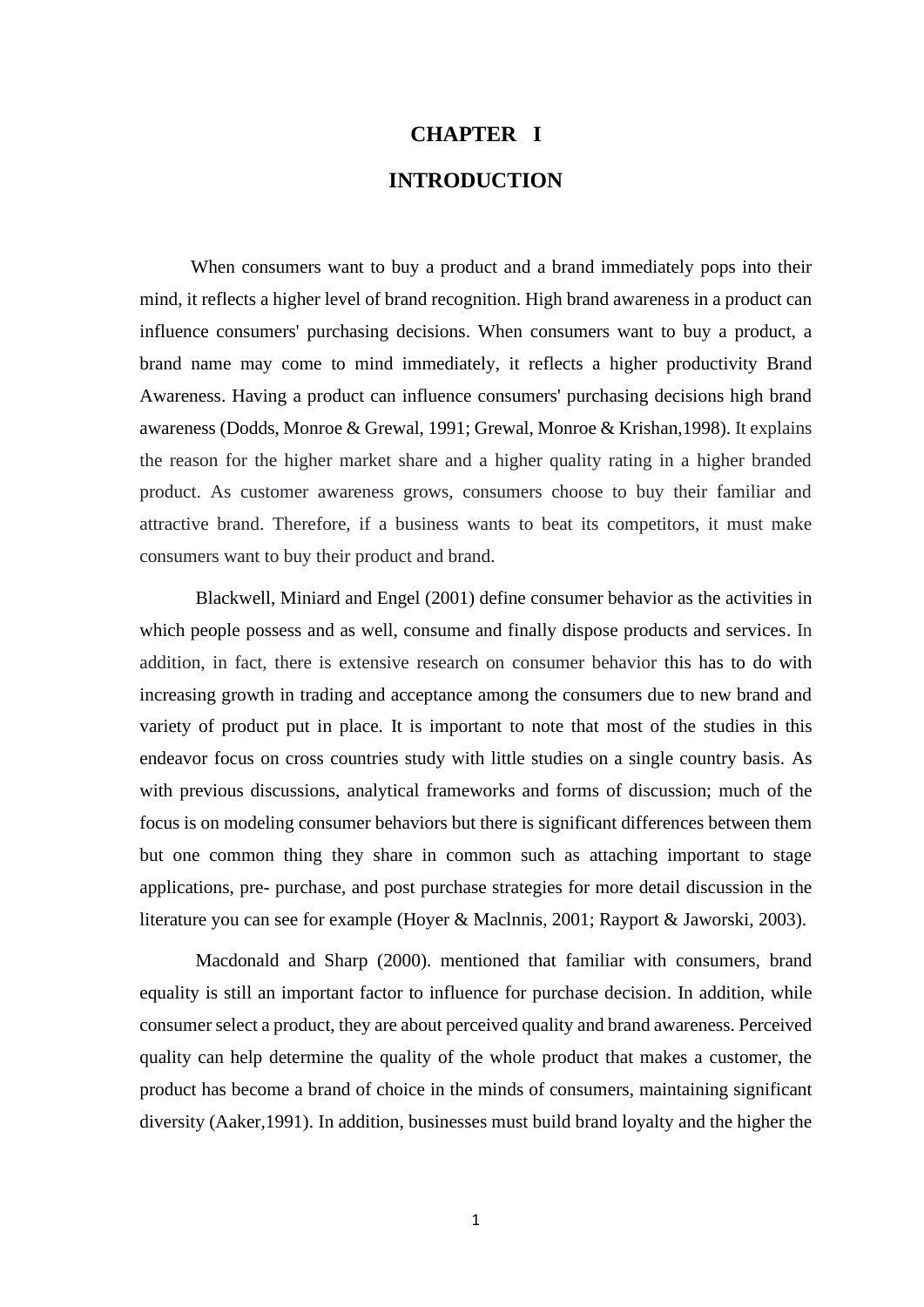brand loyalty is the better and the lower the cost business to pay. Therefore, brand awareness, perceived quality, brand loyalty on purchase intention effect.

 In modern marketing theory the role of the marketing department to ensure customer satisfaction while selling the product. In the modern age companies pay to customer value and customer satisfaction. The economy is completely based customers and marketers need to be customer-centric rather than producers centered. Business is totally based on the customer and marketers have to be customer centered rather than being producer centered. It can be done in any business; it is important to work closely with customers to recognize the product have created. It helps maintain a close working relationship with the customer. Customer service is very important to achievement objectives, it's based on knowing the needs and wants of the target market and meeting those needs commodities in a desired manner and better than the competitor. Fashion conscious consumer immediately purchase where they find suitable and different products. People perceived the brands differently according to their preference and sometimes may be depends on past experiences and their decisions are directly or indirectly related to these perspectives. Brand Equity is a concept that has been used since the 1980s, assets and liabilities associated with a brand name and the brand will be the same. The brand can add or subtract from branded or related products and services

Fashion frequently changes over from Customer needs now change accordingly. It is very difficult to keep a fashion-conscious consumer happy. Shopping lifestyle, enthusiasm and opinion make shopping more enjoyable (Lee & Kim, 2008: Shim & Kotsiopulos,1993). Their shopping motivation is the expression of their societal and recreational identities (Gam, 2010). The Bossini brand is considered a premium brand for the wealthy in Myanmar. Bossini created a network of more than 40 stores across the country.

The Bossini brand is perceived to be the premium brand for the affluent class in Myanmar. Their network of more than 40 stores nationwide has created Bossini as the leading and fastest growing fashion brand in Myanmar. The people of the world today became more aware of their appearance than in the past. Clothing is basic necessity for human beings. Nowadays people like positive change in their life with the help of life style. They plan for various social occasions to dress up and wear more stylish. Fashion is associated with the complete outlook. People are interested in a glowing appearance. They do not hesitate to purchase style of their liking (Moye & Kincade, 2003) even for shoes.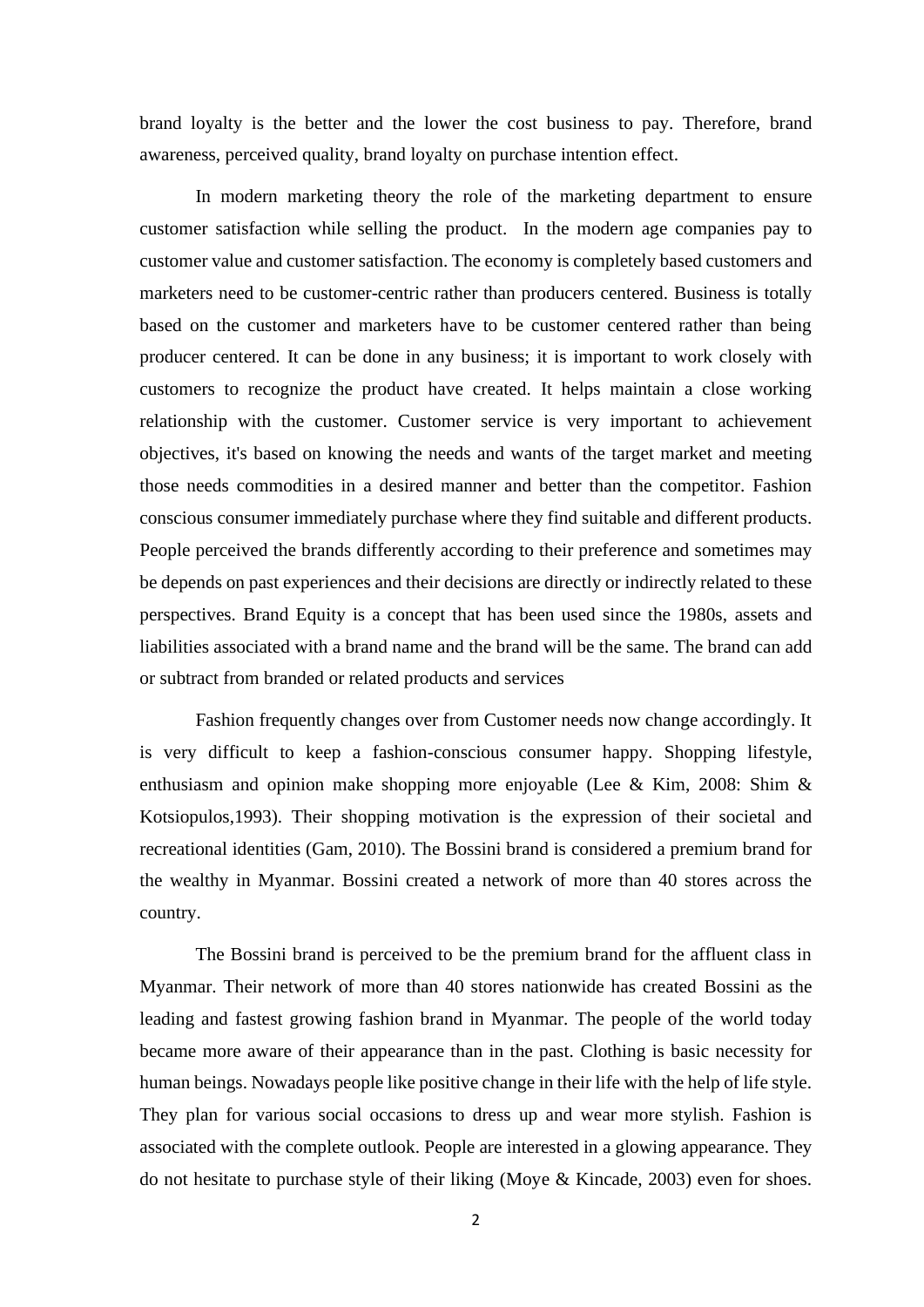Therefore, this study aims to analyze the marketing practices on brand equity and consumer buying behavior towards Bossini fashion products.

#### **1.1 Rationale of the Study**

 Strong competition and rapid technological developments in various sectors made the firms aiming to increase their market shares by gaining more customers protect their market shares. The way to protect their market shares is to create customer loyalty. The firms with loyal customer portfolios protect their existence for a long time by making their customers repeat purchases. Therefore, there are several studies in the literature about the investigation of variables affecting consumer behavior. The objective of the present research is to examine marketing practices, the brand equity and customer buying behavioral intention they associate with the Bossini brand. It is how happy the customers are with their transaction and overall experience with the Bossini fashion. The issue of brand equity has emerged as one of the most critical areas for marketing management. The effect of brand equity on consumer preferences and purchase intention.

 If the marketers have positive brand equity built from years of product quality and excellent customer service, customers will always choose this brand over others in the marketplace. This also highlights another important aspect of brand equity and it does not exist in isolation and so it is not so abstract. For a business to have positive brand equity, it must have a solid track record of delivering high quality products and services to its customers. Over time, the general target market develops an overall positive perception of the business and its products. Just like other items of value, brand equity can also be diluted if a business begins to deviate from its value proposition or unique selling point. Building brand equity takes time and that value must be protected at all costs. Once consumers have lost trust in a particular brand, it will take the brand years of hard work and excellence to rebuild its brand equity to its previous prominence. Sometimes, a loss in brand equity could be potentially fatal for the business.

 Positive brand equity is the reason consumers choose that the products in the shelves and leave others of similar price or quality. When the product has positive brand equity, consumers will have a good perception of this business and they will choose it believing that this brand will offer them more reliable products or services with consistent quality.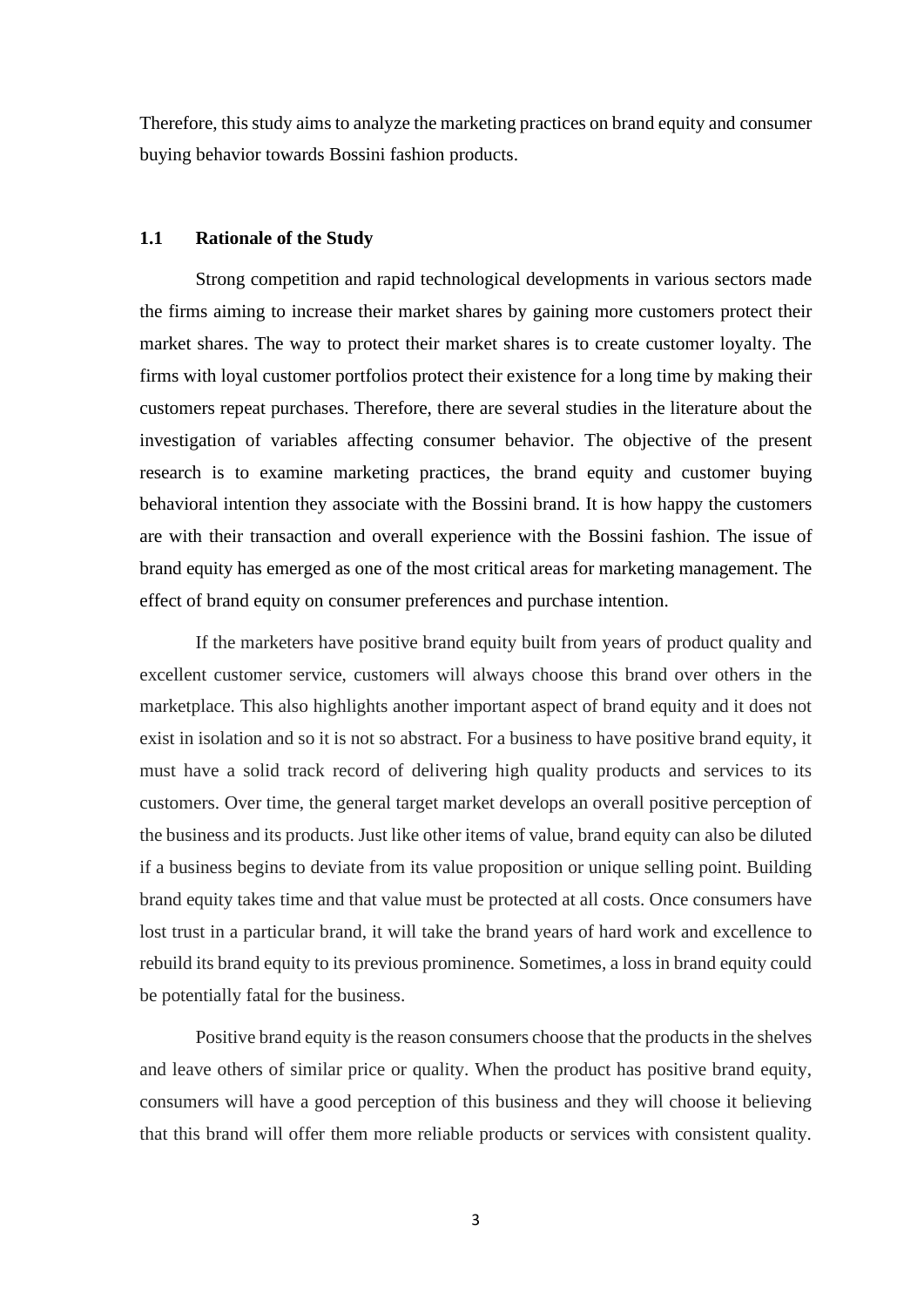Consumers develop a perception about the quality and value of a product and it is that perception that drives the brand value.

 In today's competitive and changing business environment, the power of retailers and the customers' demand level is continuously growing, expanding long-term relationship with customers is vital and necessary for the success and survival of producers. Several studies have shown that price is an important variable, other variables such as product and service quality are important in the process of customers' purchase decision (Giovanis, Tomaras & Zondiros, 2013). Customers in this era are targeted by mass media and they change the consumers' way of thinking through emotions, needs, wants and demands. Market researchers and organizations spent billions of dollars on consumer research to identify important factors that influence on consumer decisions. The analysis of consumer behavior is effective in detecting the orientation of consumer behavior (Thapa, 2011). At the present, companies should maintain long-term and profitable relationships with their own customers in order to survive in the competitive environment.

When management has a deep and true understanding of the effective marketing practices on the behavioral intentions of customers, company can strengthen long-term Despite the emphasis on customers' maintenance in marketing texts, access to such targets is changing rapidly for manufacturer and seller companies. In market, billions of dollars are spent on brand advertising by the companies. However, studies show that consumers are only able to differentiate between few brands. The main problem is that brand advertising solely is not a guarantee for brand success. Therefore, marketing specialists require a clear strategy which is based on a complete understanding of reasons that encourage consumers to repurchase intention of a brand. Several studies have been conducted about marketing issues by researchers.

Previous studies of marketing mention that the main factor in the success of companies and the creation of competitive advantage is the increase of perceived value, perceived quality and customer satisfaction (Ranjbarian, Kabuli, Sanayaei, & Hadadyan, (2012). Also, creating valuable products and inducing the desired brand image are reconized as the basic requirements of customer buying behavior (Herrmann, Dorothea Schaffner & Heitmann. 2006). According to above discussion, Bossini Fashion brand are not an exception and these companies should maintain long-term and profitable relationships with their own customers in order to survive in the competitive environment. When management has a deep and true understanding of the effective factors on the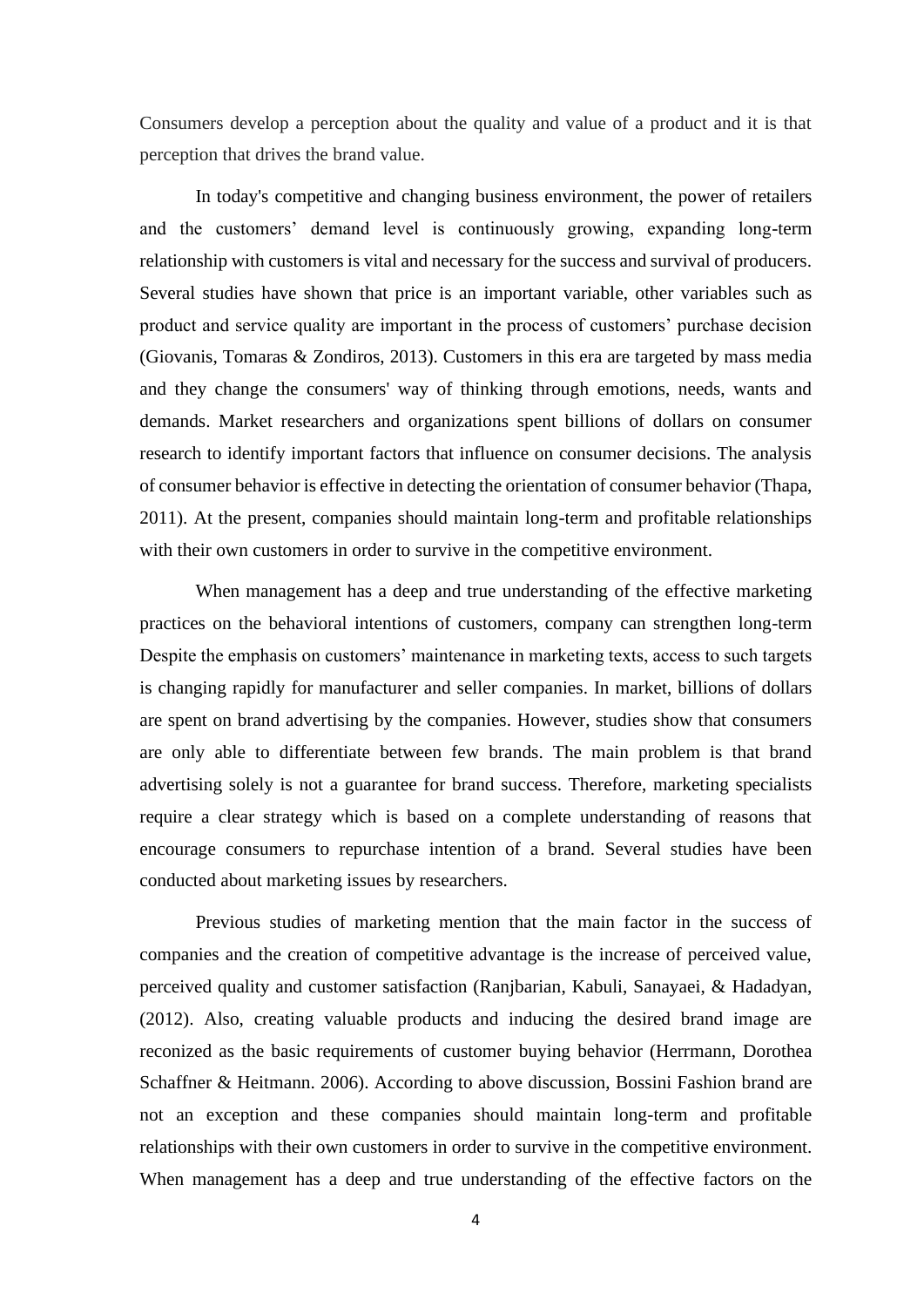behavioral intentions of customers, company can be strengthening long-term relationships with customers more effectively. Among the foreign brand, Bossini is well known for its comfortable casual wear that is colourful, energetic and trendy. The clothing is easy to mix and match and offers a full range of value for money casual wear apparel for ladies, men, youth and kids. Heaving solid strength, good quality can create Bossini as a customer preferred casual wear brand. When most of the consumer decided to purchase bossini products, they focuse on quality and quantity versus the price of the product. The quality of product, the competitive price and the product image are important factors for Bossini fashion. Thus, this study choose to analysis the marketing practices of Bossini product. Consequently, the main purpose of this study is to investigate marketing practices on brand equity and consumer buying behavior towards Bossini fashion products.

#### **1.2 Objectives of the Study**

 The study mainly intends to analyze the buying behavior of Bossini fashion products in Yangon.

- To analyze the effect of marketing practices on brand equity of Bossini fashion products.
- To examine the effect of brand equity on consumer buying behavior of Bossini fashion products.

#### **1.3 Scope and Methods of the Study**

 This study emphasizes marketing practices on brand equity and consumer buying behavior of Bossini fashion products in Yangon. In Yangon, Junction Centers, Sein Gay Har, Gamone Pwint, Times Mall, Taw Win Center and Capital Hyper Mart are selling Bossini products. In this study, the two-stage random sampling method is used to select the respondent. At the first stage, among 14 outlets that are selling Bossini sampling. 5 outlets are randomly selected for this study. At the second stage, systematic random sampling method is used to select every 5<sup>th</sup> consumer coming to Bossini counter of each outlet. The primary data are collected at five outlets simultaneously. One day survey was carried out to collect the data. The number of respondents is 150. The personal interview method is also applied to collect the primary data from operation managers, employees and buyers of Bossini products. The structured questionnaire is also used to collect these primary data.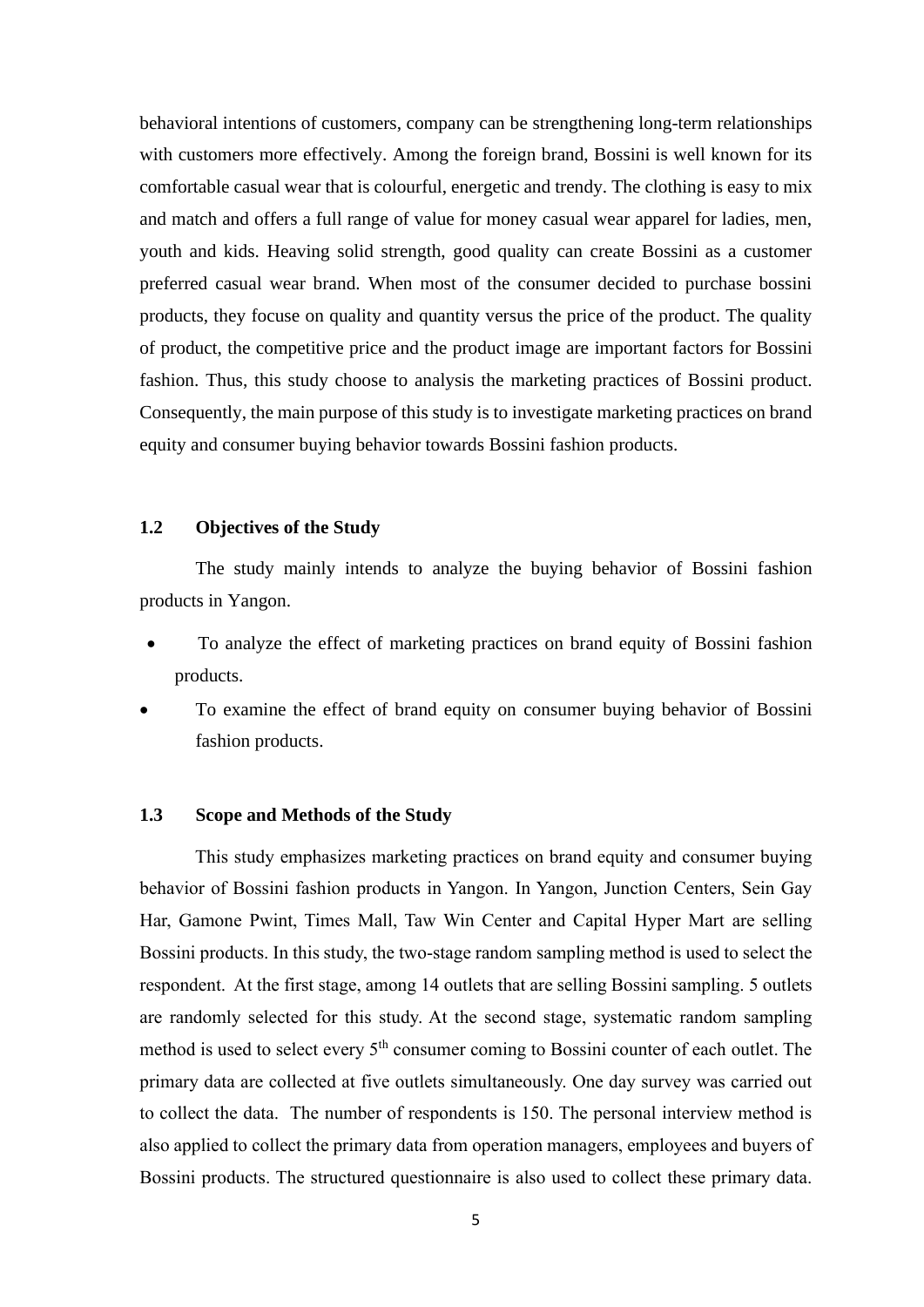Items of the questionnaire are measured with five-point Likert scale. Secondary data are collected from reference books, international research papers, journal articles and internal websites. For data analysis, descriptive statistics and regression method are applied in this study.

#### **1.4 Organization of the Study**

This study is organized with five chapters. Chapter (1) is the introduction which consists of rationale of the study, the objectives of the study, scope and methods of the study, and organization of the study. Chapter (2) is the theoretical background regarding consumer buying behavior. Chapter (3) presents the profile and marketing practices of Bossini fashion products in Yangon. Chapter (4) the analysis on the effect of marketing factors on brand equity and consumer buying behavior of Bossini fashion products by conducting descriptive statistics and the regression analysis. Chapter (5) is the conclusion of the findings, recommendations and suggestions, and needs for the further research.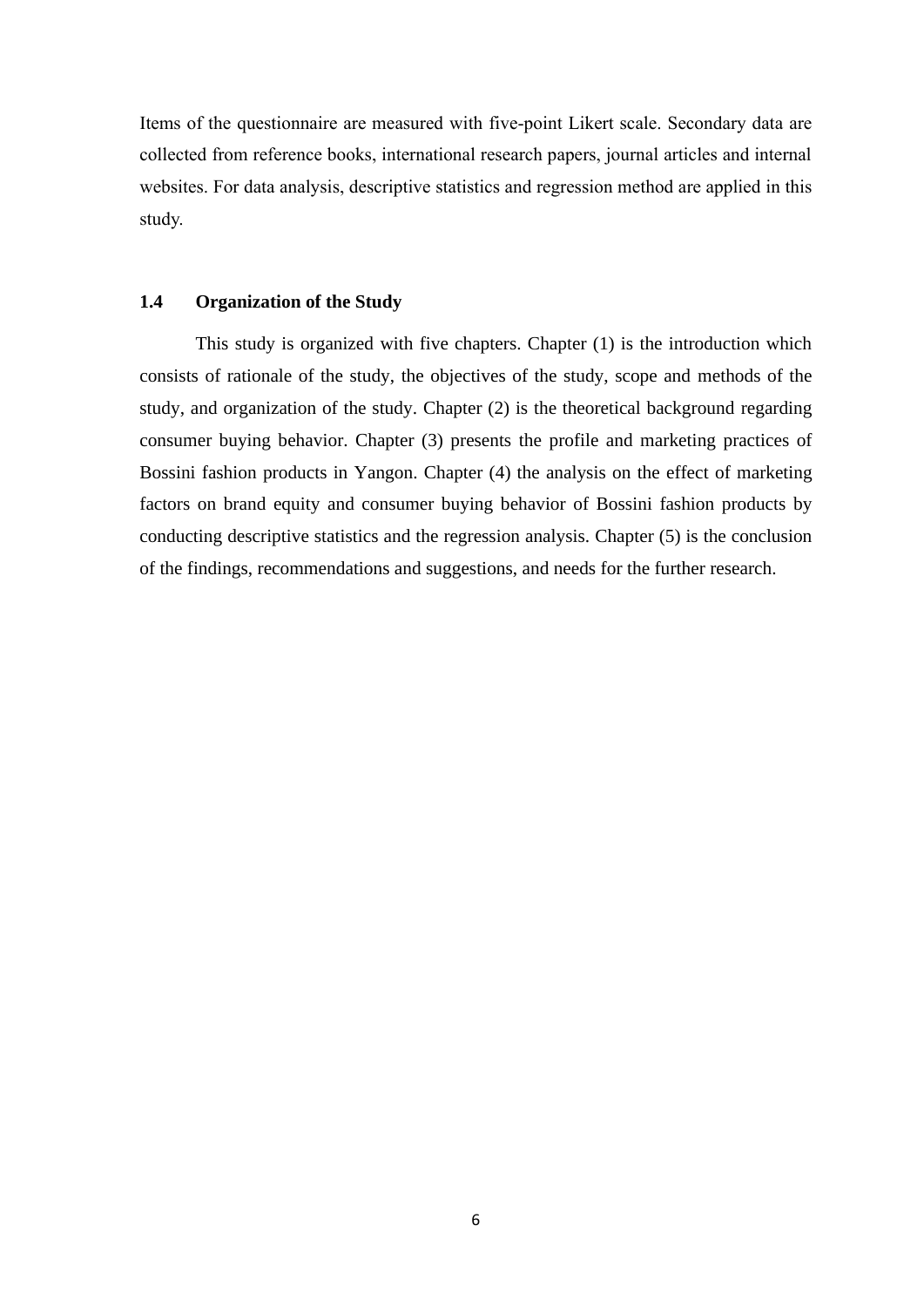#### **CHAPTER II**

#### **THEORTICAL BACKGROUND**

 This chapter mainly presents the theories and concepts from theoretical framework of the study including marketing practices, brand equity and consumer buying behavior. The conceptual model of this study is extracted from customer-based brand equity model, that link to the consumer buying behavior.

#### **2.1 Marketing Practices**

Marketing management occurs when at least one party in a possible exchange thinks of ways to get the desired response from the other parties. Marketing management is about creating superior customer value, acquiring customers through delivery and communication, it is the choosing a target market due to its maintenance and growth. There are commodities, services, events, experiences, people, places, property Its level for information and ideas, their try to influence time and organization. Their operate in four different markets: consumers, business, global and non-profit.

The ultimate goal of marketing is to help organizations achieve their goals. In the private sector, the main goal is profit. Marketing managers have to provide value to the customer and profits to the organization. Marketing managers need to evaluate the profitability of all other marketing strategies and decisions and select the most profitable decisions for the long-term viability and growth of the company (Kotler, 1997). As companies become more focused on their products and consumers, with 74% of consumers today. The brand is more important than ever brands expect more from their interactions with their employees and the environment. During this transition and organizations need to consider how their various marketing initiatives can enhance brand awareness. The common components of marketing practices (product quality, service quality, customer value, customer communication, customer service) are essential for the viable success in Bossini fashion product.

#### **2.1.1 Product Quality**

Product quality is the combination of features that are capable of meeting the needs (desires) of consumers and gives customer satisfaction by improving products(goods) and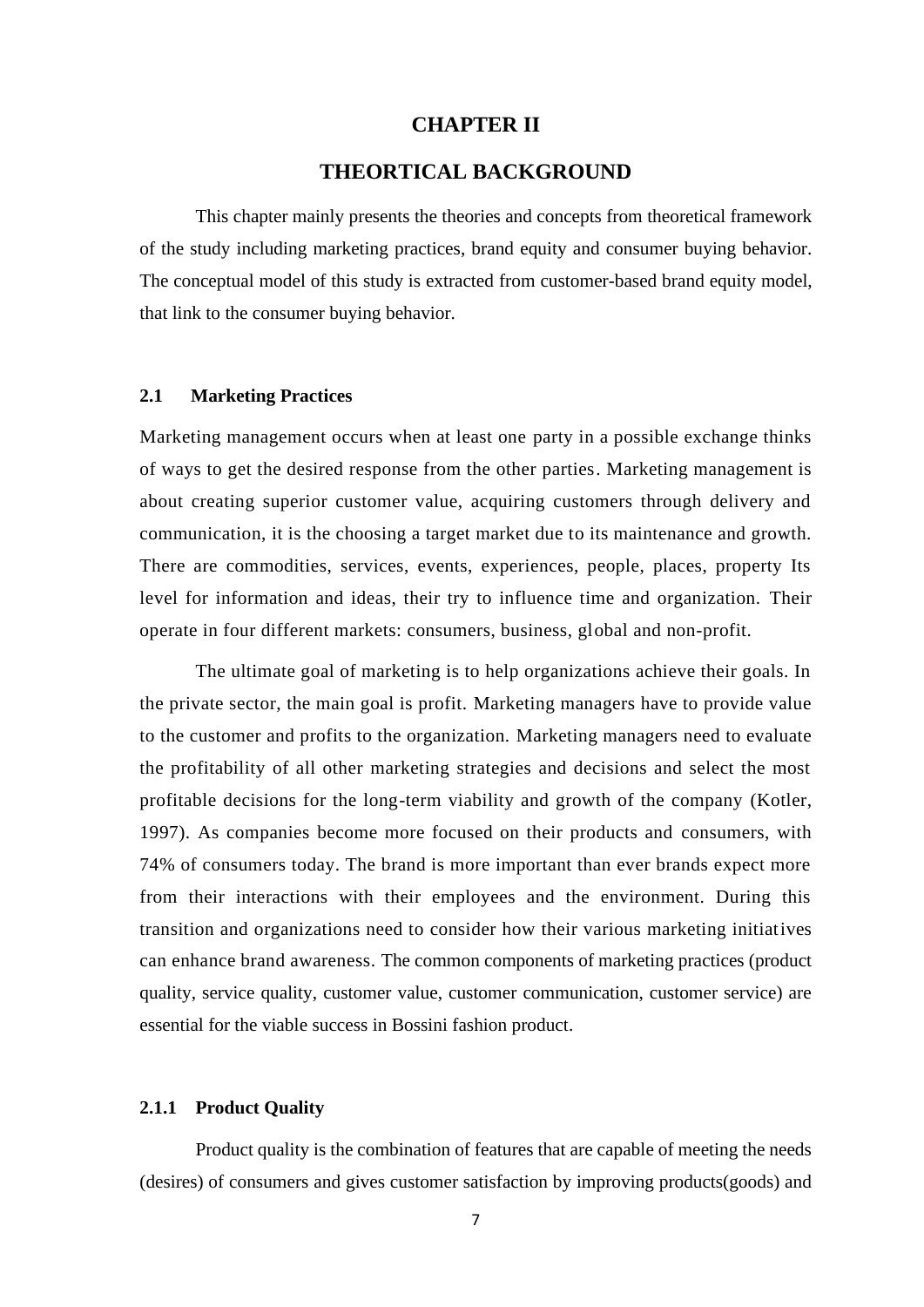making them free from any deficiencies or defects. Product quality is often defined as the ability to give a product satisfaction compared to other options available (Monroe & Krishnan, 1985). Product quality is very important for the company. This is because poor quality products do not earn the trust of consumers. Because it affects the company's image and sales, it can even affect the survival of a company. Therefore, it is very important for every company to create better quality products. Product quality is also very important for consumers. There is ready to pay a high price, but there are looking for the best quality products. If there are not satisfied with the quality of the company's products, their will buy from competitors. Currently, high quality international products are available in the domestic market. As a result, local companies will struggle to survive in the market if their do not improve the quality of their products.

 According to Russell and Taylor (2006), product quality is explained as fitness for use or capability to obligation and also it is the main essential aspect in brand loyalty. As today world is a global village and more and more competitors are entering the market, providing a good quality product gives competitive advantages by improving own performance. Customer repeat purchasing if they are satisfied with the quality of the brand otherwise, they will switch the brand. Product quality is also how well the product does what it is supposed to do and how well it holds up over time. For a product to be of good quality it should perform all its functions smoothly including quality of design, quality of conformance, reliability, safety and proper storage. In addition, company must focus on product quality before during and after production.

#### **2.1.2 Service Quality**

 Service quality as "a measure of how well the service delivered matches customer expectations. Providing quality service is consistently tailored to the expectations of our customers." It has also been defined as the difference between customers' expectations and the service delivered (Parasuraman et al.,1985).

 Service quality can therefore be quantified by the degree of discrepancy between customers' desires, as opposed to predicted, expectations and their perceptions of service performance (Parasuraman, Zeithaml & Berry (1985). Service quality levels are higher when the gap between perceptions of performance and desired expectations is non-existent or small; the level of satisfactory service quality exist when perceived performance exceeds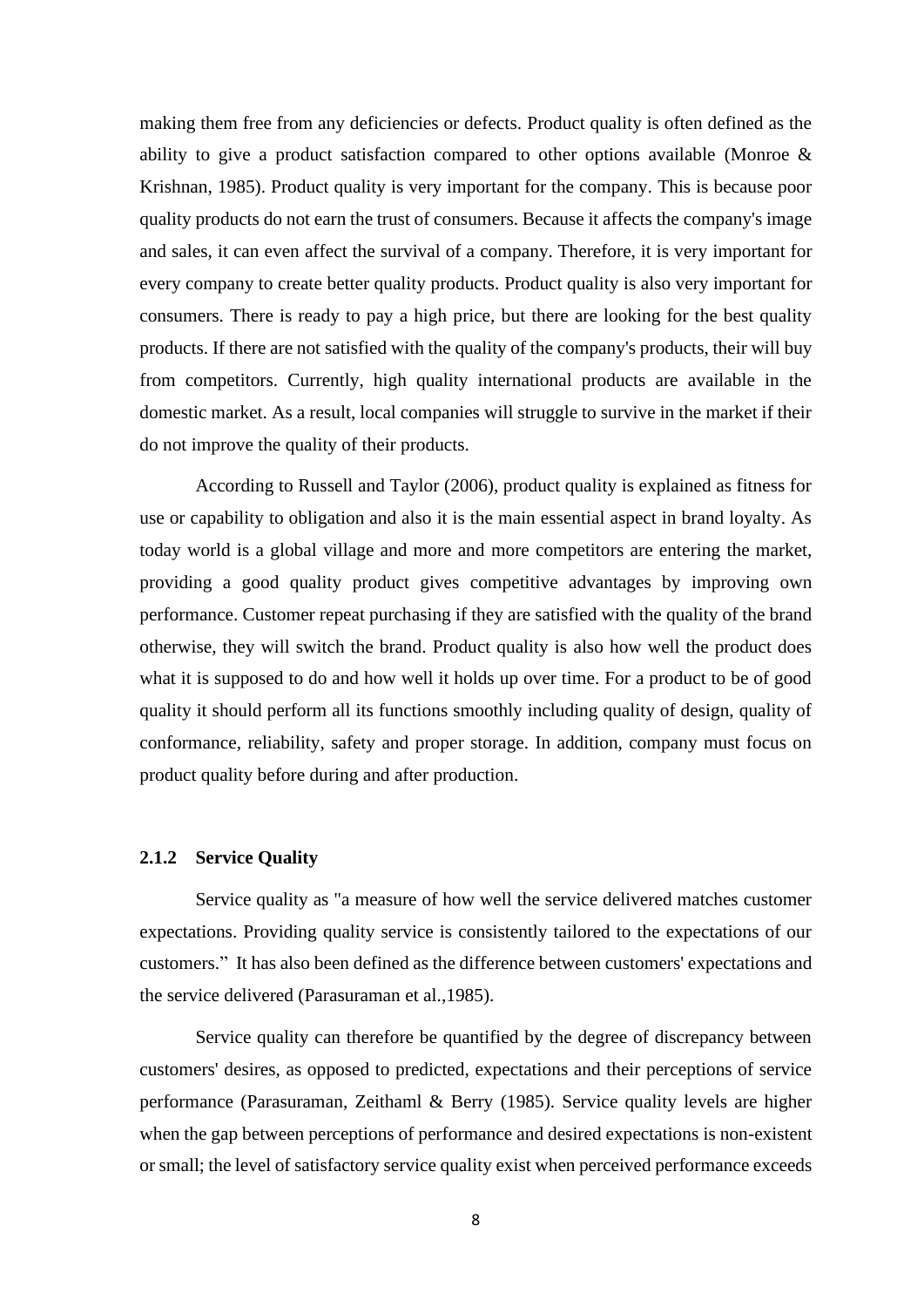predicted expectations (Parasuraman et al., 1988). Service quality evaluation takes place when the customer's perceptions of the service experienced are compared with the service expected. The gap that exists between the service provider's perception of quality and the customer's perception of quality is the perception gap (Oliver, 1999). The difference between customers' expectations and the service delivered is termed the service quality. Understanding the service quality expectations of customers would give marketers the opportunity to close the gap between expectations and perceptions of service quality levels.

 Service quality is a consumer's overall impression of the relative superiority of the organization and its services (Bither & Hubber, 1994). Service quality have the relationship to cost savings, better profit and market share. Delivering high service quality has been recognized as the most efficient way of ensuring that a company's offerings are positioned in a market filled with look-alike competitive offerings (Parasuraman et a1., 1991).

#### **2.1.3 Customer Service**

Customer service is the support offer to customers - both before and after they buy and use products or services - that helps them have an easy and enjoyable experiences. If it wants to maintain and grow your business, it is important to provide amazing customer service. Today, customer service is far superior to conventional telephone service providers. Email, Web, available via text message and social media. Many companies also provide self-service, so customers can find their own solutions day and night. Customer support is more than just providing answers, it's a key part of the brand commitment to its customers. Customer service is important to develop before its core product value (Crook, Todd, Combs, Woehr & Ketchen 2011). Excellent customer service differentiates a company from its competitors. Service quality brings up consumers' satisfaction; enhances their consumption assessment and promoting behavioral intention.

In making the purchase, the buyer and seller had different sort of expectations. The seller, the sales were a culmination of a long sales negotiation: it was time to collect monetary reward for the labors. Sales closure opened new opportunities with new potential customers and matters shifted from the sales team to the production team. Customer's service might not be profitable on its own, but was frequently a key determinant in the sales of the product itself. It had been estimated that the importance of service would grow in the future. Product support could be a basic for developing a close relationship between a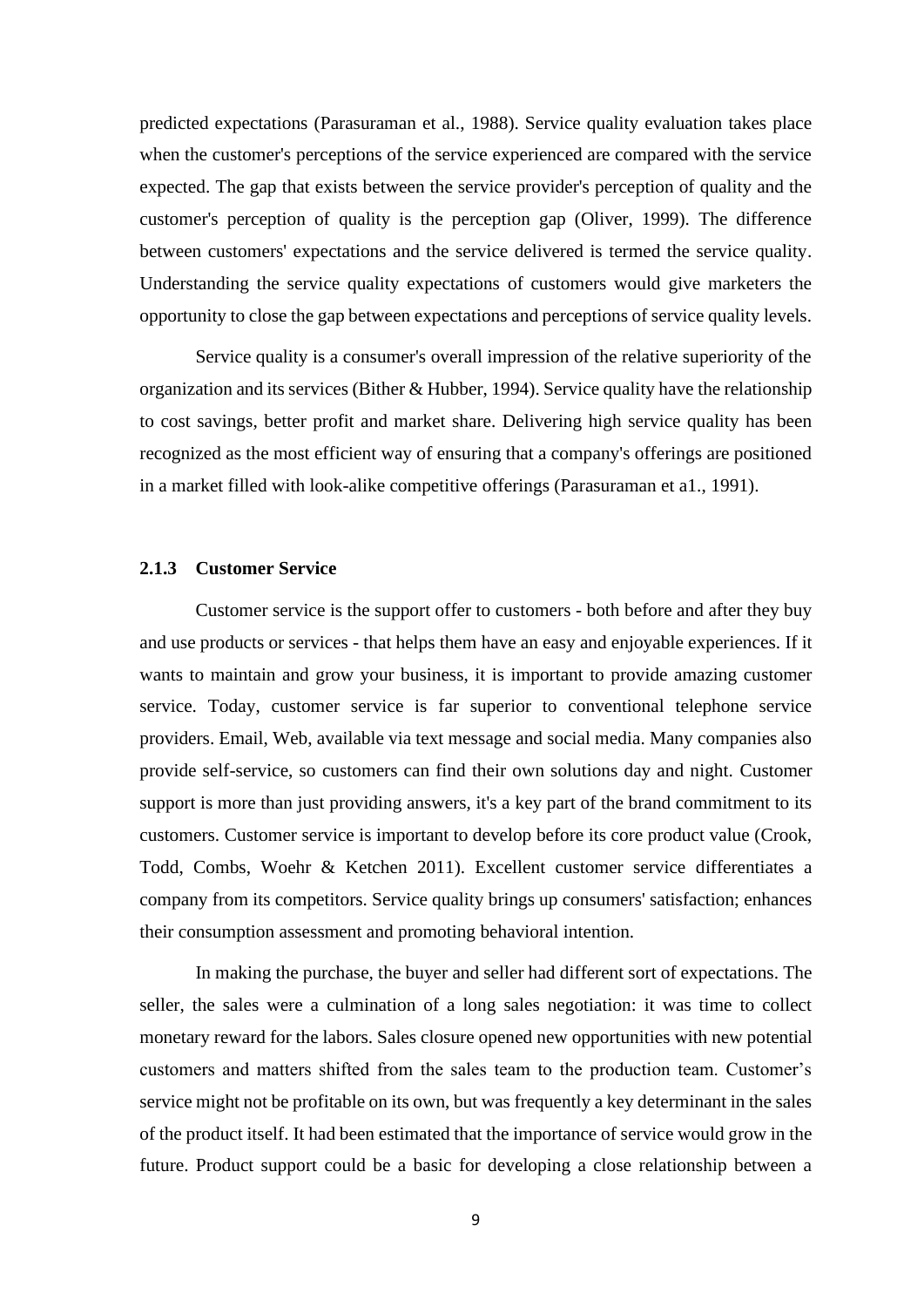supplier and its customers. Customer service was followed closed by the equipment itself. Difficulties related to a relationship between a customer and its customer could be reduced by Offering amazing customer service is important if want to retain customers and grow business. Today, customer service goes far beyond conventional telephone support agents and e-mail services that complement customer service based on customer availability. Web the service is provided through text messaging and social media. All the supplier's activities for providing services could be referred to as "communication" or Physical Management. Communications consisted of integration of customer needs and information, Physical management could be divided into preparation for use and upkeep. Upkeep meant here issues related to operation and maintenance. The product definition underlined the time dimension was particularly applicable to service.

#### **2.1.4 Customer Value**

Customer value are based on assessments of the costs and benefits of a given market offering in a particular customer application. Depending on conditions such as data availability and customer collaboration, a supplier can build a value model for an individual customer or for a particular segment of the market. Compiles data collected from multiple clients in that section. Increased customer value is a benefit. The customer receives the item after repaying and consuming the product. Value is the value that a customer receives from a product. This is the difference between the benefits (visible and invisible) and the cost. Customer value depends on quality; It depends on three factors: service and price.

 At its simplest, marketers define customer value as how much customers perceive products or services to be worth. It is important for customers to think that the product or service is worth more than their price. If the product does not provide sufficient answers to its cost, customers will go elsewhere.

#### **2.1.5 Customer Communication**

 Communicate regularly with customers to encourage positive feedback from the store and retail organization (Berman & Evans 2010). The retailer is trying to "pre-sell" the store to the customer and set an example of a precursor. A significant body of research has explored the effectiveness of visual and non-visual at mosphericcues (e.g., Roschk, Loureiro, & Breitsohl, 2017) and the atmosphere in general (e.g., Donovan et al. 1994) on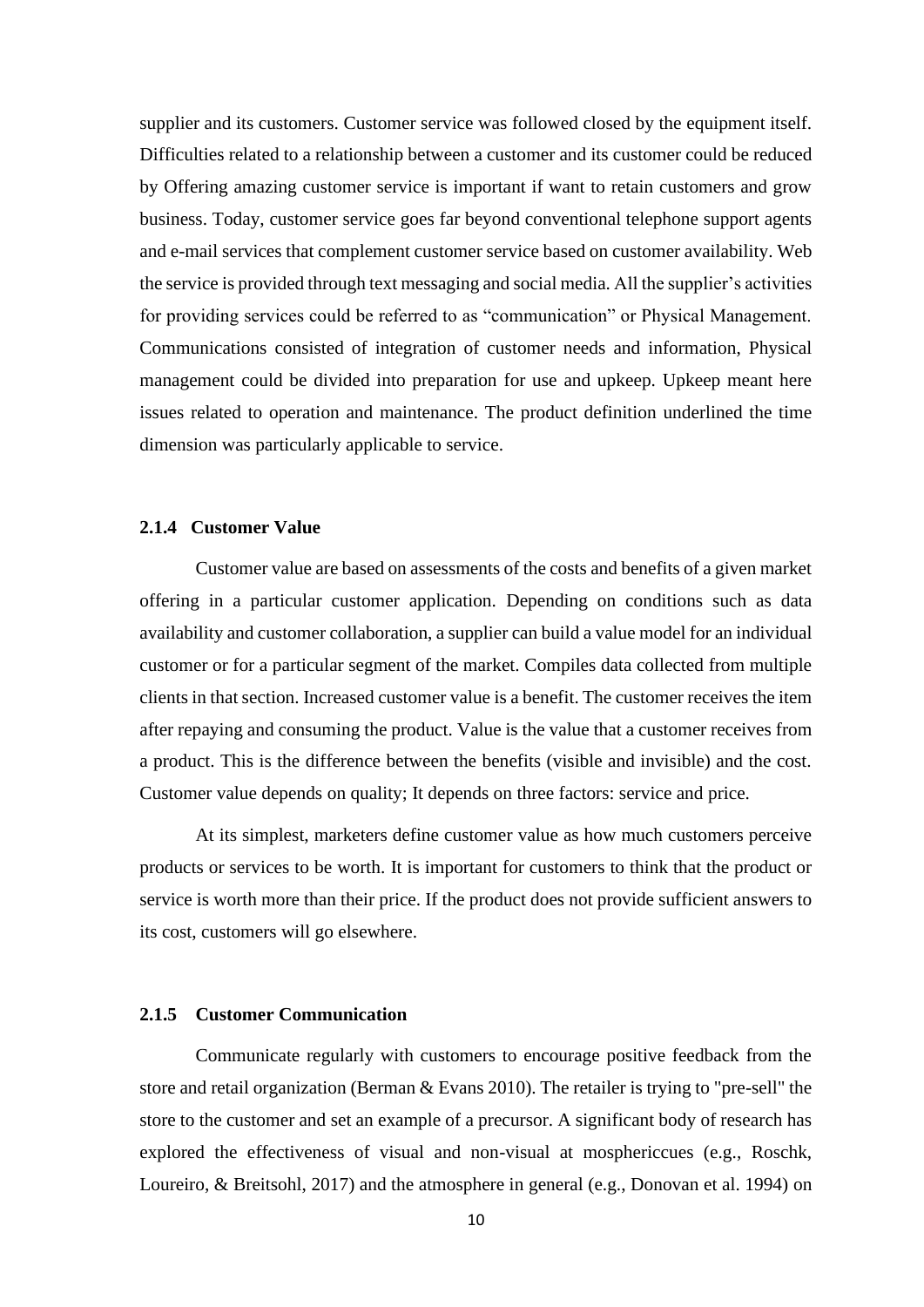retail patronage. Another important communication medium that is prominent in retail literature is sales staff and personal sales. Never the less, only a comparatively limited amount of research is available on retail advertising and public relations.

#### **2.1.6 Distributor Image**

 Hsieh, Pan. and Setiono (2004) argued, the distributor image helps to recognize the needs and satisfaction of consumers and also to differentiate the brand. According to other competitors that motivate customers to buy the brand. Fianto et al. (2014) defined distributor Image is also considered as the quality of the products produced by the organization and the products provided to the consumer by the organization's perception of honesty and consumer trust. It can be concluded that distributor image is one of things that are considered by customers when they are about to purchase something. According to Mulky (2013), the role of distributors is under pressure to maintain impressive positions due to the dynamic market (Stern & Weitz, 1997); environment kraftt is a distributor, wholesalers and retailers continue to be important intermediaries in market expansion paths that outperform most manufacturers. The image of a positive distributor is important to maintain customer loyalty. (Kim & Lee, 2010).

#### **2.2 Brand Equity**

 Some well-known works in the literature try to define the term "Brand Equity" as a set of property and liability associated with a brand, including its name and symbol, which may have a beneficial or detrimental effect on the value created by the product. Services (Aaker, 1991; Yasin et al., 2007). In addition, Keller (1998) points out that brand equality means the unique marketing effects that a brand has on a brand. Thus, the positive side of brand equality occurs when consumers are willing to pay more for the same quality because of the attractiveness of the brand name attached to the product (Bello & Holbrook, 1995). However, if not managed properly, the brand value of the shares can be damaged. for example, poor product quality and customer service can seriously damage a brand image and reduce sales. Murphy (1998) discusses important examples of protecting trademarks and intellectual property as a form of trademark equality. Recognizes the value of brands in countries with well-established legal systems for both consumers and manufacturers.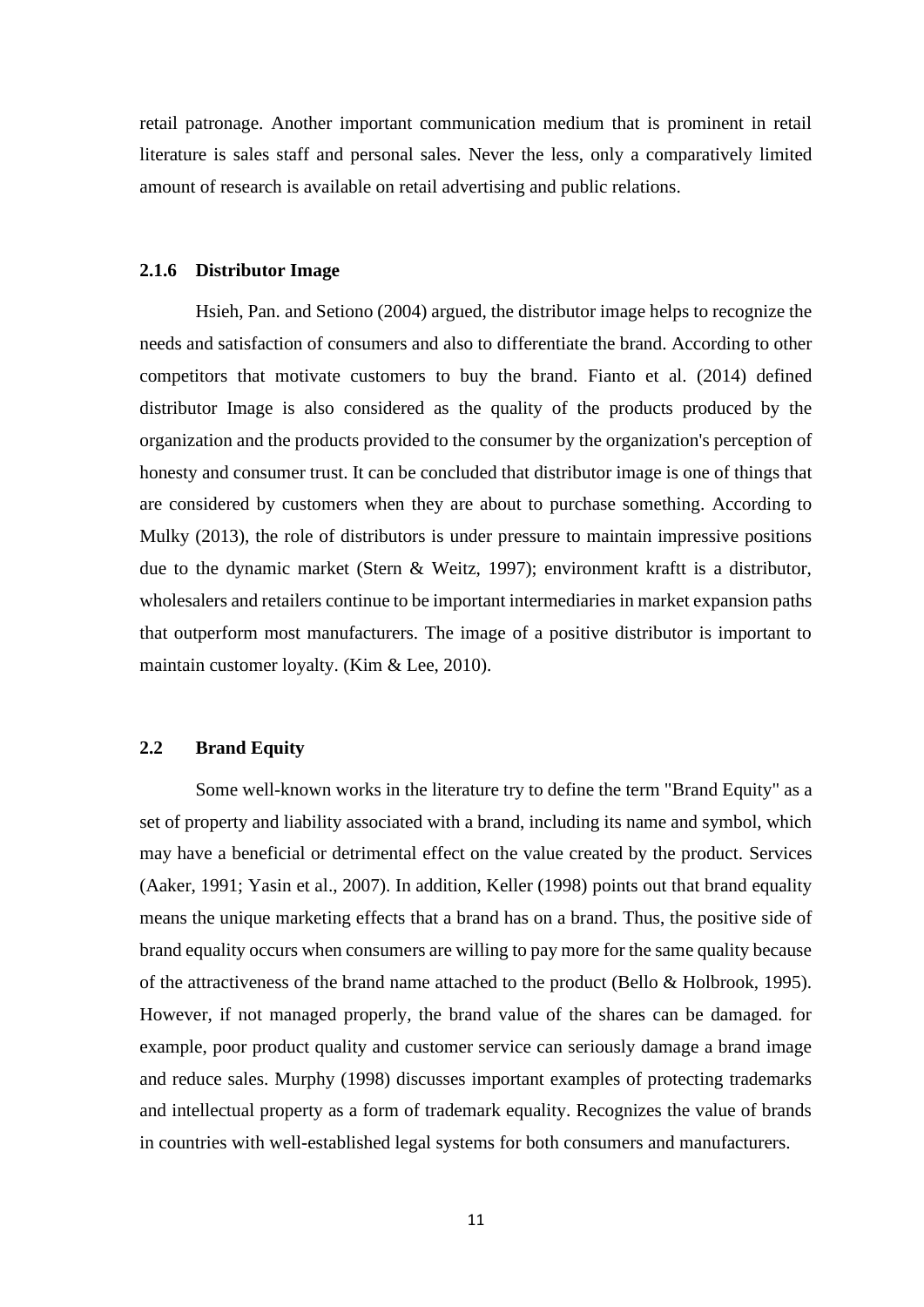To combat piracy, many countries have adopted trademarks, Copyright Laws were enacted to protect designs and copyrights. In addition, branding is also a commodity that can be traded at a measurable monetary value. Murphy (1988) noted in a separate study that it is not uncommon to find some familiar brands listed on the stock market that their can buy or sell. Stock market volatility has been found to affect consumer buying sentiment, with no indication of an increase or decline in retail sales. While Blackwell (2002) supported this argument by the fact that brand equity depends on the number of people with regular purchasing. So far, the debate in the literature has highlighted the values of brand equality for the consumer and the company. For consumers brand equality can support them within the brand structure that influences their trust in the purchasing process. These studies have found that consumers are more likely to buy from the same store than poor ones in the same store. Familiarity with the brand and past purchasing experience may be due to consumer perceptions (Aaker, 1991). Consumer-based brand equity measure that comprises four prime constructs: brand awareness, perceived quality, brand associations, and brand loyalty. These dimensions of brand equity are extensively conventional and employed by many researchers (Kim & Hyun, 2011)

#### **2.2.1 Brand Awareness**

 Brand awareness refers to the strength of a brand's presence in consumers' minds and is an important component of brand equity (Aaker, 1991; Keller, 1993). Aaker specializes in everything from brand recognition to dominance and describes the brand in several ways, referring to the status quo, the only trademark recalled by a consumer. Aaker (1991) defines brand awareness as "the ability of the potential buyer to recognize and recall that a brand is a member of a certain product category". According to Keller (1993), brand recall refers to consumers' ability to retrieve the brand from memory, for example, when the product category or the needs fulfilled by the category are mentioned. Keller (1993) argued that "brand recognition may be more important to the extent that product decisions are made in the store". The customer has a high level of familiarity with the brand and a strong memory. Pleasant consumer-centric brand equality occurs when holding certain distinctive brand associations.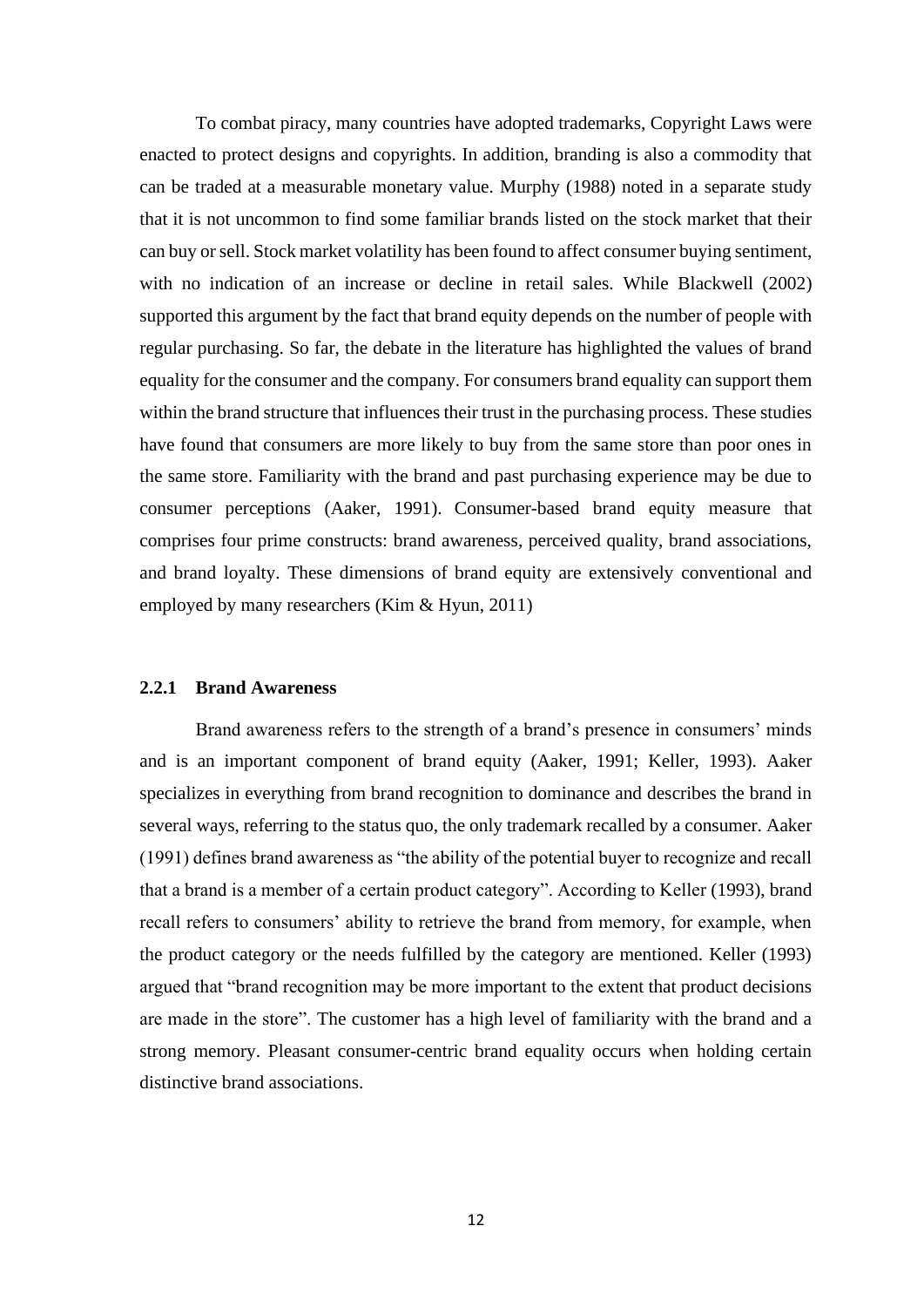#### **2.2.2 Brand Association**

 A brand association is "anything linked in memory to a brand" (Aaker, 1991). Aaker (1991) has a strong reputation in the brand community. When a brand (team) link is based on a lot of experience or communication and interaction. It is argued that it will only get stronger if it links to a network of other links. Brand associations may reflect characteristics of the product. Product associations and organizational associations are taken as the two mostly referred categories according to Chen's (2001). In addition, branding teams from Aaker (1991) suggest that consumers can be valued by creating a positive attitude, feeling among consumers by giving a reason to buy the brand. Rio et al. (2001) proposes that brand associations are a key element in brand equity formation and management. In this respect, high brand equity implies that consumers have strong positive associations with respect to the brand.

#### **2.2.3 Perceived Quality**

 Perceived quality is another important dimension of Brand Equity (Aaker, 1991), the quality received is not the actual quality of the product evaluated by the consumer (Zeithaml, 1988). It is essential for competition, and many companies today are turning customer-driven quality into powerful strategic weapons. Create customer satisfaction and value by consistently meeting customer needs and customized quality and benefits. Kotler (2000) focuses on product and service quality, focus on the close connection between customer satisfaction and company profits.

 Perceived quality is another part of the range of influence on brand equity development and is determined by the customer in determining the overall quality or superiority of the product (Kirmani & Zeithaml, 1993). Brand equality is often associated with brand loyalty and positive change, and consumers do not trust brands that can change quality (Lassar, Mittal & Sharma, 1995). Still visible quality is not the true quality of a product, but often the personal evaluation of the product's customer. So, the quality often represents the image created in the customer's mind. When customers do not have enough knowledge or information to estimate them by quality then the price is imposed as its important indicator which is in the positive relation to the perceived quality (Lilien, Kotler & Moorthy, 1992).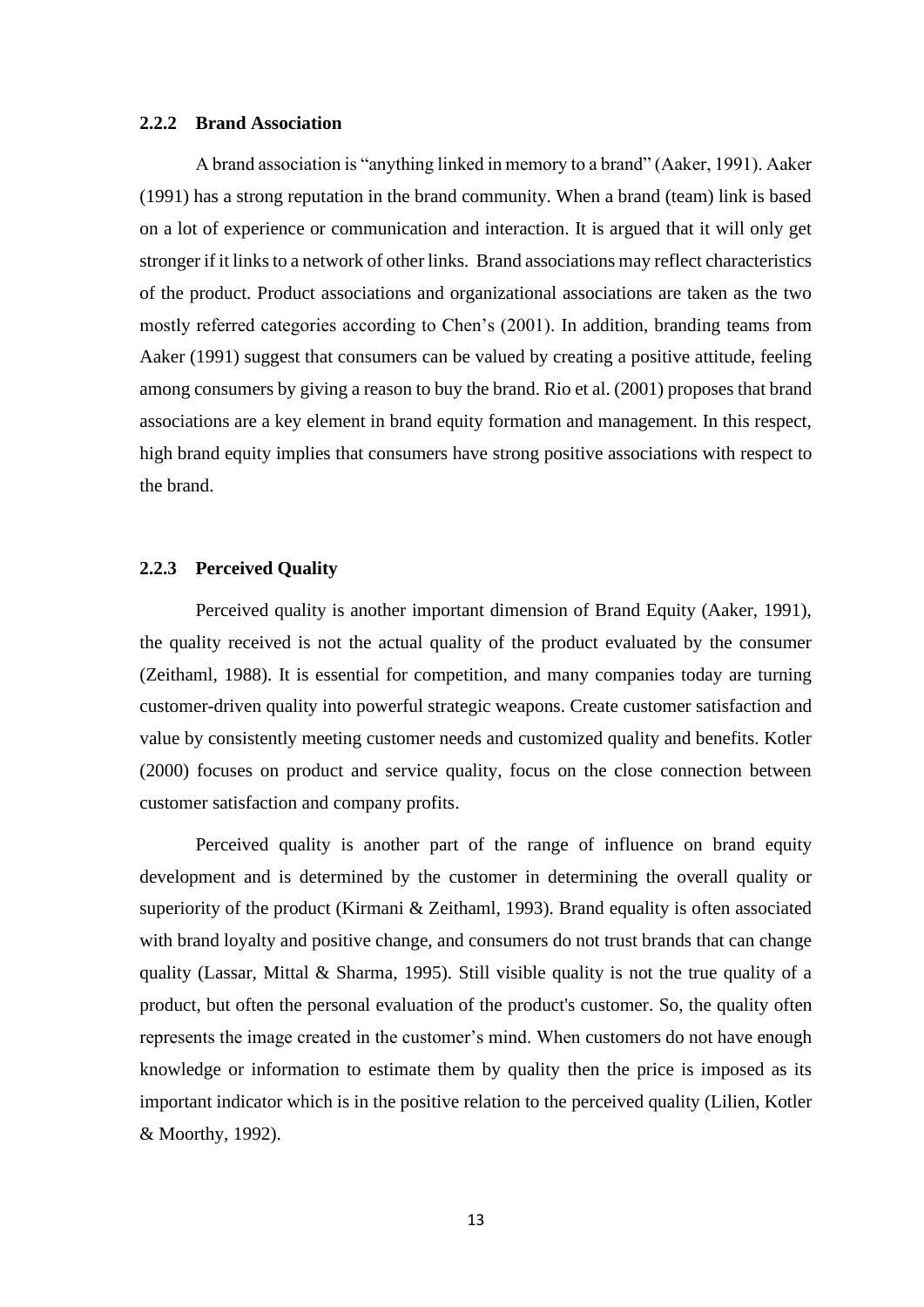#### **2.2.4 Brand Loyalty**

 Aaker (1996) assumes that a loyal consumer base represents a barrier to entry, a basis for a price premium, time to respond to competitors, and a bulwark against deleterious price completion, and brand loyalty is a core dimension of brand equity. In addition, brand loyalty is the ultimate goal of brand management, and if a company wants to test the weaknesses or strengths of its customer loyalty, it can be easily checked. Consumers still love its product as opposed to its competitors. Brand loyalty can be measured by consumer attitudes toward a brand based on a product's previous use and shopping experience (Deighton, Henderson, & Neslin (1994); Aaker, 1991) and its buyback rate on a brand. Assael (1998) defines that brand loyalty is that consumers when using the same brand, satisfy their past experience and engage in repurchase behavior. Brand loyalty refers to brand preferences that consumers will not consider other brands when purchasing a product (Baldinger & Rubinson, 1996).

 Consumers who have a strong commitment to a brand will continue to search for any brand marketing activity (Brown, 1952). In addition, Loyalty to a brand can be measured in two ways: loyalty and loyalty in action. Effective loyalty is a specific brand priority, from collective satisfaction to past experience. But loyalty represents a desire to buy back. This does not mean that consumers will be punished for their purchases. That's very hard to say, consumers are committed to brand loyalty. Functional loyalty indicates that consumers not only like a particular brand, but also repeat the purchase process, resulting in functional inertia (Jacoby & Chestnut, 1978).

#### **2.3 Consumer Buying Behavior**

 Blackwell, Miniard and Engel (2001) defined consumer behavior as the activities in which people possess and as well, consume and finally dispose products and services. In fact, there are a lot of wide spreads researches going on consuming buying behavior this has to do with increasing growth in trading and acceptance among the consumers due to new brand and variety of product put in place. It is important to note that most of the studies in this endeavor focus on cross countries study with little studies on a single country basis.

 Understanding this process is invaluable for businesses. Businesses help their marketing initiatives to excel in marketing campaigns that have previously influenced their customers. Retailers spend billions of dollars every year to create that impression on their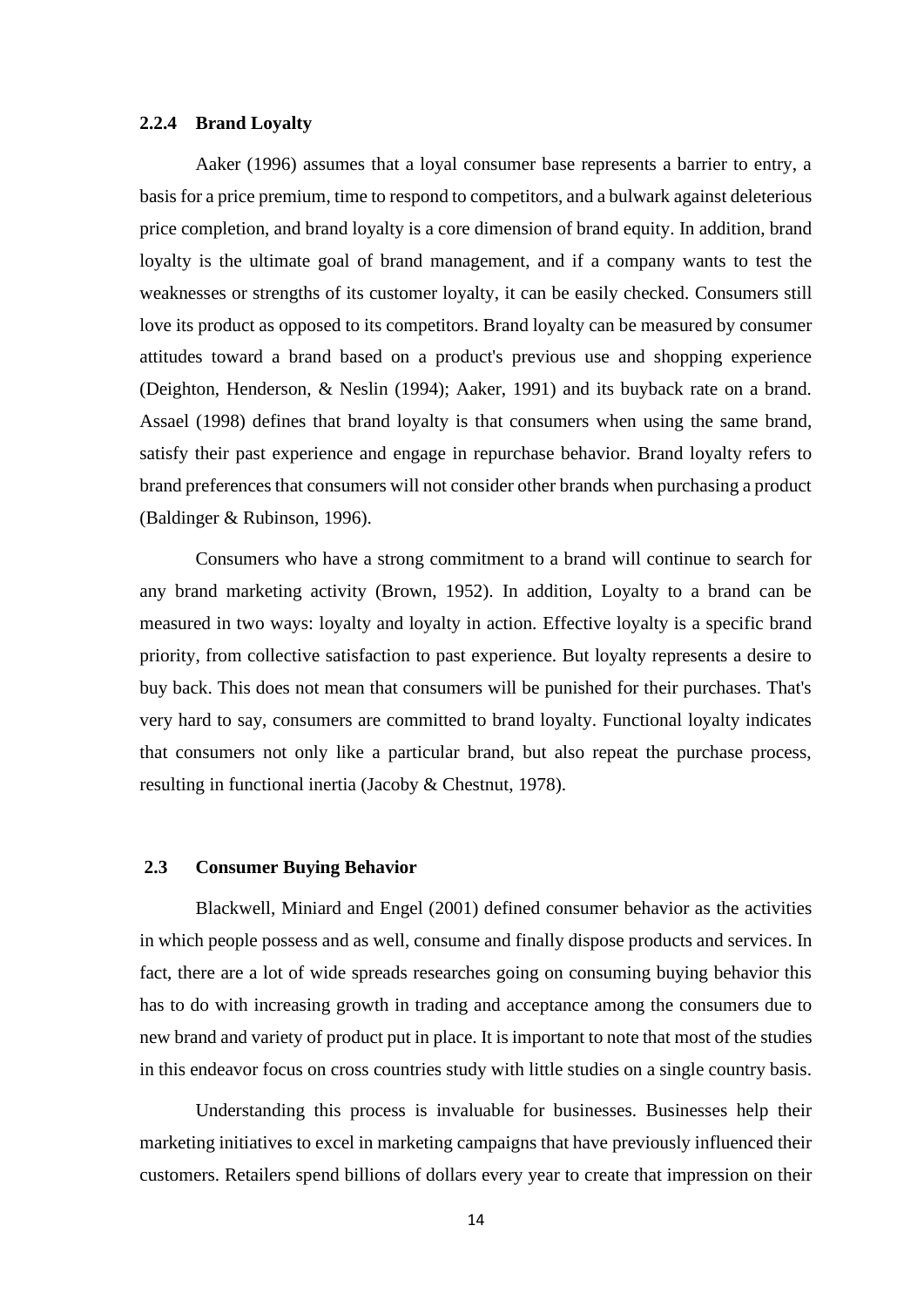customers. Web campaigns; Video and print ads; consumers with a social media campaign and a brand seem to eventually feel connected to a product and merge as they make a purchase. The lightning-in-a-bottle moment has arrived. Potential customers become customers. Various factors lead to consumer-customer behavior. If ordered separately, they may not be valid for one purchase. When combined in any combination, someone is associated with a brand and increases their purchasing power. Consumer Behavior was included in the study.

 Consumer Behavior it involves studying the motivations and thinking processes used to choose from one product to another and how to purchase different products and services (Orji, Sabo, Abubakar & Usman, 2017). There are many background information that play an important role in helping customers make the final decision. Therefore, it is important for the marketing team to understand the reasons that influence the purchasing process of the customer and the purchasing decision (Salamin & Hassan, 2016). Even though, a successful consumer protection campaign is urgently needed to address consumer demand decisions and consumer decisions.

#### **2.4 Previous Studies**

 Brand equity has always been an important concept in the marketing area, especially in the last decade of the previous century when its importance has received more attention in the literature. Previous studies on brand equity have been conducted both locally and internationally. Internationally, some of these studies focused on brand equity's impact on various industries. The conceptual framework developed by Zehir et al. is shown as the following Figure.





Source: Zehir et al. (2011)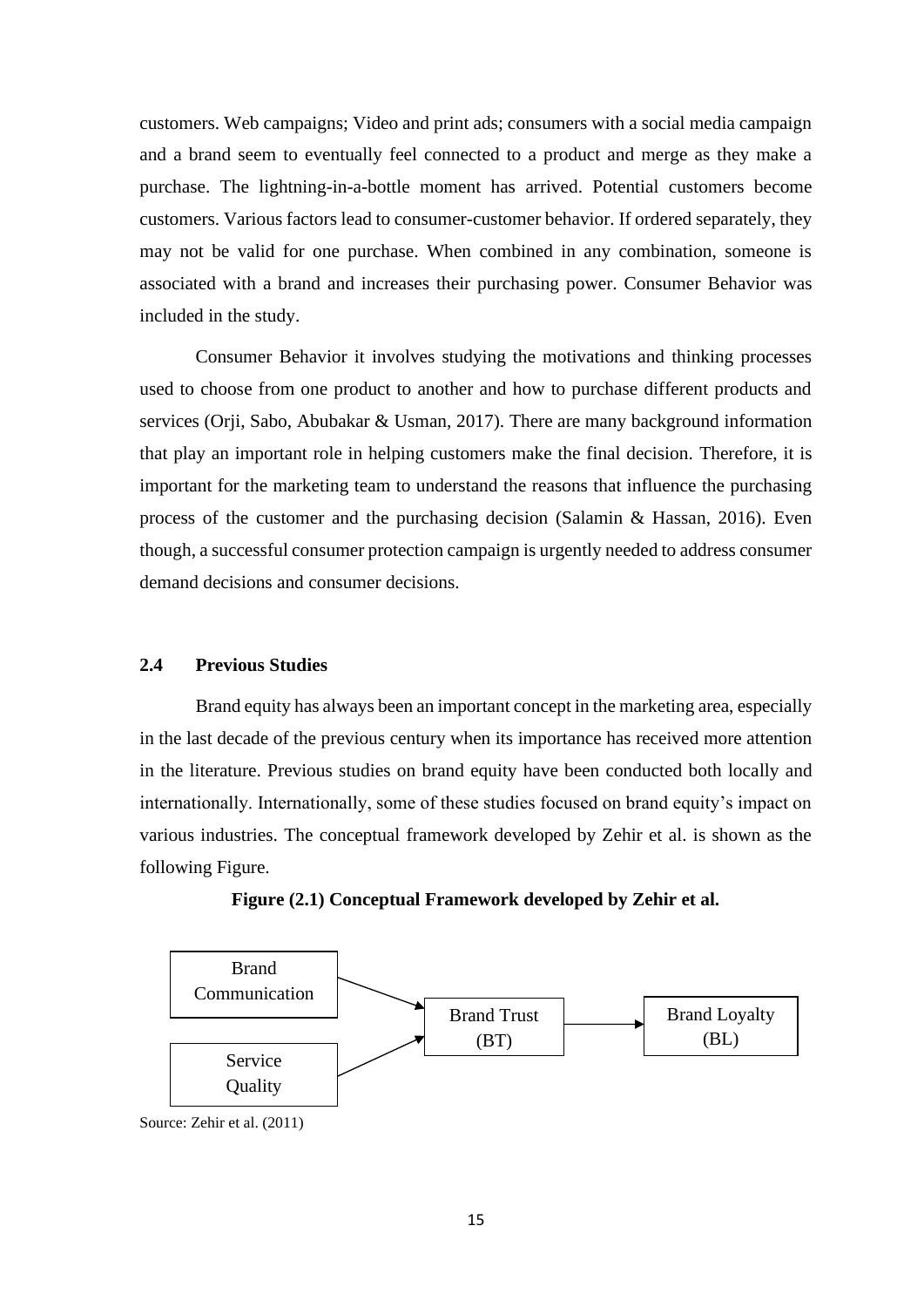Zehir, ùahin, Kitapçı and Özúahin (2011) conducted "The Effects of Brand Communication and Service Quality in Building Brand Loyalty Through Brand Trust; The Empirical Research on Global Brands". This study investigated the effects of brand communication and service quality in building brand loyalty through brand trust. The findings of this research indicate that attitudes toward brand communication and the quality of service, product, service can be first and foremost towards brand trust and affect brand loyalty.





Source: Falahat et al. (2018)

 Falahat, Chuan and Kai (2018) studied "Brand Loyalty and Determinates of Perceived Quality and Willingness to Order". In this research, price, advertising and distributor image are independent variables. The perceived quality and willingness to pay are the mediation factors. Brand loyalty is dependent variable. The results show that perceived quality and willingness to order can explain brand loyalty in line with previous literature. However, Price the mediation effects of perceived quality indicate that distribution and advertising do not directly affect the desires of hardware retailers. Before ordering, retailers need to have a superior perception of quality. The superior concept of quality is the price, not only does it come from distribution and advertising, but brand integration is a key driver of recognition quality. Moreover, the desire to place an order is the key to brand loyalty among hardware retailers. This study highlights that advertising and distribution have nothing to do with the retailer's willingness to order.

 This conceptual framework is developed to analyze the effect of marketing mix on brand equity. There are two major parts; marketing mix and brand equity. The results of the research indicate that there is a significant and positive relationship between the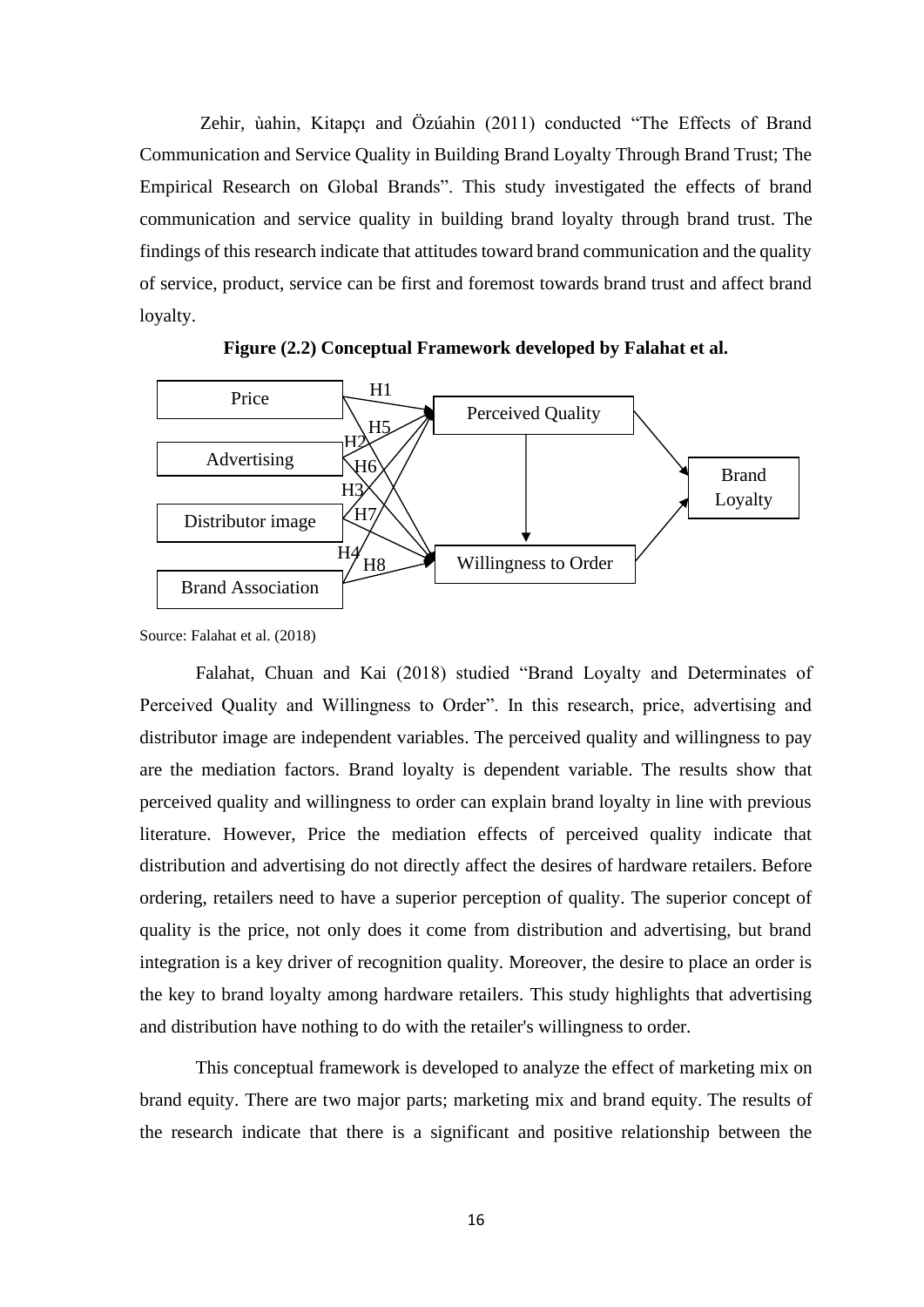participants. Quality In addition to brand loyalty and brand equality, distribution channels and prices are also affected, affecting the quality of brand equity.





Source: Hameed & Habib (2019)





 Fouladivanda et al. (2013) conducted consumer behaviors in purchasing fastmoving consumers goods (FMCG) in term of Brand of products. In this research, four factors identified as components of brand equity identified the potential impact of FMCG demand, brand awareness, brand association, recognized quality and brand loyalty. The results showed the highest impact on consumers' purchasing behavior, indicating brand loyalty.

#### **2.5 Conceptual Framework of the Study**

 This study is to analyze the effect of brand loyalty on consumer purchasing behavior of Bossini fashion products. The framework is developed to the relationship between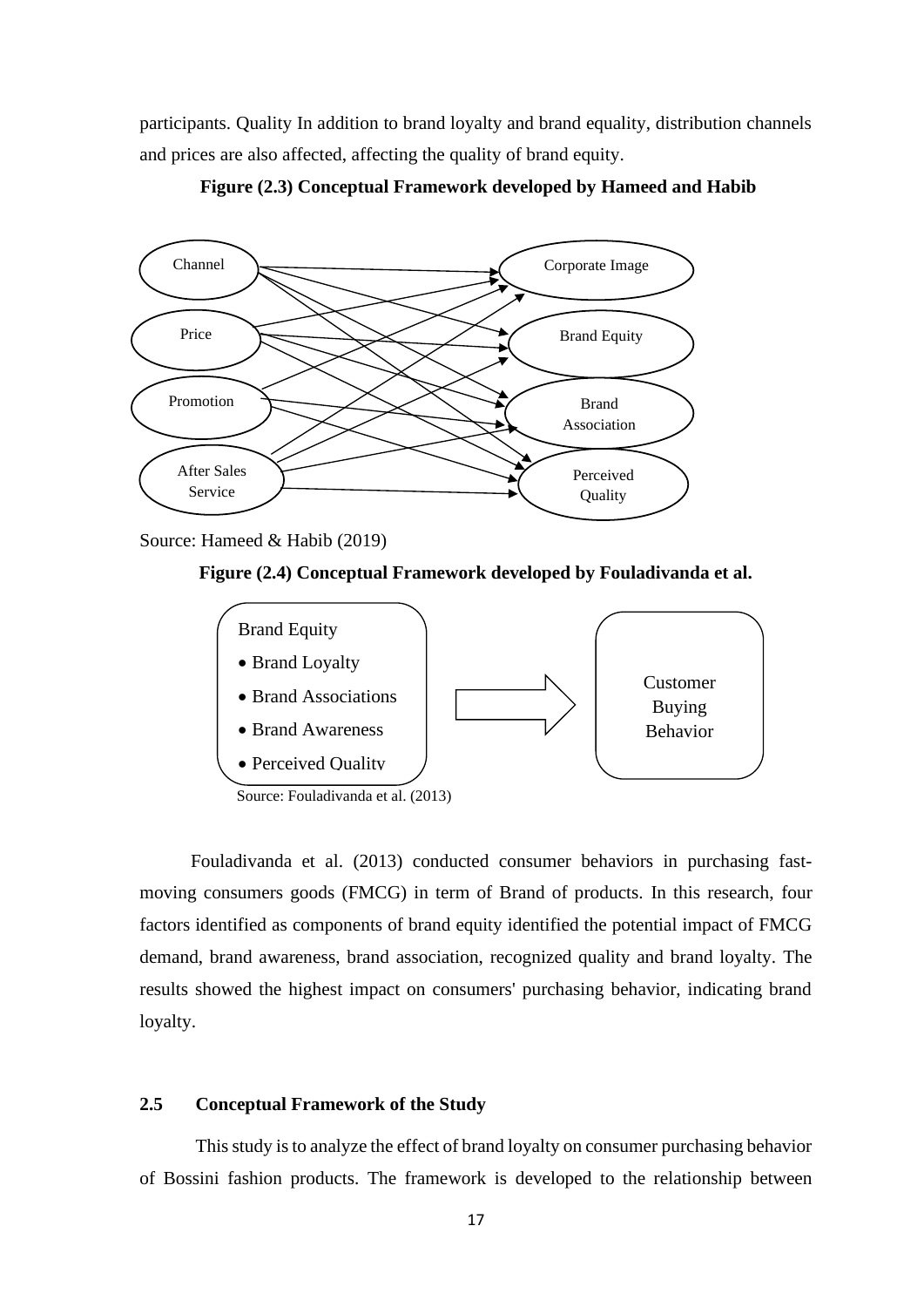marketing practices (product quality, service quality, customer service, customer value, customer communication and distributor image) and brand equity. Moreover, the relationship between brand equity (brand loyalty, brand association, brand awareness and perceived quality) and consumer buying behavior. The conceptual framework model for this study is shown in Figure (2.5).





 Figure (2.5) was developed based on the theoretical background. This study expects that the marketing practices (product quality, service quality, customer service, customer value, customer communication and distributor image) can affect the brand equity and brand equity can influence on consumer buying behavior.

Source: Own Compilation (2019)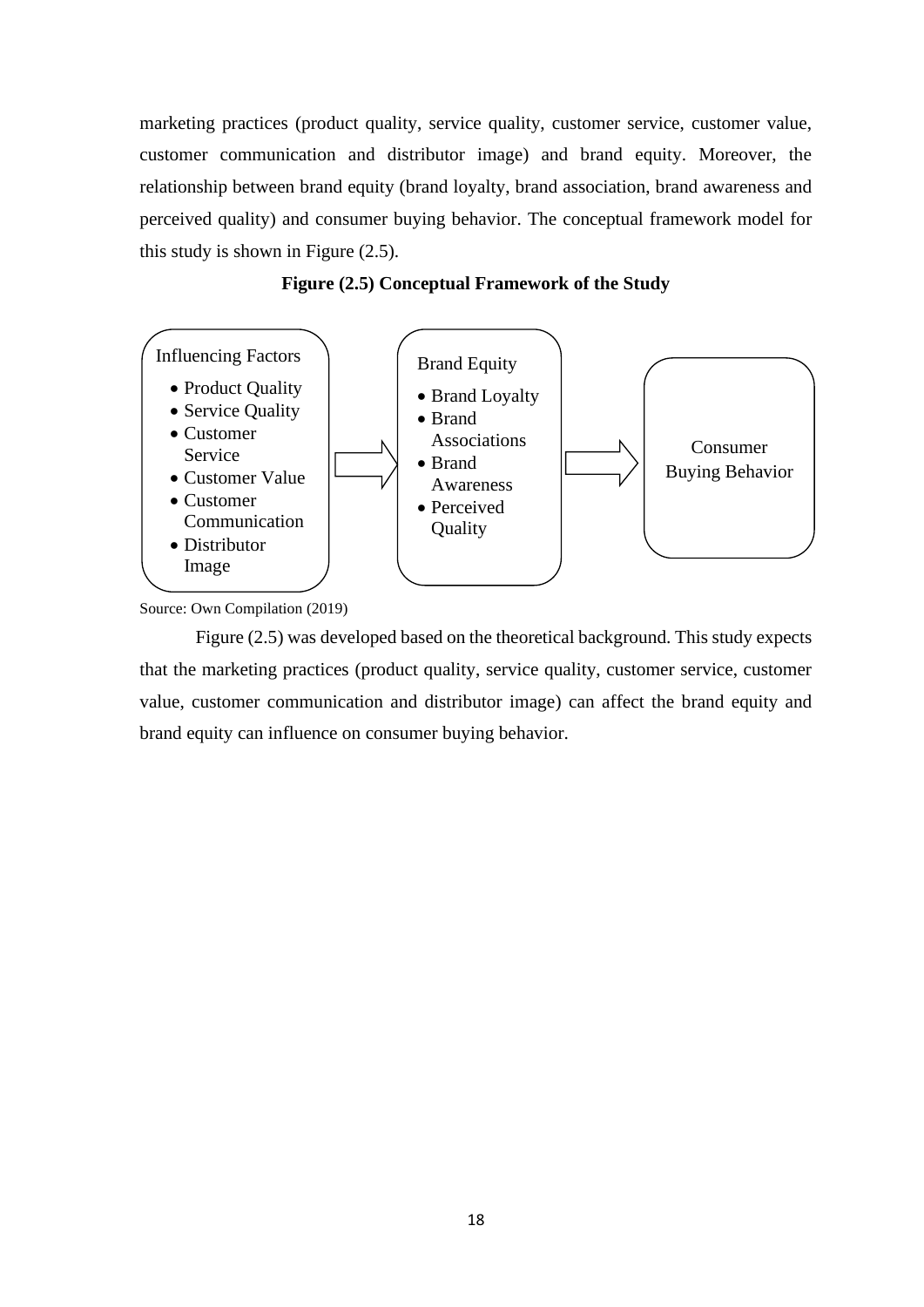#### **CHAPTER III**

## **PROFILE AND MARKETING PRACTICES OF BOSSINI FASHION PRODUCTS**

Marketing Practices are very important factor for Bossini fashion products in Yangon. This chapter mainly focuses on the profile of Bossini fashion products and marketing practices of Bossini fashion product in Yangon.

#### **3.1 Profile of Bossini Fashion Brand**

 Bossini is well known for its comfortable casual wear that is colorful, energetic and trendy. Bossini's clothing is easy to mix and match and is full of value, women Male Lightweight clothing for young people and children. The brand's green theme signifies nature and represents growth and energy. Green logo is especially prominent in logos and store color schemes that create a vibrant and vibrant shopping environment.

 Bossini founded nearly twenty-contained, full of Hong Kong's most famous European and American styles of casual wear brands. Bossini clothing design has been simplicity, trendy and casual comfort advantages, such as reputation. Bossini strength of a solid, good quality has become a preferred customer casual wear brand. Brand, including men, women, children. As of February 2002, Bossini in Beijing, Shanghai, Shenzhen, Wuhan, Nanjing, Chongqing, Tianjin and other cities to establish a foothold throughout the country Bossini stores has reached 150, the largest flagship store in Shanghai area 600 square meters. Bossini is committed to vigorously develop the China market. Partners are invited to join hands around in order to operate the franchise trend [Bossini](http://www.cbamd.com/e_brand/show.asp?bid=982) leading brands, to share successes.

 [Bossini](http://www.cbamd.com/e_brand/show.asp?bid=982) brand positioning is to bring "joy" and explore the life of inspiration. It broke through the general understanding people of color and the concept of the brand colors. The brand idea of Bossini is to laugh into each of every one, so we inject fun through different levels of exposure to the elements of humor in order to make every customer smile, to live is full of color. In addition, Bossini sees the Earth for each family, each person committed to making every live better. The brand promises to meet the needs of each individual. Not only the product type, style cut, in line with every one of every person from the shopping environment, commodity display, staff attitude as well as every shopping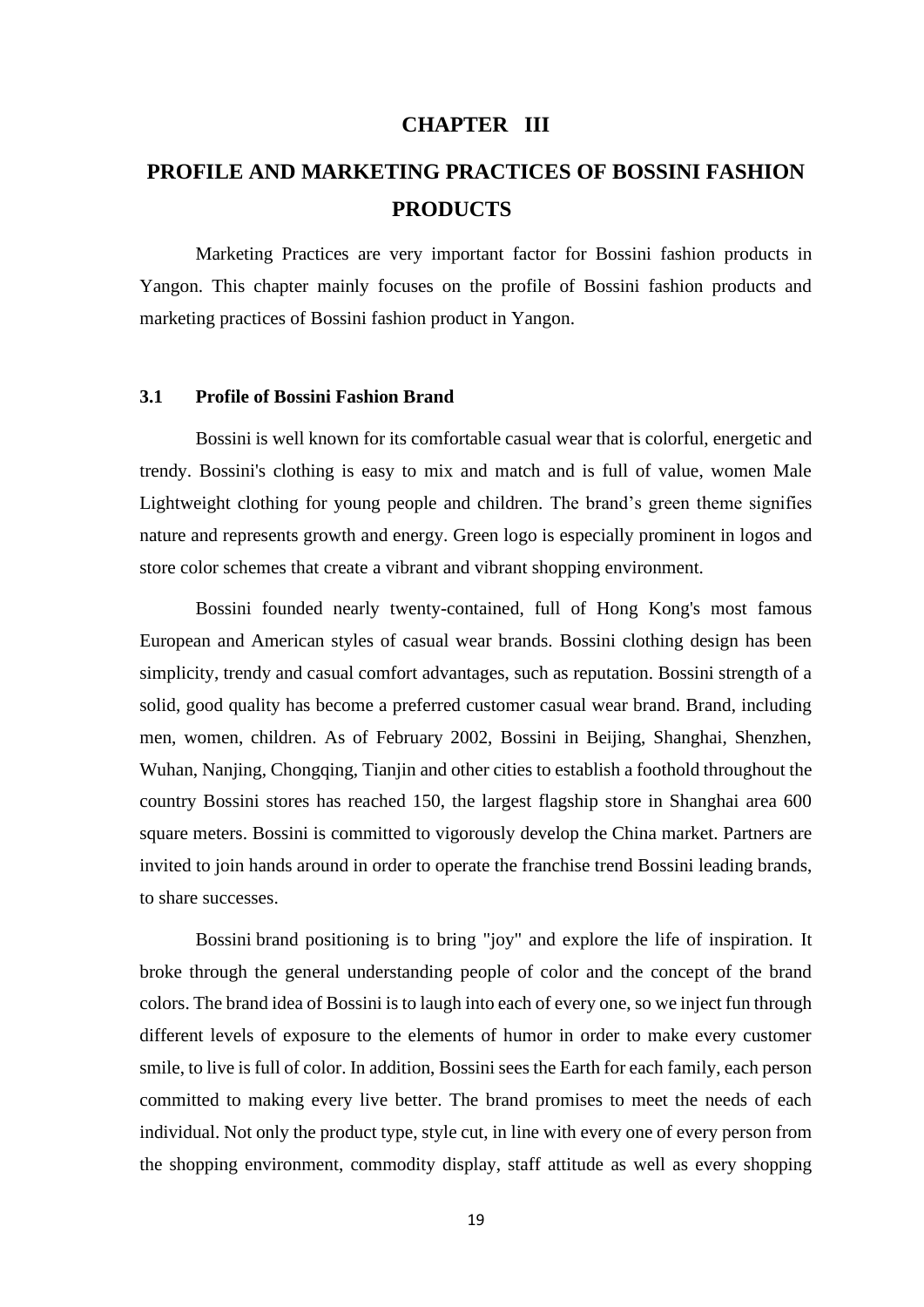experience, are very close to customers. Brand features are comfortable with shopping experience, carefully designed goods, types and styles of a more encompassing, everything, to meet the needs of different family members. Brand qualities of green, reflects the life, hope, youth, growth, warmth, vibrancy and color of nature. Bossini is to create an unlimited life, continuous growth and thriving, with nature as one. Light and [Bossini](http://www.cbamd.com/e_brand/show.asp?bid=982) logo to the word clever fusion, for each one to bring light and warmth. [Bossini](http://www.cbamd.com/e_brand/show.asp?bid=982) focuses on each family, the same as the bright lights, shining on every one of every person.

 The Bossini style after brand in the fine with a "stylish, elegant, casual" attitude toward life, gorgeous landed. Women brand as a pure, Bossini style dignified blend of the British, American's bold, like the French, then the persistent pursuit of fashion, elegance, is a kind of attitude in pursuit of a better life; elegance reflected in the details, in taste of growth. In Bossini style, each piece of clothing has a wonderful detail, has been a constant with the elegant simplicity, luxury, and easily coupled with a simple dress accessory, can confidently shuttling between the office building; after work, wear a pair of thin high heels and go to dinner or a party.

#### **3.2 Bossini Fashion Brand in Myanmar**

 Bossini International Holdings Limited and its subsidiaries is an apparel brand owner, retailer and franchiser, headquartered in [Hong Kong,](https://en.wikipedia.org/wiki/Hong_Kong) with main markets in Hong Kong, mainland China, Taiwan, Thailand and Singapore.

Bossini was founded by Law Ting-pong and opened its first retail store in 1987. It has grown to 938 locations around the world, combining direct management and franchised stores. The group is based in mainland China, There are 257 direct-managed stores in Hong Kong, [mainland China,](https://en.wikipedia.org/wiki/Mainland_China) [Taiwan](https://en.wikipedia.org/wiki/Taiwan) and [Singapore,](https://en.wikipedia.org/wiki/Singapore) with a further 81 franchised stores in mainland China. In around 40 other countries, the group supports a total of 600 franchised stores, including in [Southeast Asia,](https://en.wikipedia.org/wiki/Southeast_Asia) the [Middle East,](https://en.wikipedia.org/wiki/Middle_East) [Europe](https://en.wikipedia.org/wiki/Europe) and [Central America.](https://en.wikipedia.org/wiki/Central_America)

 Myanmar Indo Best company support companies to strategize market entry, build, grow and expand Bossini brands in Myanmar. Myanmar Indo Best become potential Joint Venture partner to leverage on our local influence, network and resources. It provides companies with value add and tailor-made solutions to achieve business goals. Myanmar Indo Best has a distinctive advantage with to gain in-depth local knowledge effective decision benefiting the clients. Myanmar Indo Best has in the business is in the business of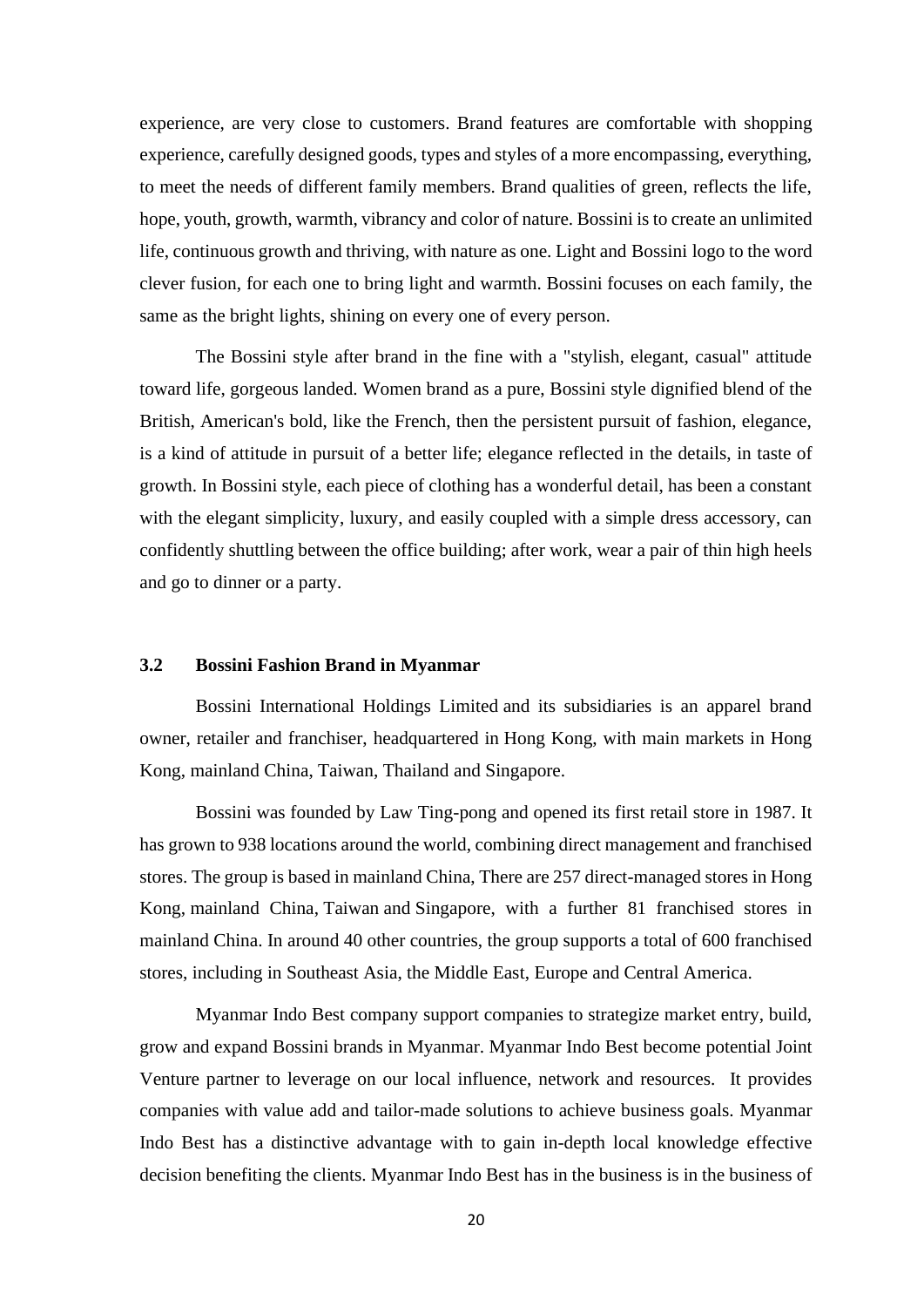lifestyle fashion over 9 years. Today, the Bossini brand is seen as a premium brand for the wealthy in Myanmar. Myanmar Indo Best has more than 40 stores nationwide has created Bossini as the leading and fastest growing fashion brand in Myanmar.

#### **3.3 Marketing Activities of Bossini Fashion Products**

"Be Happy" is Bossini's brand value to promote a positive attitude. Through the sale of colorful products, visuals, smiley faces of service-minded employees, appropriate humor in a variety of products aims to provide consumers with a comfortable, relaxed shopping environment and a happy shopping experience for their customers. The staffs of the shops in Bossini fashion products aspire to make them our happy customers. Bossini is not just an apparel brand. The shops not only provide quality clothes and a wide selection of clothes but also promise to make customers happy. Product quality and design, renovation and visualization for sale designed to be quality customer service and marketing concepts and customers enjoy every trip to Bossini shopping, it was a wonderful experience for them.

#### **3.3.1 Product Quality**

Bossini fashion product strives to stay ahead of customer needs by providing highquality products and services based on its corporate policies. Producers of Bossini fashions products have a quality management system in place to ensure that Bossini fashion products are of the highest levels of safety and quality in all processes: from design and manufacture to sales. Subsidiaries maintain a high-quality product and develop, Ensures proper management of each department, such as procurement and production of raw materials. Product Quality depends on the appearance, shape, and quality of a product that meets the specific or conclusive needs of the customer, aromas cover beauty and features.

The advantages of Bossini fashion products are wide product range. Bossini always tries to improve its product quality by holding meetings of the Global Product Structural Audit once in every two years. Moreover, Bossini fashion product applies product safety policy in order to provide ever greater levels of safety and quality in their products. Customers are likely to be loyal to a Bossini brand when the Bossini brand is perceived to provide the high level of quality and design that can meet customers` expectation.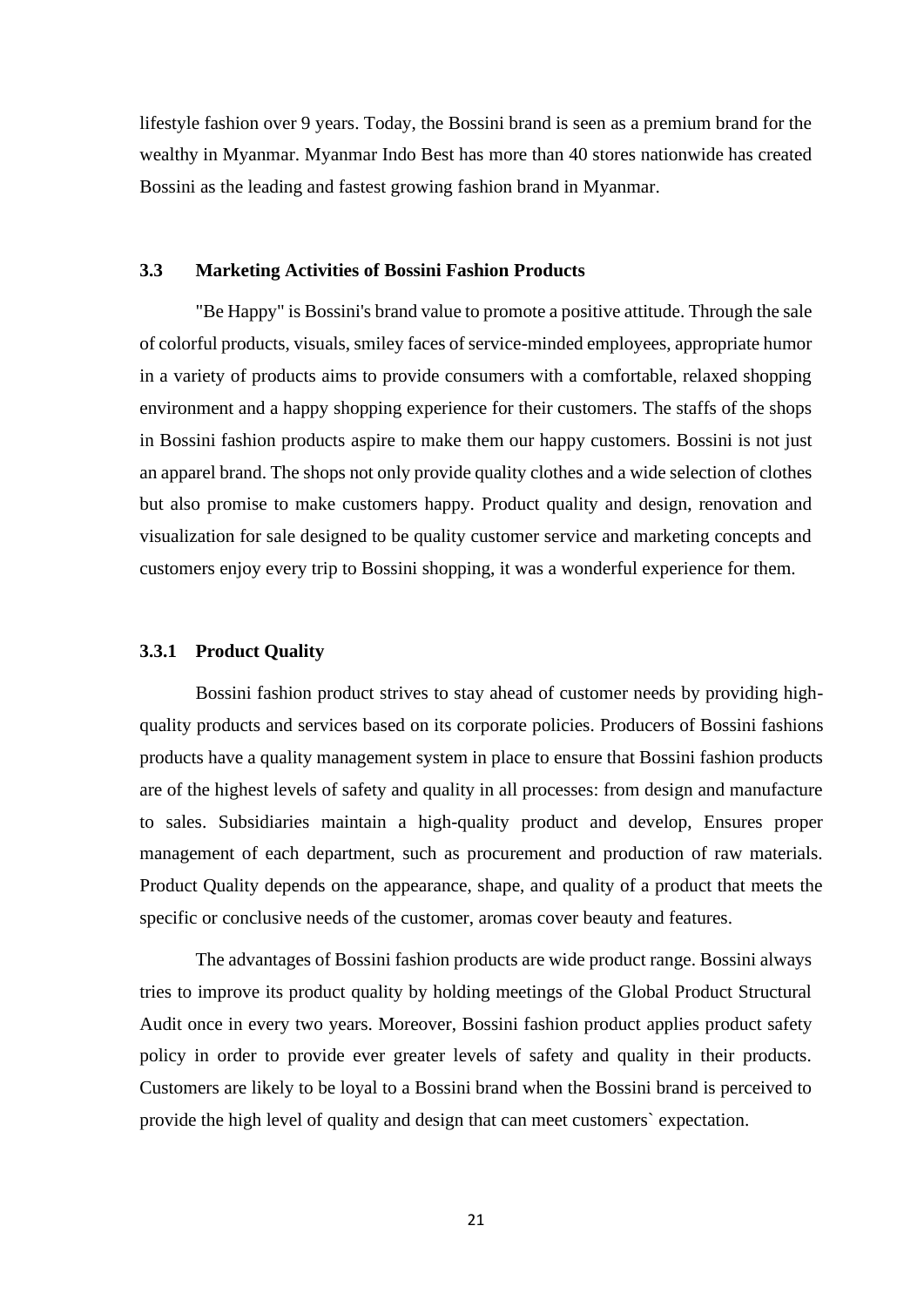#### **3.3.2 Service Quality**

Bossini is striving to provide training and education that raises skill levels and produces service engineers who carry out precise, appropriate work on the job, thus providing customers with what they demand in terms of techniques and skills. Bossini gained customer trust with diagnostic reliable service. Bossini company aims to propose optimal solutions that make customers lifestyles more comfortable. Bossini provide a foundation and support enabling key personnel to continue developing these efforts in the world.

#### **3.3.3 Customer Value**

The decision to buy a Bossini fashion product is frequently made on the basis of the Bossini fashion product performance, service quality and brand reputation. Bossini believes that adding more features to a product improve the customer experience. With the knowledge that Bossini gains from its customers, the company can then introduce new product and service benefits that will truly add to the customer experience. Bossini always check and test the ways that it can use customer perceptions of a broad range of performance and cost to infer customer value in a business`s products or service. SP provides many kinds of products with the better taste. Their prices are set based on the size, design and its quality. Company pricing strategy is premium pricing. Thus, Bossini is as a premium strong branded. Many consumers accept Bossini products and it is the favorite among the consumers in different age level. Although the price is high, their packaging is well decorated and attractive and their product quality is premium and high. Therefore, their product is best value for customers.

#### **3.3.4 Customer Communication**

Bossini fashion brand is not something a manufacturer creates unilaterally. It is something gradually fostered in the minds of the people through communication. Creation of Bossini brand does not end with the finalization of a logo. Bossini fashion product is brought to life by being connected to people throughout the ways of advertising, sales promotions, events and experience and public relations. Advertising is a cost-effective way to prioritize brand building or educate people. Bossini will have access to professional advertising tools that highlight the shops' professionalism to help increase sales and profit.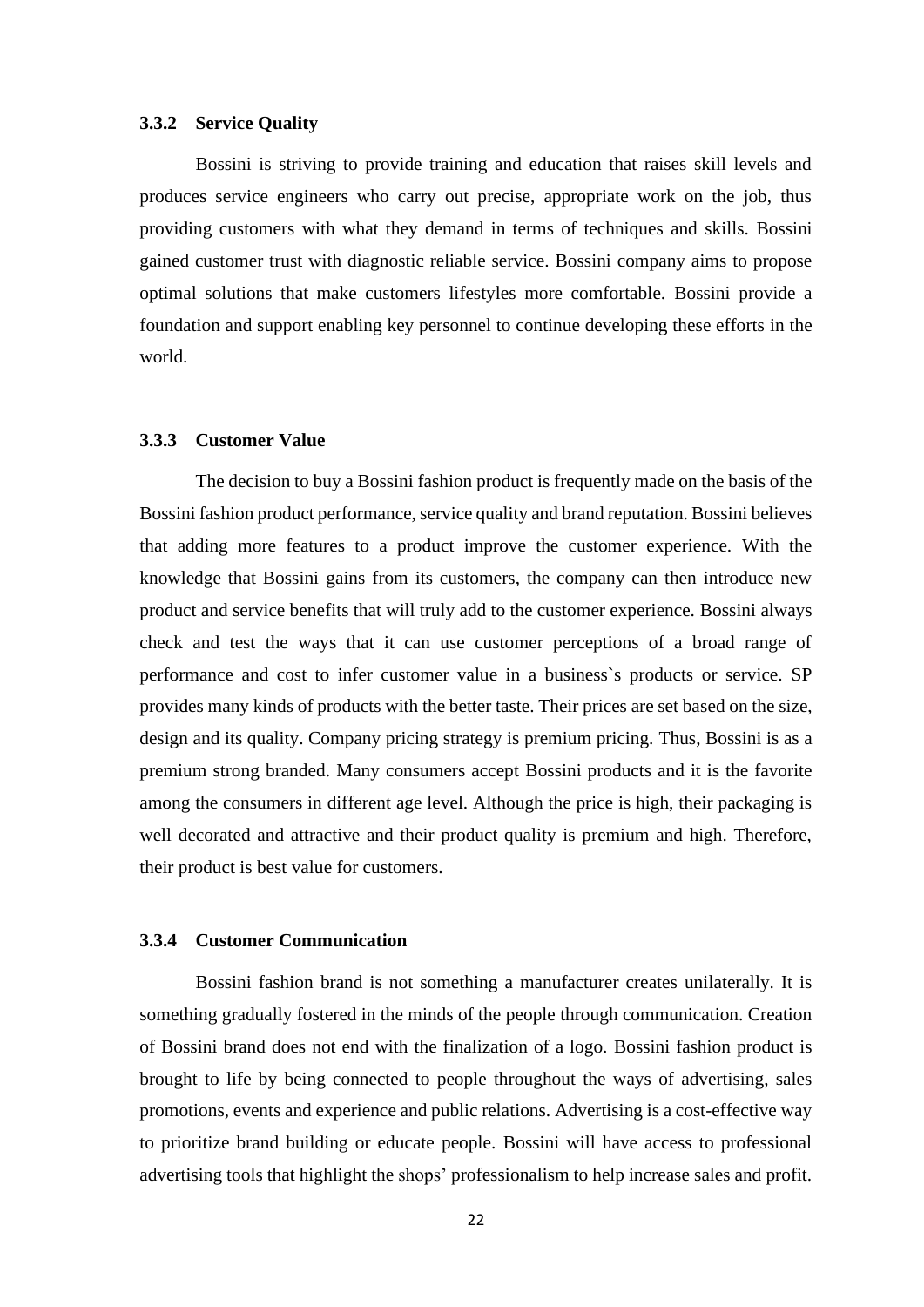Bossini can utilize the choices of advertising mediums such as TV, radio and internet options. Bossini is committed to increasing consumer brand awareness through multimedia efforts targeted at the residential homeowners but also commercial and industrial sectors.

Bossini offers discount and price-off in certain events and special days. The shops are strictly followed up with the terms of regulation for warranty and defects during their service. The important in Bossini marketing practices are to pay full attention to customer communication, apply the same principles of targeting to it as well as apply to the other areas of marketing practices.

#### **3.3.5 Customer Service**

Bossini service aims to achieve year-round comfort, reliability and control. It conducts surveys sales service has been completed to assess customer support with aim of improving customer service. With the goal of offering customer service, Bossini's service is practical and easy to understand and offering this service in a pleasant manner. Therefore, customers can use Bossini fashion product with peace of mind. Nowadays, the competition has become too intense and the customer service is the dominant factor influencing customer's attitude towards the products and there is direct relationship between the perception of customer value and sales volume. The point is everyone satisfies about the quality of Bossini brand but it needs to focus on more effort in creating attractive customer service at the shops and customer interest.

#### **3.3.6 Distributor Image**

Most consumers think good quality of the product creates a good shop image and also setting competitive pricing of the product. To create the brand equality with the customer value, the shops is trying to give a premium price at the seasonal events. Even the price has enlarged because of the perceived risk is very high and these customers will pay a higher price to overcome the risk of any change and become loyal. Although sales promotion is a short-term strategy to derive demand, it provides more profit than consumers benefit from the sales position of a product and has a significant influence on sales volume by positive distributor image. Store image and store positioning are the important factors that influence consumer intention to purchase. When Bossini outlets are located in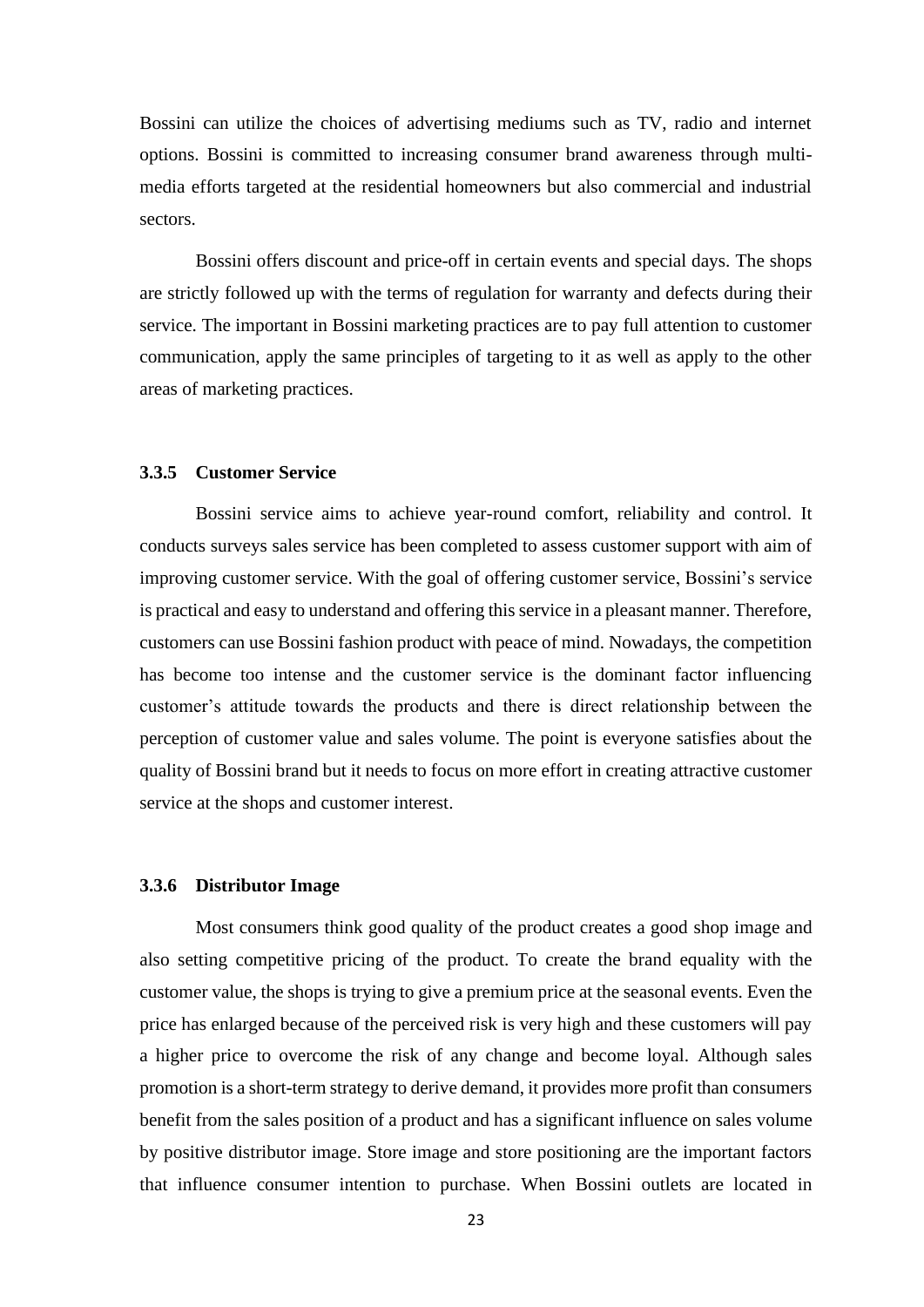downtown areas of Yangon, consumers can easily go and buy there instead of other places. Having warmly staff is one of the reasons for coming consumers to the store

again. Thus, outlets of Bossini hire the friendly staff. Staff warmly welcome to the consumers so that they satisfy to the stores. In Bossini outlets, employees are well-trained to serve customers such as smiling, greeting, explaining about ingredients of products, checking the payment with the products. If store image of Bossini is not properly build, consumers do not have desire to visit and buy the products.

 According to the study result of distribution, Bossini brand is quite good enough in serving the customers with the convenient experience by skilled employees. Product availability is an important objective for all distribution channels. The employees of Bossini brand shop well-trained to achieve and maintain some target level of satisfaction in meeting the service requirement of target customer because best customer service differentiate the brand from competitors on equity aspects.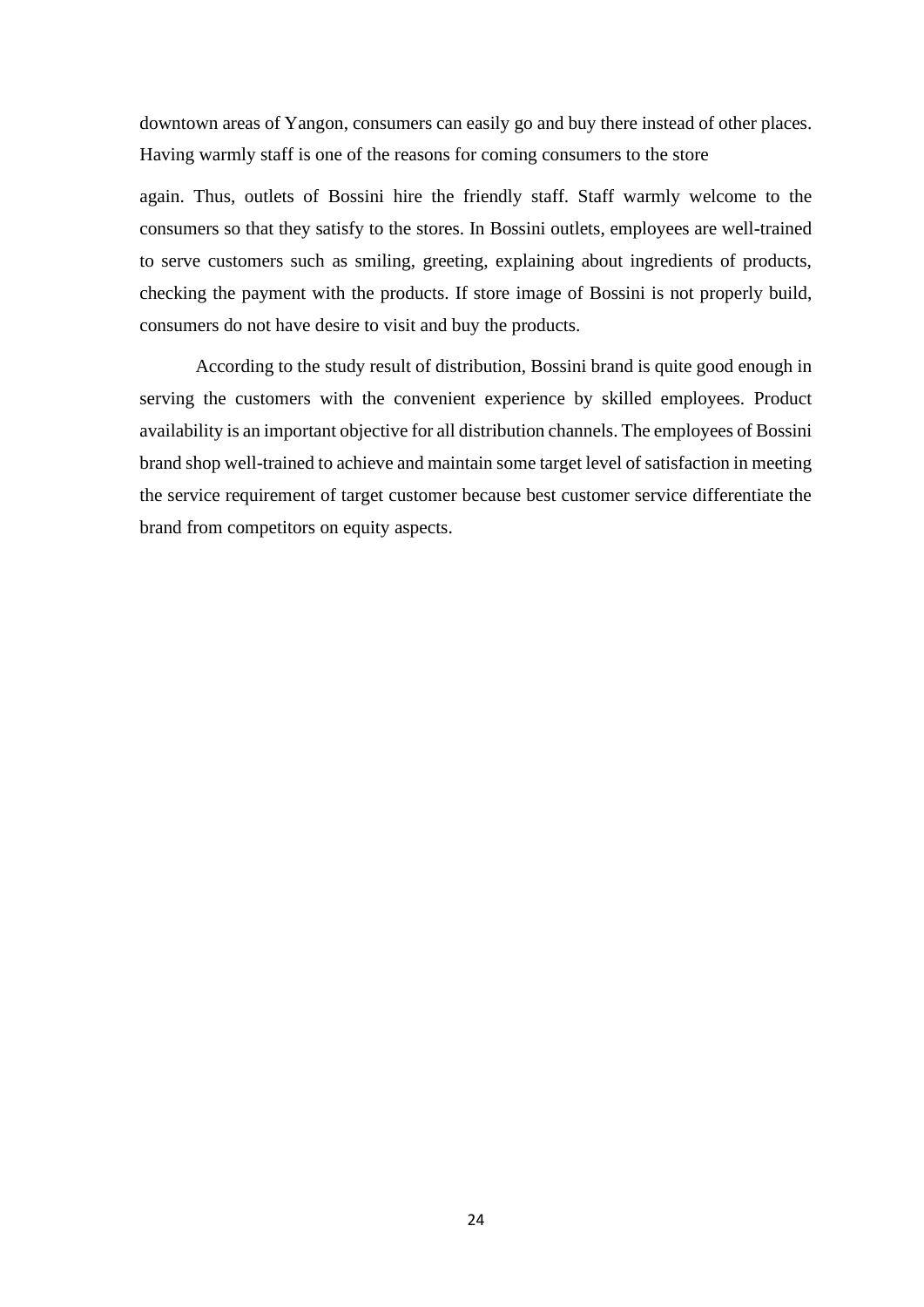#### **CHAPTER IV**

## **ANALYSIS ON THE EFFECT OF MARKETING PRACTICES ON BRAND EQUITY AND CONSUMER BUYING BEHAVIOR OF BOSSINI FASHION PRODUCTS**

This chapter presents the analysis of marketing practices on brand equity and consumer buying behavior of Bossini fashion products. The total 150 respondents are surveyed to analyze the effect of marketing practices on brand equity and the impact of brand equity on consumer buying behavior of Bossini fashion product. The first section is presented with frequency and percentage on the findings. The second section is based on the linear regression results. In this chapter, the analysis on the effect of marketing practices on brand equity and the impact of brand equity on consumer buying behavior of Bossini product in Yangon are presented.

#### **4.1 Profile of Respondents**

In this study, the sample size is 150 respondents who are consumers that are going to buy Bossini fashion brand at five centers in Yangon. The data collected from this survey about the respondent's profile organized in following Table (4.1).

 According to the Table (4.1), it can be seemed that two third of user are female. Thus, female respondents are more interesting in purchasing fashion brand than male. The range of age group is from under 20 to over 40 years old. The largest customers of the respondent are the group of respondents who are 31 to 40 years old and the smallest customers group is occupied by the respondents aged 20 years and below.

 The education level of the respondents is divided into three groups. From the survey of 153 respondents, the largest portion of users group is graduate people and the smallest portion of respondent are under graduate. Occupation of respondents is classified into six groups. The first largest group is company employee and the smallest portions of the customers group are house-wife and other.

 The largest percentage of respondents whose income ranges is above 900,001 kyats and  $\leq 500,000$  kyats is the smallest customer. In the result, the consumption rate of high-income level and normal income level is not so different. It can be said that Bossini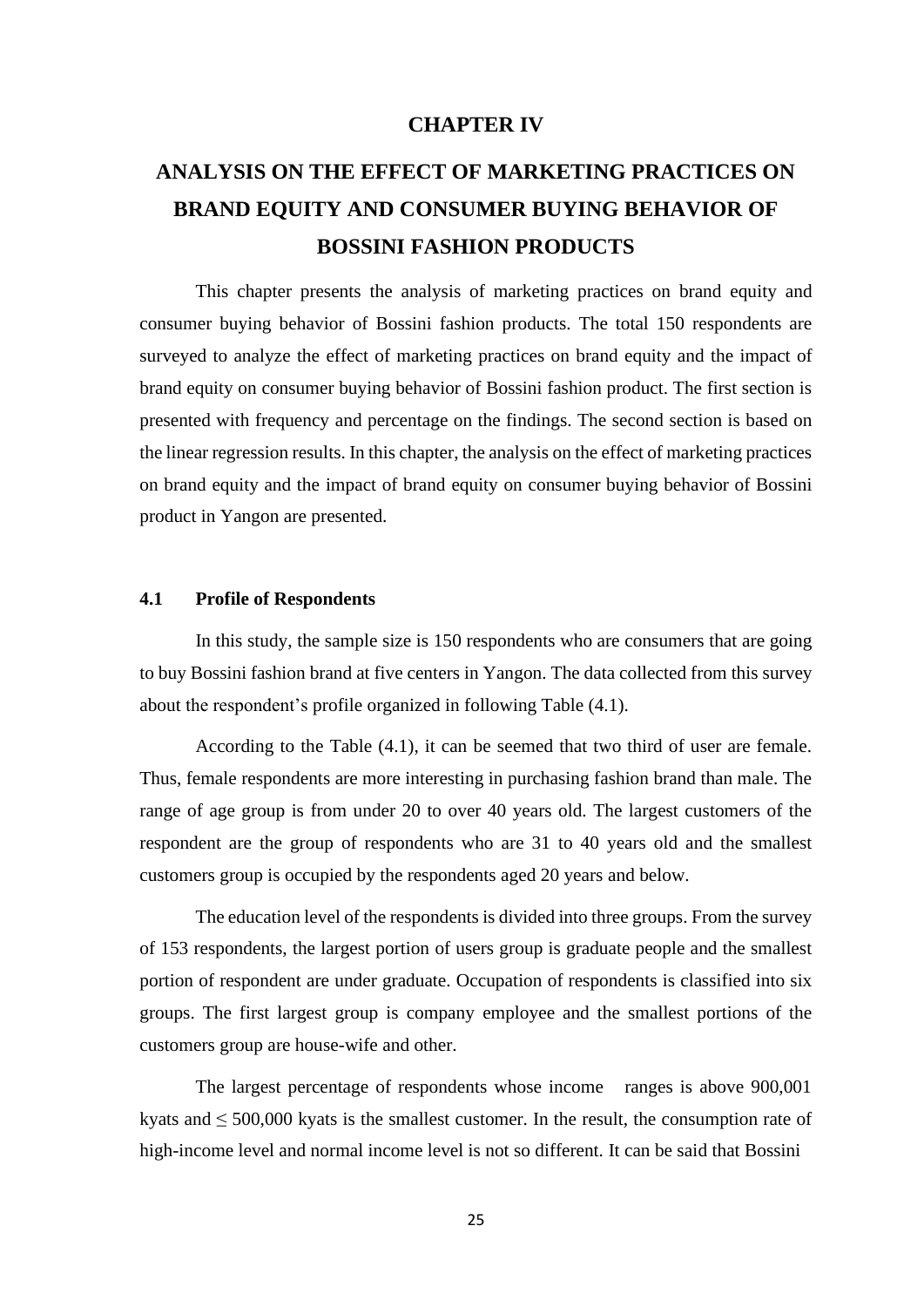| Demographic Factors               | Description             | No. of Respondents | Percentage |
|-----------------------------------|-------------------------|--------------------|------------|
|                                   | Total                   | 150                | 100.0      |
| Gender                            | Male                    | 52                 | 34.7       |
|                                   | Female                  | 98                 | 65.3       |
|                                   | $\leq 20$               | 9                  | 6.0        |
| Age (Years Old)                   | 21 to 30                | 37                 | 24.7       |
|                                   | 31 to 40                | 69                 | 46.0       |
|                                   | Over 40                 | 35                 | 23.3       |
|                                   | <b>Under Graduate</b>   | 15                 | 10.0       |
| <b>Education Level</b>            | Graduate                | 76                 | 50.7       |
|                                   | Post Graduate           | 59                 | 39.3       |
| <b>Marital Status</b>             | Single                  | 61                 | 40.7       |
|                                   | Married                 | 89                 | 59.3       |
|                                   | Student                 | 9                  | 6.0        |
|                                   | Self-Employed           | 28                 | 18.7       |
| Occupation                        | Company Employee        | 73                 | 48.7       |
|                                   | <b>Government Staff</b> | 32                 | 21.3       |
|                                   | Housewife               | 8                  | 5.3        |
|                                   | Other                   | 9                  | 6.0        |
|                                   | $\leq 500,000$          | 30                 | 20.0       |
| Monthly Income (Kyats)            | 500,001-700,000         | 32                 | 21.3       |
|                                   | 700,001-900,000         | 34                 | 22.7       |
|                                   | Above 900,001           | 54                 | 36.0       |
|                                   | 1-3 times               | 56                 | 37.3       |
| Purchasing<br>Annual<br>Frequency | 3-4 times               | 59                 | 39.3       |
|                                   | 5 times and above       | 35                 | 23.3       |
|                                   | For present/gift        | 16                 | 10.7       |
|                                   | For myself              | 95                 | 63.3       |
| The purpose of buying             | To buy it for           | 39                 | 26.0       |
|                                   | someone else            |                    |            |

## **Table (4.1) Profile of Respondents**

Source: Survey Data (2021)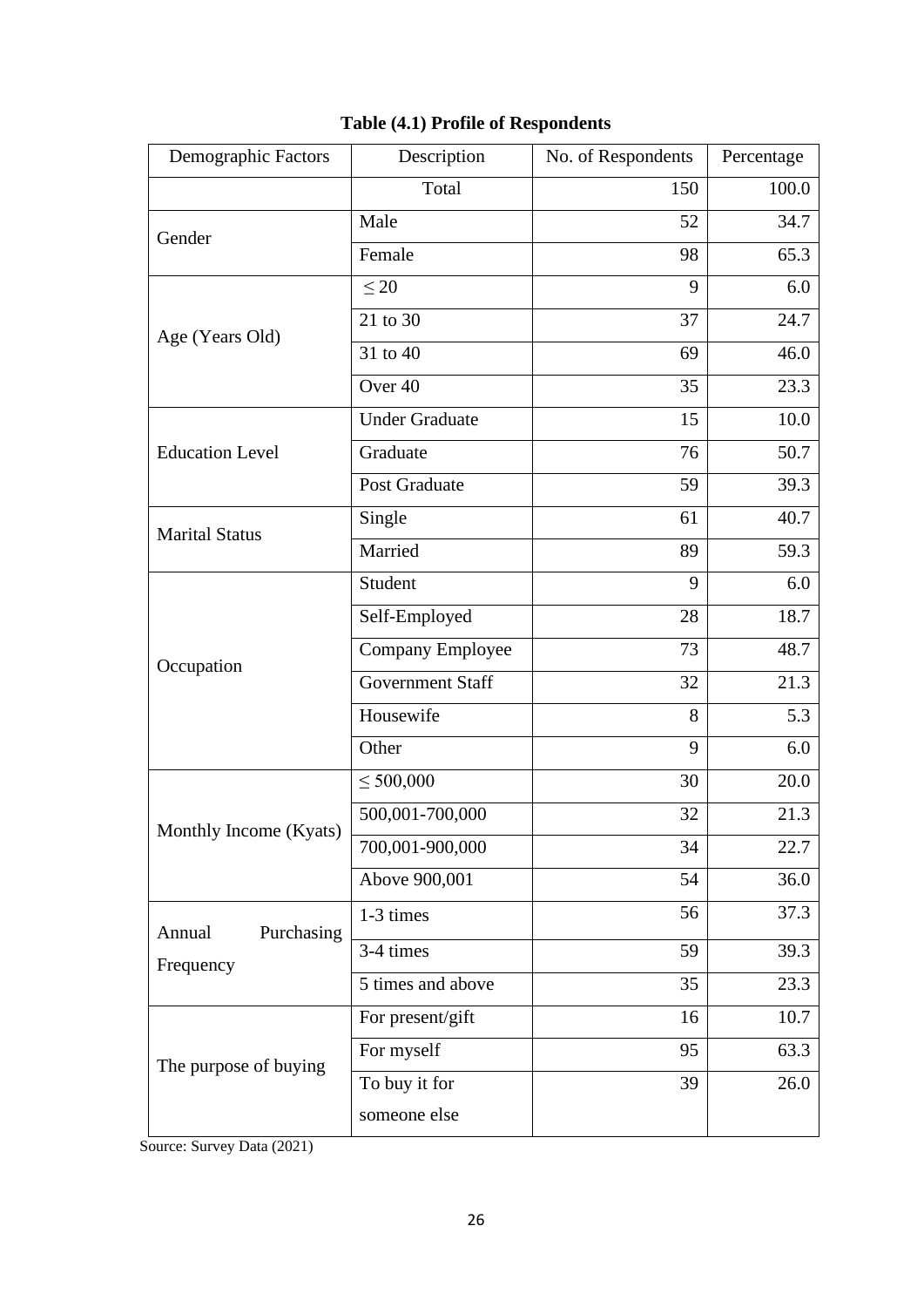fashion brand target consumer group is for all income class people. Annual purchasing frequency maximum is moderate 3-4 times and minimum are five times and above. Maximum purpose of buying is for my-self and minimum purpose of buying is for gift/present.

## **4.2 Marketing Practices, Brand Equity and Consumer Buying Behavior towards Bossini Fashion Products**

 This section analyzes customer perception on marketing practices, brand equity and consumer buying behavior towards Bossini fashion product in Yangon. Marketing practices are product quality, service quality, customer service, customer value and customer communication. The attributes and perceptions are measured with five-point Likert scale within 1 to 5 (strongly disagree, disagree, neutral, agree, strongly agree) to score and rate by the respondents. All data are displayed by analyzing mean value for each dimension.

#### **4.2.1 Marketing Practices**

This section analyzes customer perception on marketing practices towards Bossini fashion product in Yangon.

#### **4.2.1.1. Product Quality**

 This section analyzes the product quality of Bossini fashion product which is measured with five statements such as product features, durability, usage of high-quality materials, maintenance of consistent quality and package quality. The mean values and overall mean value for product quality is shown in Table (4.2)

 According to the Table (4.2), the overall mean of product quality is 2.79. It shows that product quality of Bossini is not too much good. The mean values for items are in the range between 2.70 and 2.88. Being good and secure of the package quality of this brand gets the maximum mean value 2.88, less than the neutral score of 3. It means that the package quality of Bossini fashion product is poor. Being reliable the quality of this product is the minimum mean value 2.70 which can be said that nearly everybody could feel about the quality which is reliable. Bossini product quality is poor in creating product style and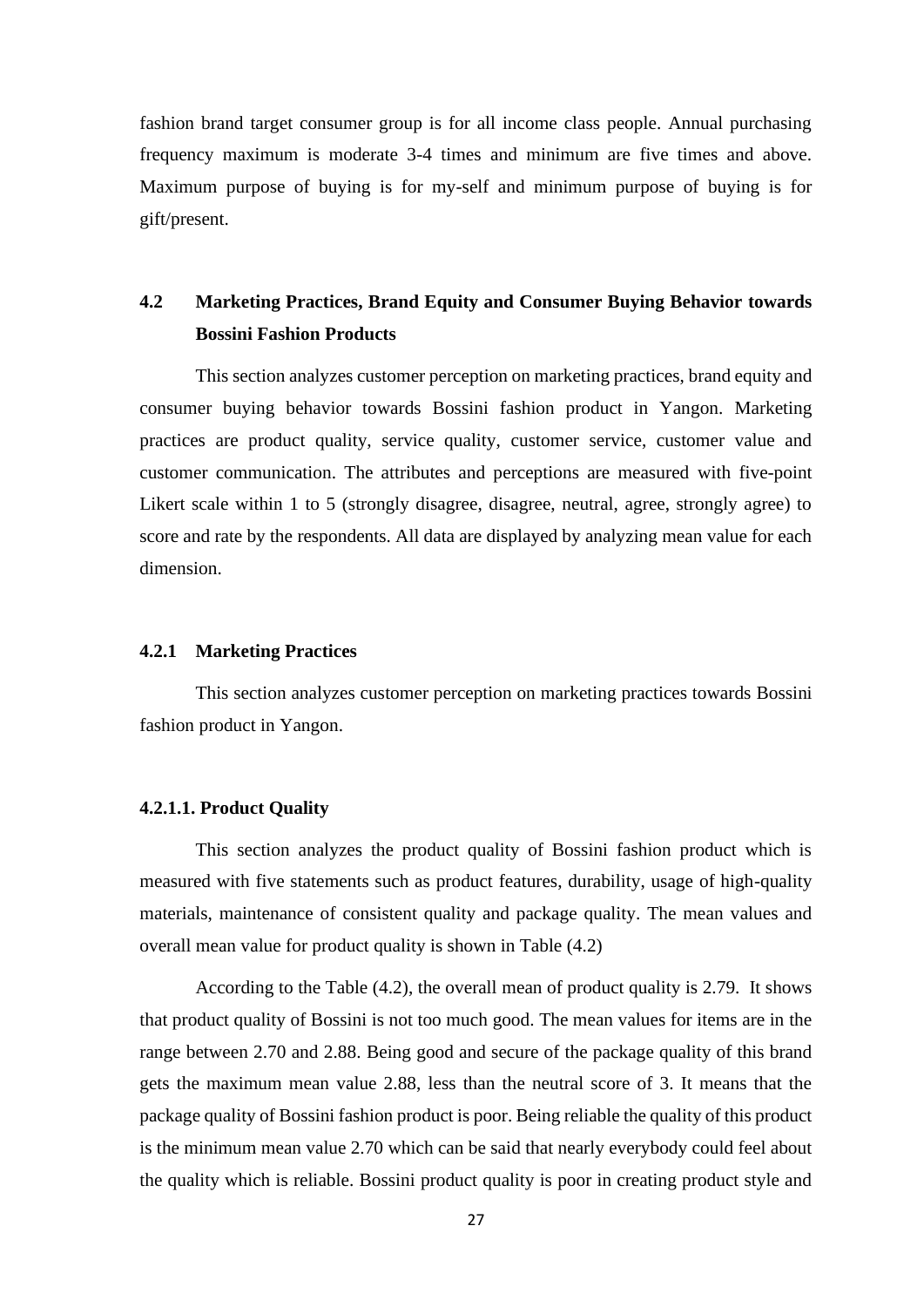customer interest. A product can sabotage its own success when it's not designed, created, lunched and sold with the brand at its core.

| Sr. No.        | Description                                                      | Mean | Std.<br>Deviation |
|----------------|------------------------------------------------------------------|------|-------------------|
| 1              | Being reliable the quality of this product                       | 2.70 | .531              |
| 2              | Visually attractive brand name                                   | 2.80 | .592              |
| 3              | Innovative product design                                        | 2.84 | .571              |
| $\overline{4}$ | No complaint about the quality of the Bossini fashion<br>product | 2.72 | .593              |
| 5              | Being good and secure of the package quality of this<br>brand    | 2.88 | .523              |
|                | <b>Overall Mean</b>                                              | 2.79 |                   |

Source: Survey Data (2021)

#### **4.2.1.2. Service Quality**

 Service quality of Bossini product is analyzed with the measurement of fivedifferent questions. The mean value and overall mean value for service quality are calculated and show in Table (4.3).

| Sr.<br>No.                  | Description                                               | Mean | Std.<br>Deviation |
|-----------------------------|-----------------------------------------------------------|------|-------------------|
|                             | Politeness of the employees                               | 3.11 | .590              |
| $\mathcal{D}_{\mathcal{L}}$ | Skillful and reliable service of sale representatives     | 2.85 | .573              |
| 3                           | Responding quickly to solve the problems of customers     | 2.86 | .630              |
| 4                           | Never making repeated mistake by the sale representatives | 3.07 | .604              |
| 5                           | Being pleasant and attractive by the shops                | 3.27 | .531              |
|                             | <b>Overall Mean</b>                                       | 3.03 |                   |

**Table (4.3) Service Quality**

Source Survey Data (2021)

 According to the Table (4.3), the overall mean value is 3.03 that is greater than neutral score. It shows that the service quality of Bossini product is good. The mean value for items is in the range between 2.85 and 3.27. Being pleasant and attractive by the shops gets the maximum mean score 3.27. It can be said that the shops of the Bossini fashion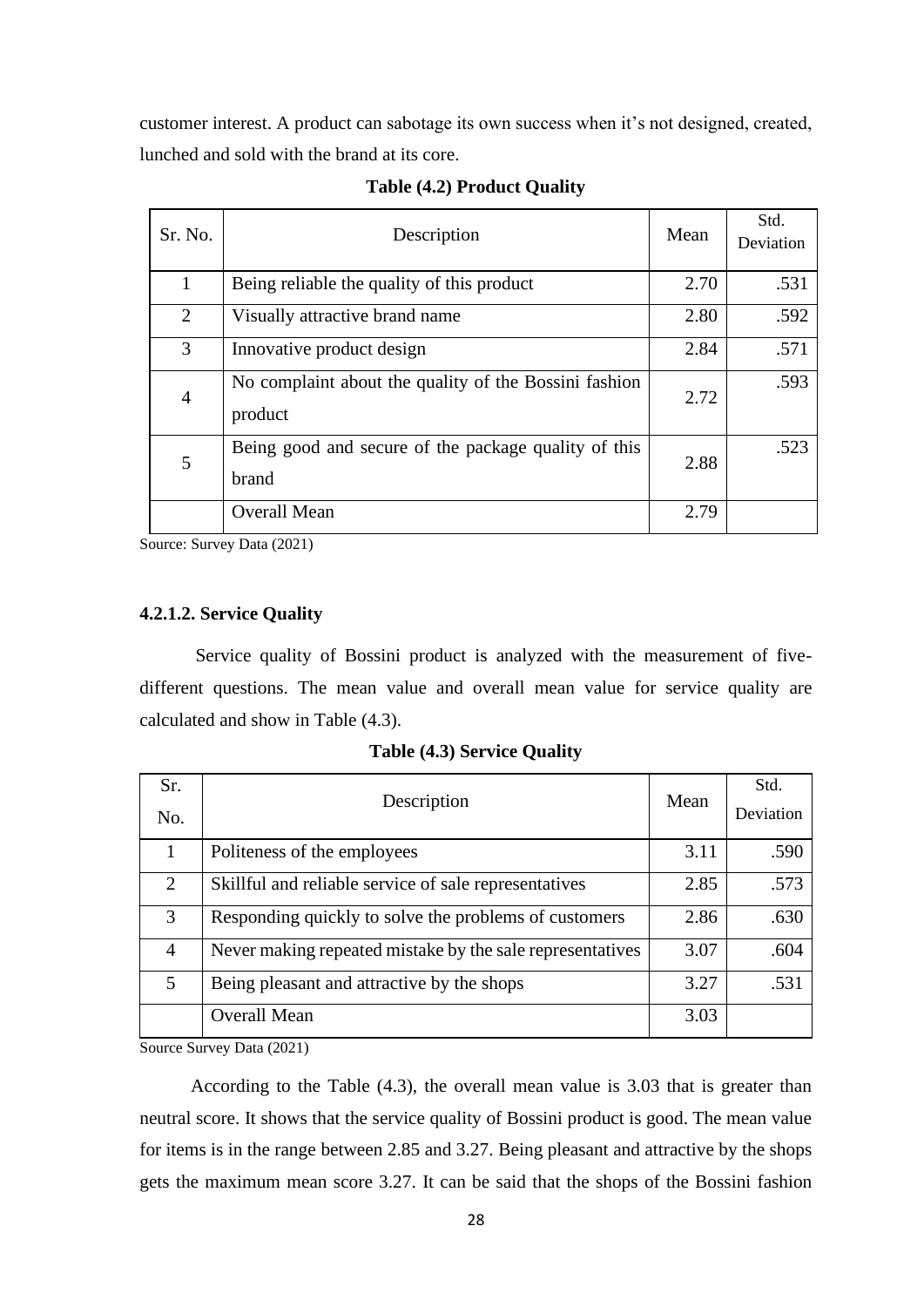product are pleasant and attractive. The skillful and reliable service of sale representatives has the minimum mean value 2.85 which is less than neutral score. It can be concluded that the sale representatives of Bossini fashion product are weak skillful and reliable.

#### **4.2.1.3.Customer Service**

 The following Table (4.4) shows the customer service of Bossini product. Five different questions are used to measure it. The mean values and overall mean for customer service are calculated and displayed.

| Sr.            | Description                                                      | Mean | Std.      |
|----------------|------------------------------------------------------------------|------|-----------|
| No.            |                                                                  |      | Deviation |
| 1              | Quite satisfactory of customer service                           | 2.95 | .566      |
| $\overline{2}$ | Free of risk in Bossini's service                                | 2.85 | .592      |
| 3              | Being welcomed and resolved quickly and positively<br>complaints | 3.05 | .547      |
| $\overline{4}$ | Caring about human health and provides ecofriendly<br>products   | 3.07 | .501      |
| 5              | Easy access of customer service                                  | 2.80 | .580      |
|                | Over All Mean                                                    | 2.94 |           |

|  | <b>Table (4.4) Customer Service</b> |  |
|--|-------------------------------------|--|
|--|-------------------------------------|--|

Source Survey Data (2021)

 According to the Table (4.4), the overall mean value of customer service is 2.94, less than neutral score of 3. The mean values for items are in the range between 2.80 and 3.07. Caring about human health and provides ecofriendly products is maximum mean value 3.07. It can be said that Bossini considers the human health and creates ecofriendly product. The easy access of customer service gets the minimum mean value 2.80 that is less than the neutral score. It means that customer service can't access easily by the customers.

#### **4.2.1.4.Customer Value**

The following Table (4.5) shows the customer value of Bossini product. Five different questions are used to measure it. The mean values and overall mean for customer value are calculated and displayed.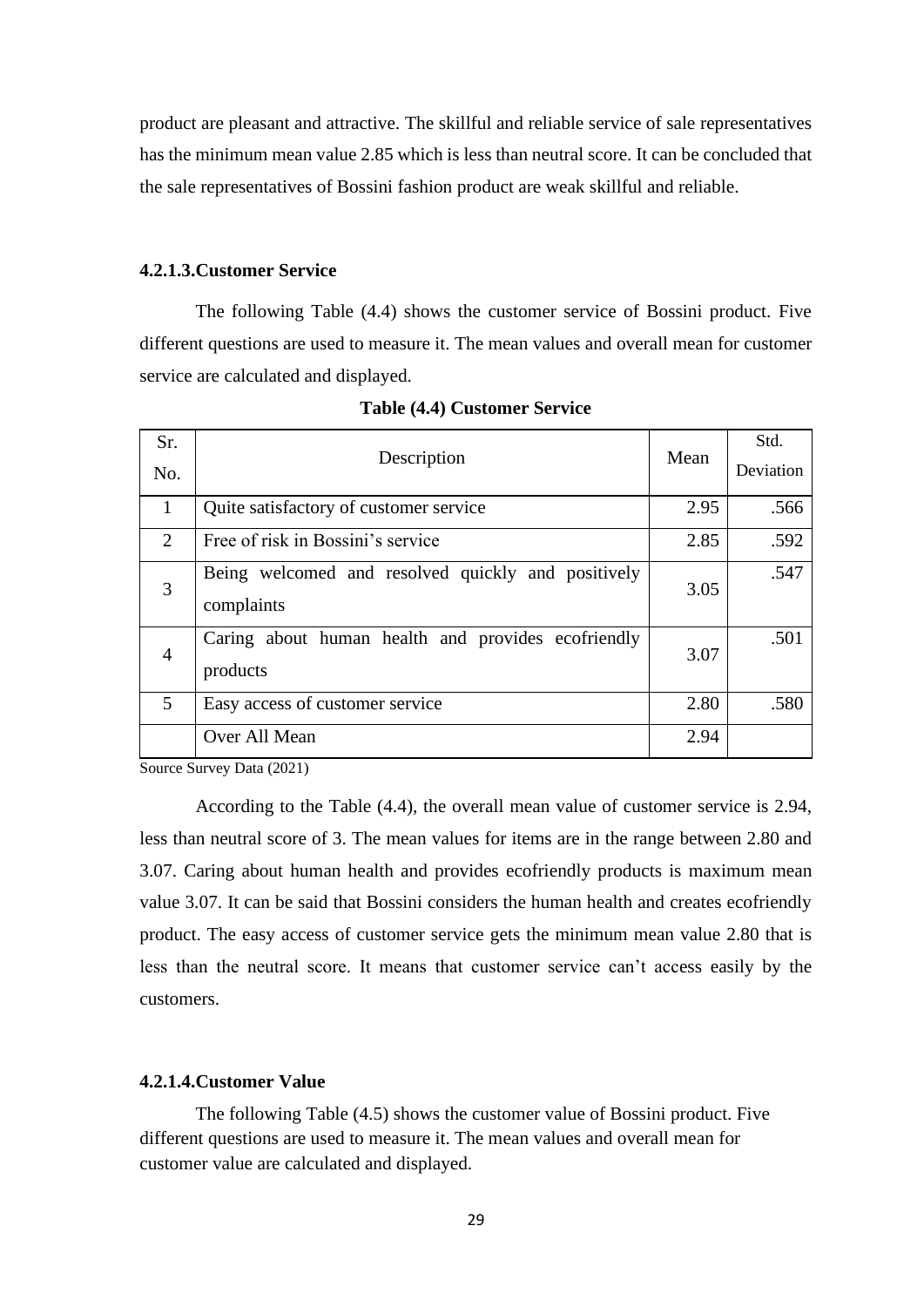According to the Table (4.5), the overall value mean is 3.13 that greater than neutral score. It shows that the customer value of Bossini product is good. The mean value for items is in the range between 2.97 and 3.25. The long lasting in the nature of Bossini fashion products gets the maximum mean value 3.19. It can be said that Bossini fashion product is the long lasting in nature. The high-quality brand of Bossini fashion product is the minimum mean value 2.97. It means that Bossini fashion product is not the high- quality product brand.

| Sr.<br>No.     | Description                                                                | Mean | Std.<br>Deviation |
|----------------|----------------------------------------------------------------------------|------|-------------------|
|                | High-quality brand of Bossini fashion product                              | 2.97 | .541              |
| 2              | Being the best choice                                                      | 3.25 | .488              |
| 3              | Being not switch to another brand                                          | 3.23 | .517              |
| $\overline{4}$ | Continuing with Bossini fashion product if its price<br>increased somewhat | 3.02 | .534              |
| 5              | Long lasting in the nature of Bossini fashion products                     | 3.19 | .449              |
|                | <b>Overall Mean</b>                                                        | 3.13 |                   |

| Table (4.5) Customer Value |  |  |
|----------------------------|--|--|
|----------------------------|--|--|

Source Survey Data (2021)

#### **4.2.1.5.Customer Communication**

 The following Table (4.6) shows the customer communication of Bossini product. Five different questions are used to measure. The mean values and overall mean for

|  |  | <b>Table (4.6) Customer Communication</b> |
|--|--|-------------------------------------------|
|--|--|-------------------------------------------|

| Sr.            | Description                                                                      |      | Std.      |
|----------------|----------------------------------------------------------------------------------|------|-----------|
| No.            |                                                                                  |      | Deviation |
| 1              | Knowing Bossini brand based on the promotion strategies                          | 2.93 | .566      |
| 2              | Making the sales promotion seasonally and periodically                           | 3.15 | .547      |
| 3              | Proper advertisement of Bossini brand                                            | 3.23 | .538      |
| $\overline{4}$ | Applying the personal selling to promote their brand                             | 2.83 | .538      |
| 5              | Well-known Bossini brand by its corporate<br>social<br>responsibility activities | 2.76 | .625      |
|                | <b>Overall Mean</b>                                                              | 2.98 |           |

Source Survey Data (2021)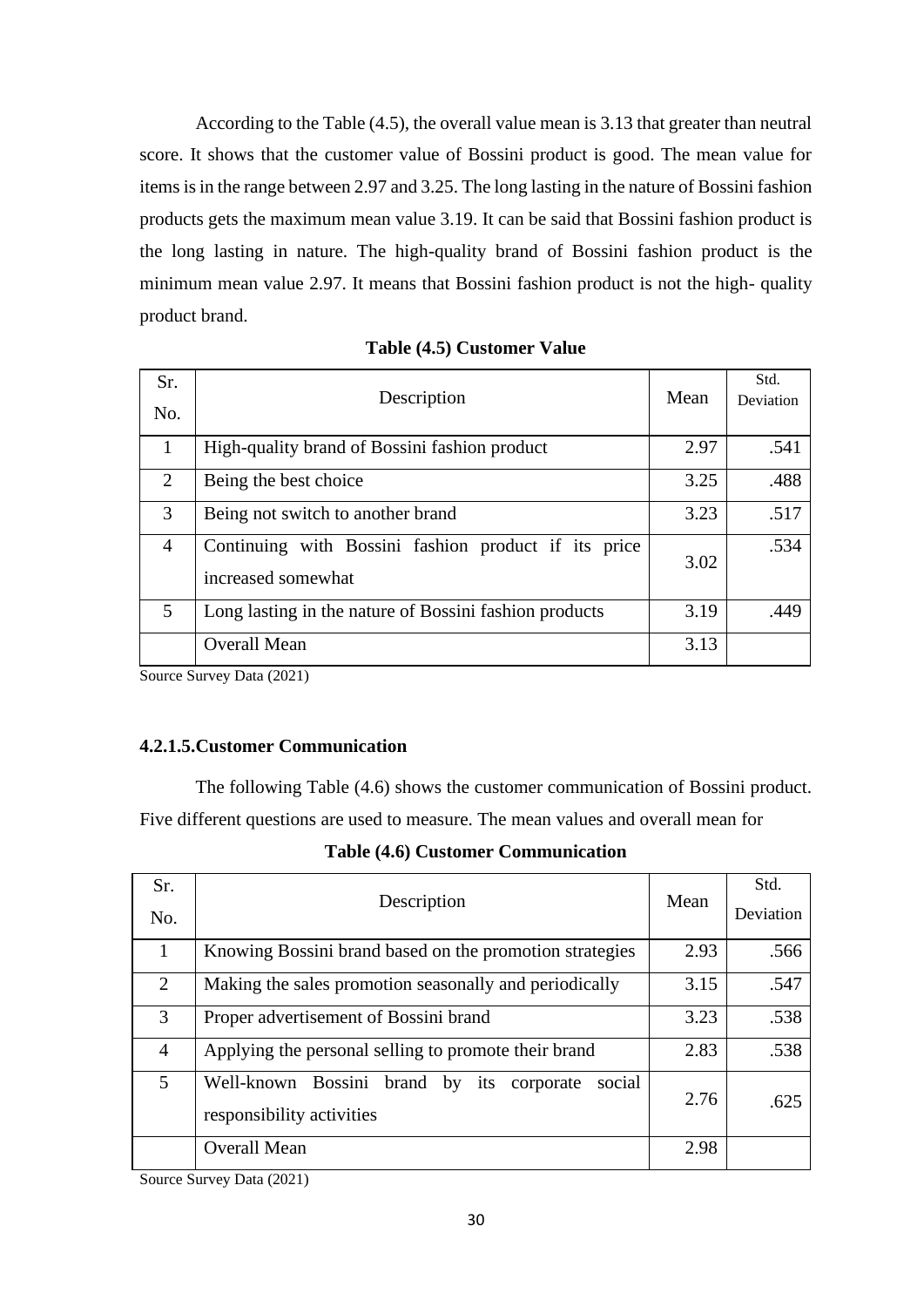customer communication are calculated and displayed.

 According to the Table (4.6), the overall mean value of customer communication is 2.98. The mean value for items is in the range between 2.76 and 3.23. The proper advertisement of Bossini brand has the maximum mean value 3.23. It can be said that the advertisement of Bossini brand is attractive for the customers. The well-known Bossini brand by its corporate social responsibility activities gets the minimum mean value 2.76. It means that customer communication of Bossini brand is poor.

#### **4.2.1.6.Distributor Image**

 The following Table (4.7) shows the brand image of Bossini fashion products. Five different questions are used to measure it.

| Sr.<br>No.     | Description                                       | Mean | Std.<br>Deviation |
|----------------|---------------------------------------------------|------|-------------------|
|                | Symbol of the brand at the shop                   | 3.16 | .501              |
| $\overline{2}$ | Outstanding and giving a good impression          | 3.20 | .474              |
| 3              | Confidence to the value of this brand at the shop | 3.25 | .474              |
| 4              | Quality of the shop in the market                 | 2.92 | .539              |
| 5              | Repurchase this brand at the shop                 | 3.12 | .483              |
|                | <b>Overall Mean</b>                               | 3.13 |                   |

**Table (4.7) Distributor Image**

Source Survey Data (2021)

According to the Table (4.7), the mean values of brand image for all five different questions is around the neutral score of 3, showing that the distributor image of Bossini is good. The mean value for items is in the range between 3.25 and 2.92. The mean value of confidence to the value of this brand at the shop is the highest with the value 3.25 which can be said that nearly everybody could feel about the quality which is trustworthy as the shop. The minimum mean value is 2.92 which states that Bossini products are good quality. The quality of the shop is good in the market.

#### **4.2.2 Brand Equity**

 Brand equity of Bossini fashion product includes brand loyalty, brand awareness, brand association and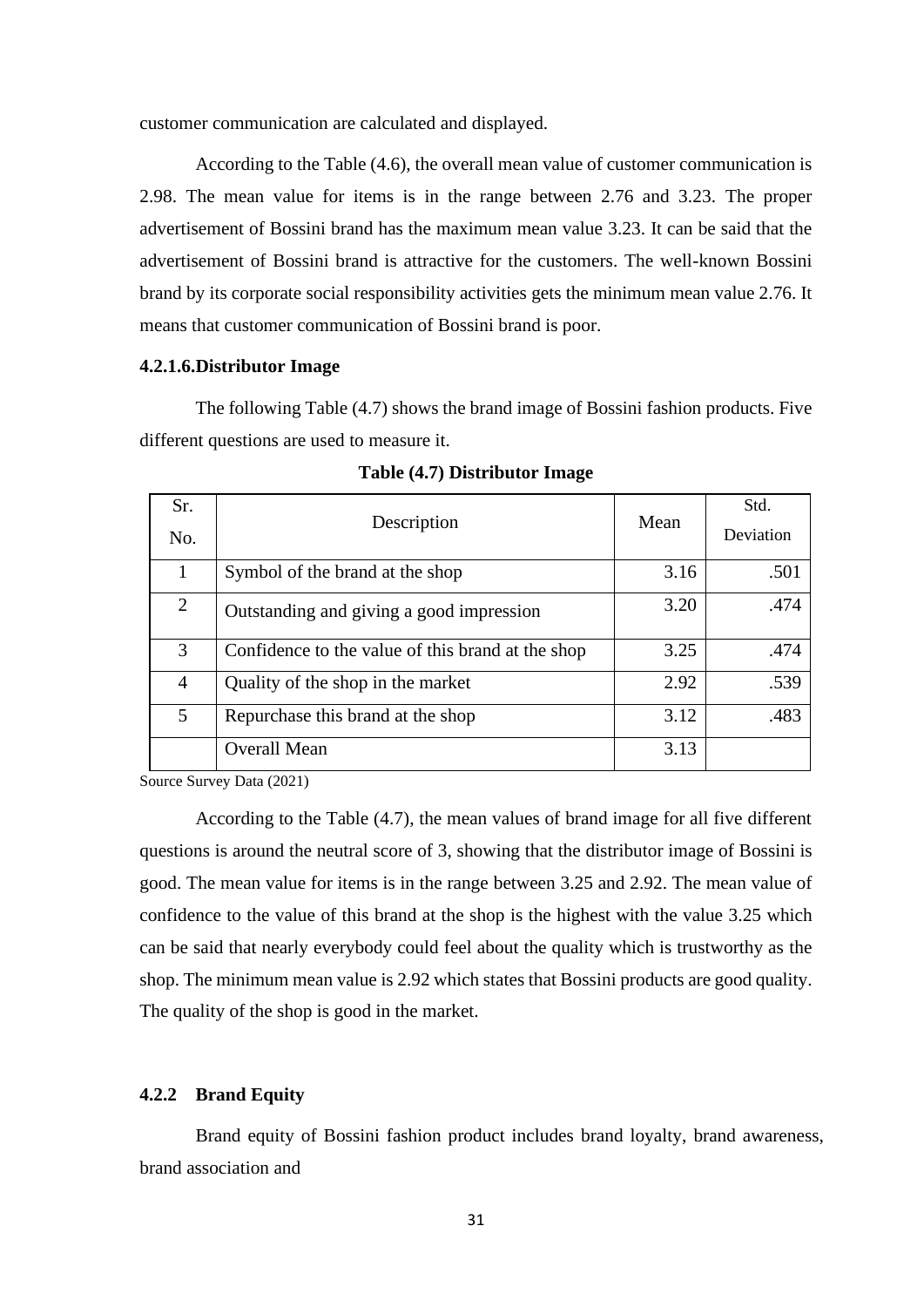perceived quality. The mean score and standard deviation of consumer perception toward brand equity are as shown in the following tables.

#### **4.2.2.1. Brand Awareness**

 The following Table (4.8) shows the brand awareness of Bossini fashion product. Five different questions are used to measure it. The mean values and overall mean value for brand awareness are calculated and displayed.

| Sr.<br>No.     | Description                                                                          |      | Std.<br>Deviation |
|----------------|--------------------------------------------------------------------------------------|------|-------------------|
| 1              | Well-known Bossini fashion product                                                   | 2.60 | .447              |
| 2              | Recognizing Bossini fashion brand<br>other<br>among<br>competing brands              | 2.75 | .546              |
| 3              | Coming up first in mind when it needs to make a<br>purchase intention on the product | 2.47 | .522              |
| $\overline{4}$ | Recognizing quickly by Bossini fashion product among<br>competing brands             | 3.05 | .566              |
| 5              | Recalling quickly the symbol/logo of Bossini brand                                   | 3.25 | .488              |
|                | <b>Overall Mean</b>                                                                  | 2.82 |                   |

**Table (4.8) Brand Awareness**

Source Survey Data (2021)

 According to the Table (4.8), the overall mean value of brand awareness is 2.82 that is less than neutral score of 3. It shows that brand awareness of Bossini is not too much good. The mean values for items are in the range between 2.47 and 3.25. Recalling quickly the symbol/logo of Bossini brand gets the maximum mean value 3.25. It can be said that consumers could quickly recall the symbol/logo of Bossini brand. Coming up first in mind when it needs to make a purchase intention on the product has the minimum mean value 2.47. It means that consumers do not consider quickly to recognize among competing brands.

#### **4.2.2.2. Brand Association**

The following Table (4.9) shows the brand association of Bossini fashion product. Five different questions are used to measure it. The mean values and overall mean value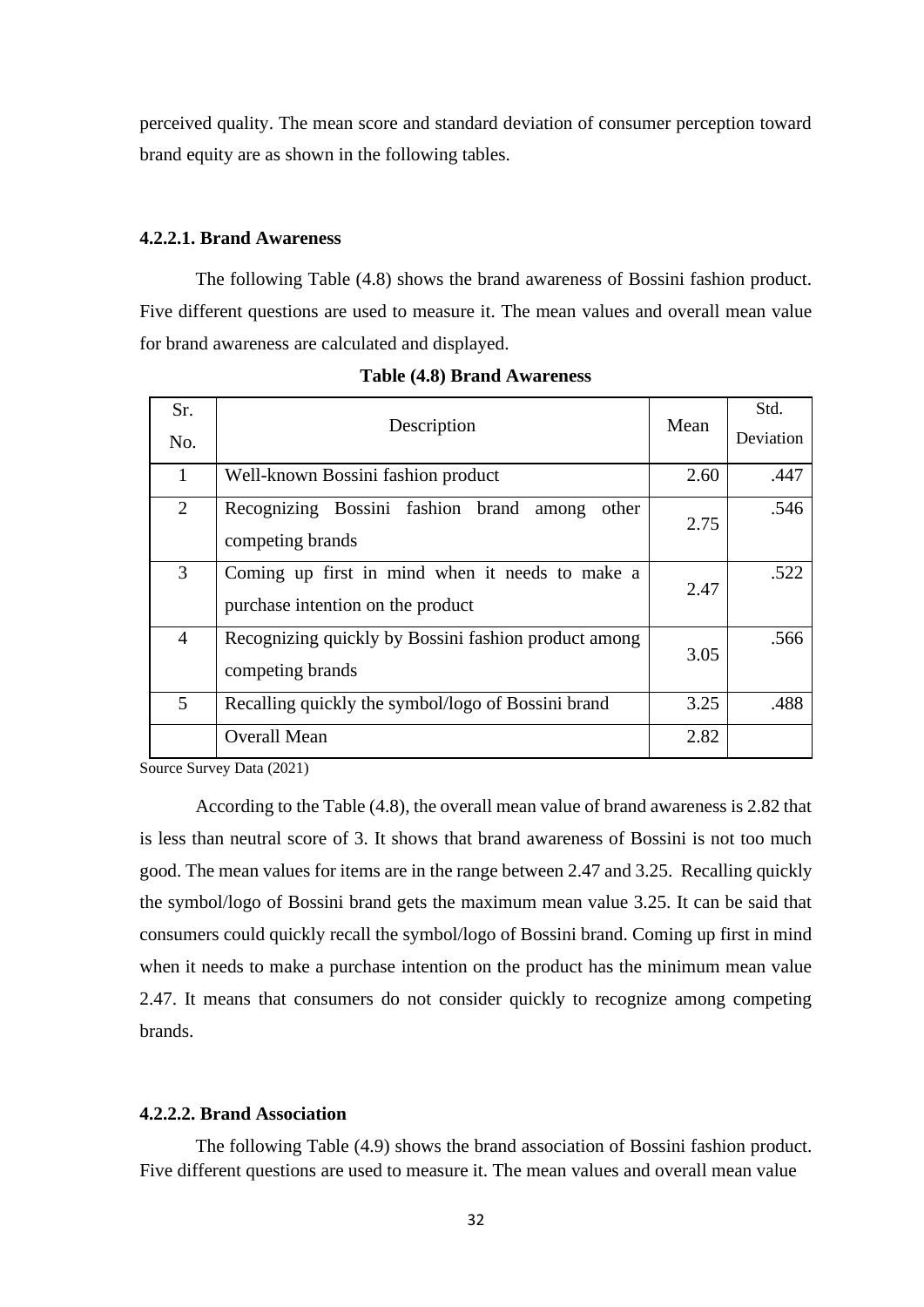for brand association are calculated and displayed.

 According to the Table (4.9), the mean values of brand association for all five questions are less than the neutral score of 3. The overall mean value of brand association is 2.97 that is less than neutral score of 3. It shows that brand association of Bossini is not too much bad. The mean values for items are in the range between 2.71 and 3.21. Being more likely to buy Bossini brand that it would be proud of associating with gets the maximum mean value of 3.21. It can be said that consumers are more likely to buy Bossini brand that they would be proud of associating with. The money's worth for appealing and favorable brand has the minimum mean value of 2.71. It means that consumers do not consider their money's worth for appealing and favorable brand.

| Sr.            |                                                                                                   | Mean | Std.      |
|----------------|---------------------------------------------------------------------------------------------------|------|-----------|
| No.            | Description                                                                                       |      | Deviation |
| $\mathbf{1}$   | Being associated with consumers' personal comfort and<br>usage style                              | 3.01 | .515      |
| 2              | Considering to buy Bossini fashion product for a credible<br>brand                                | 3.02 | .481      |
| $\overline{3}$ | Unique brand image                                                                                | 3.11 | .436      |
| $\overline{4}$ | Money's worth for appealing and favorable brand                                                   | 2.71 | .521      |
| 5              | Believing the company and people who stand behind the<br>brand do not take advantage of consumers | 2.77 | .550      |
| 6              | Being more likely to buy Bossini brand that it would be<br>proud of associating with              | 3.21 | .494      |
|                | <b>Overall Mean</b>                                                                               | 2.97 |           |

Source Survey Data (2021)

 According to the Table (4.9), the mean values of brand association for all five questions are less than the neutral score of 3. The overall mean value of brand association is 2.97 that is less than neutral score of 3. It shows that brand association of Bossini is not too much bad. The mean values for items are in the range between 2.71 and 3.21. Being more likely to buy Bossini brand that it would be proud of associating with gets the maximum mean value of 3.21. It can be said that consumers are more likely to buy Bossini brand that they would be proud of associating with. The money's worth for appealing and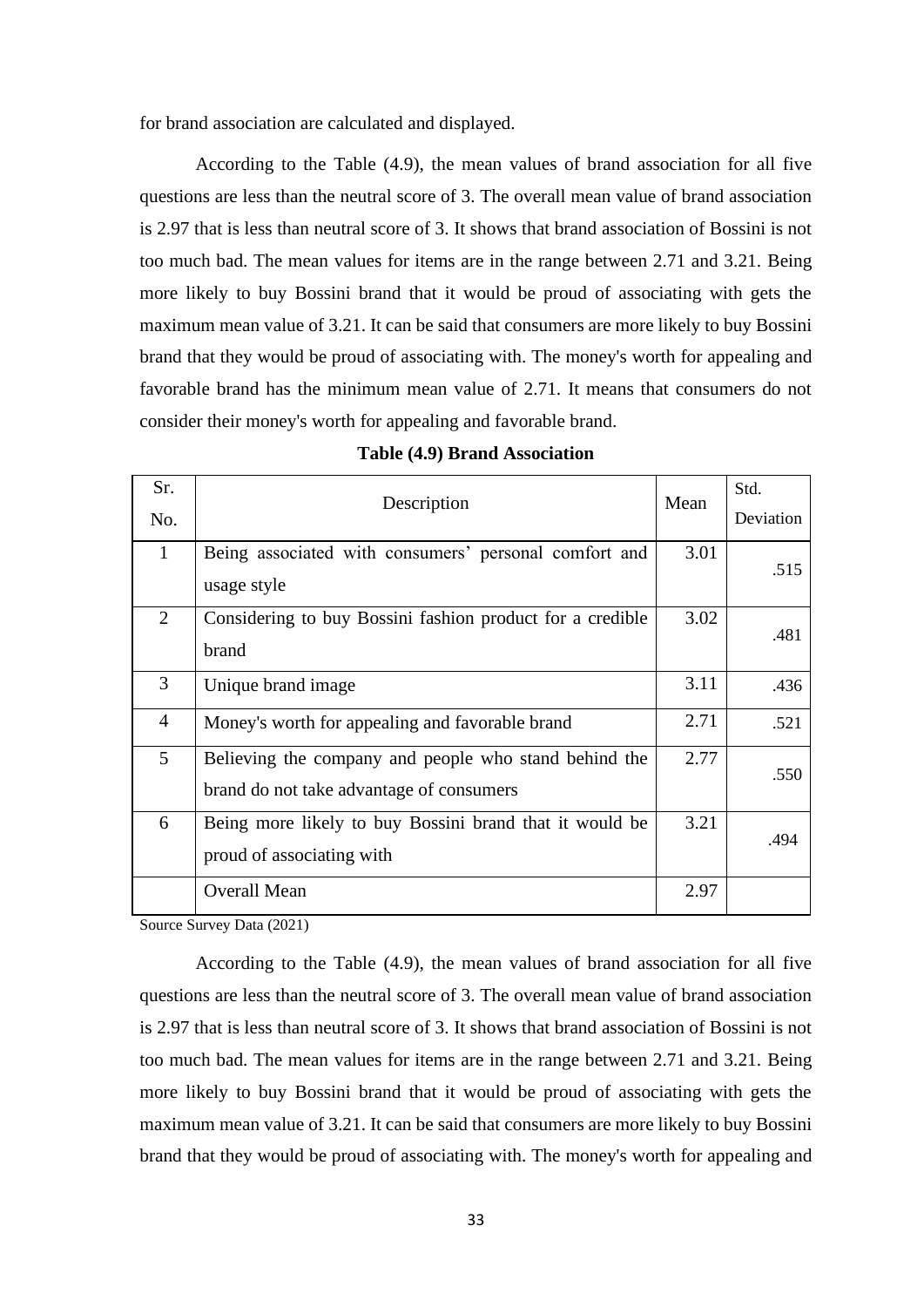favorable brand has the minimum mean value of 2.71. It means that consumers do not consider their money's worth for appealing and favorable brand.

#### **4.2.2.3. Perceived Quality**

 The following Table (4.10) shows the perceived quality of Bossini product. Four different questions are used to measure it. The mean values and overall mean value of scores for perceived quality are calculated and displayed.

| Sr.            | Description                                             | Mean | Std.      |
|----------------|---------------------------------------------------------|------|-----------|
| No.            |                                                         |      | Deviation |
| 1              | Excellent performance of Bossini fashion product        | 3.07 | .507      |
| 2              | Better color/ design/size of Bossini fashion product as | 2.96 | .554      |
|                | compared to other brand(s) of the product               |      |           |
| 3              | Long-lasting high quality of the Bossini brand          | 2.83 | .565      |
| $\overline{4}$ | Reliable ingredients of Bossini fashion product         | 2.85 | .534      |
| 5              | Best quality with fair price in the sector              | 2.87 | .486      |
|                | <b>Overall Mean</b>                                     | 2.92 |           |

**Table (4.10) Perceived Quality**

Source Survey Data (2021)

 According to the Table (4.10), the overall mean value of perceived quality is 2.92 that is less than neutral score of 3. It shows that perceived quality of Bossini is not too much weak. The mean values for items are in the range between 2.83 and 3.07. The excellent performance of Bossini fashion product is the maximum mean value 3.01. It means that consumers consider buying Bossini fashion product with excellent performance. The longlasting high quality of the Bossini brand gets the minimum mean value 2.83. It can be said that consumers think the perceived quality of the Bossini brand is poor in long-lasting high quality.

#### **4.2.2.4. Brand Loyalty**

The following Table (4.11) shows the brand loyalty of Bossini product. Four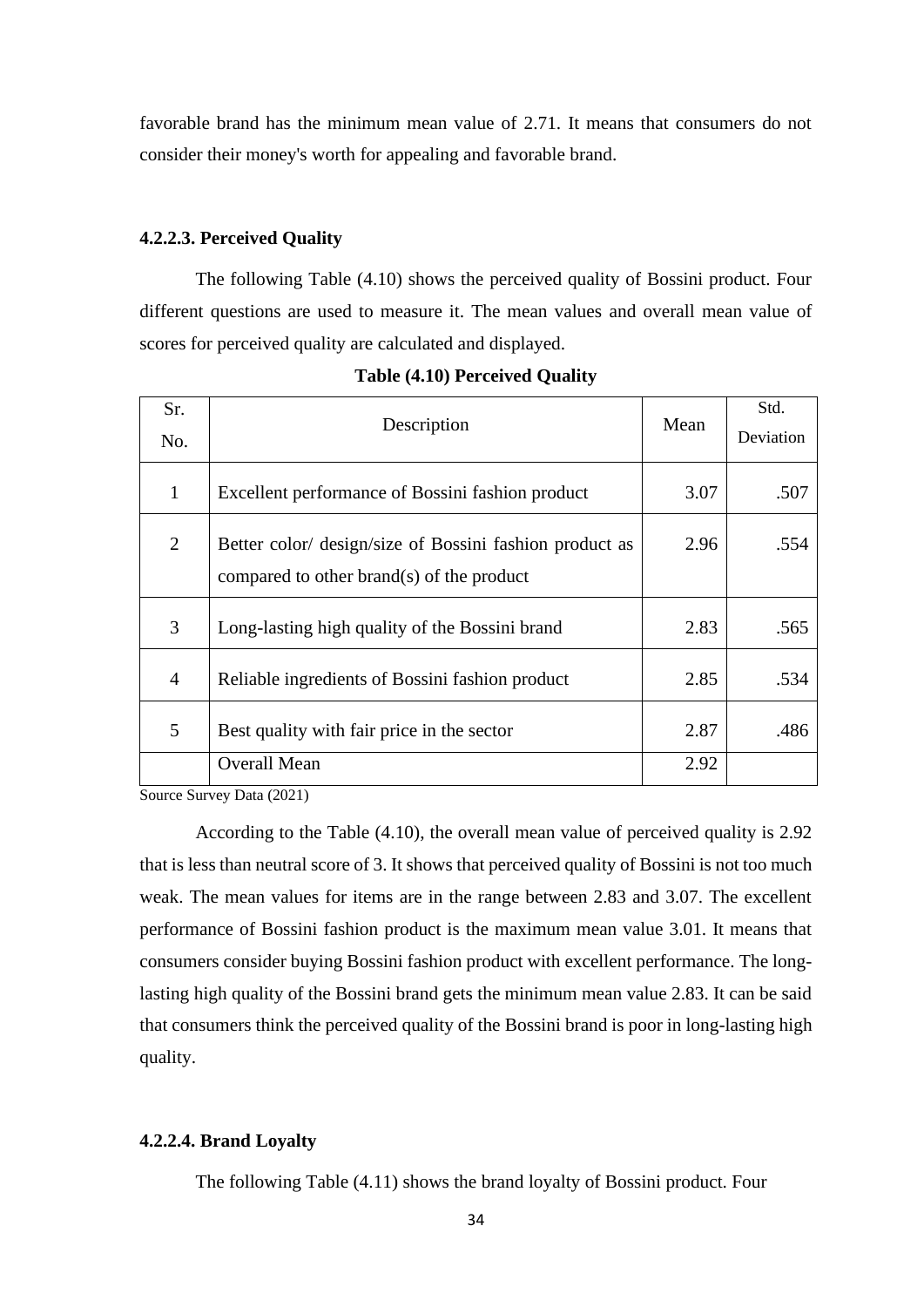different questions are used to measure it. The mean values and overall mean value for brand loyalty are calculated and displayed.

 According to the Table (4.11), the overall mean value of brand loyalty is 2.88 that is less than neutral score of 3. It shows that brand loyalty of Bossini is not too much bad. The mean values for items are in the range between 2.7 and 3.17. Feeling relaxed using this brand gets the maximum mean value 3.17. It means that consumers are feeling relax by using Bossini brand. Willing to pay a higher price to Bossini fashion brand if the price increased has the minimum mean value 2.70. If prices rise, it could be said that consumers are willing to pay the Bossini fashion brand a higher price.

| Sr.<br>No.     | Description                                                   |      | Std.<br>Deviation |
|----------------|---------------------------------------------------------------|------|-------------------|
| $\mathbf{1}$   | Being a brand that crates enjoy                               | 2.83 | .557              |
| $\overline{2}$ | Recommending Bossini fashion brand to the family and          | 2.87 | .607              |
|                | friends                                                       |      |                   |
| 3              | Not buying other brands if the Bossini brand is not           | 2.85 | .579              |
|                | available in the store                                        |      |                   |
| $\overline{4}$ | Being trust the Bossini brand                                 | 2.79 | .521              |
| 5              | Feeling relaxed using this brand                              | 3.17 | .472              |
| 6              | Willing to pay a higher price to Bossini fashion brand if the | 2.70 | .545              |
|                | price increases                                               |      |                   |
|                | Overall Mean                                                  | 2.88 |                   |

|  |  | Table (4.11) Brand Loyalty |  |
|--|--|----------------------------|--|
|--|--|----------------------------|--|

Source Survey Data (2021)

#### **4.2.3 Consumer Buying Behavior**

 The following Table (4.12) shows the buying behavior of Bossini product. Four different questions are used to measure it. The mean values and overall mean value for buying behavior are calculated and displayed.

 Mean value of buying behavior of Bossini in Table (4.12) shows that overall mean value of consumer buying behavior mean is 2.93 that is less than the neutral score of 3. Its mean that the buying behavior of Bossini is nearly good. Choosing Bossini product among other product has the maximum mean value 3.00. It means that consumers always choose Bossini fashion product among other product The brand of choice for Bossini fashion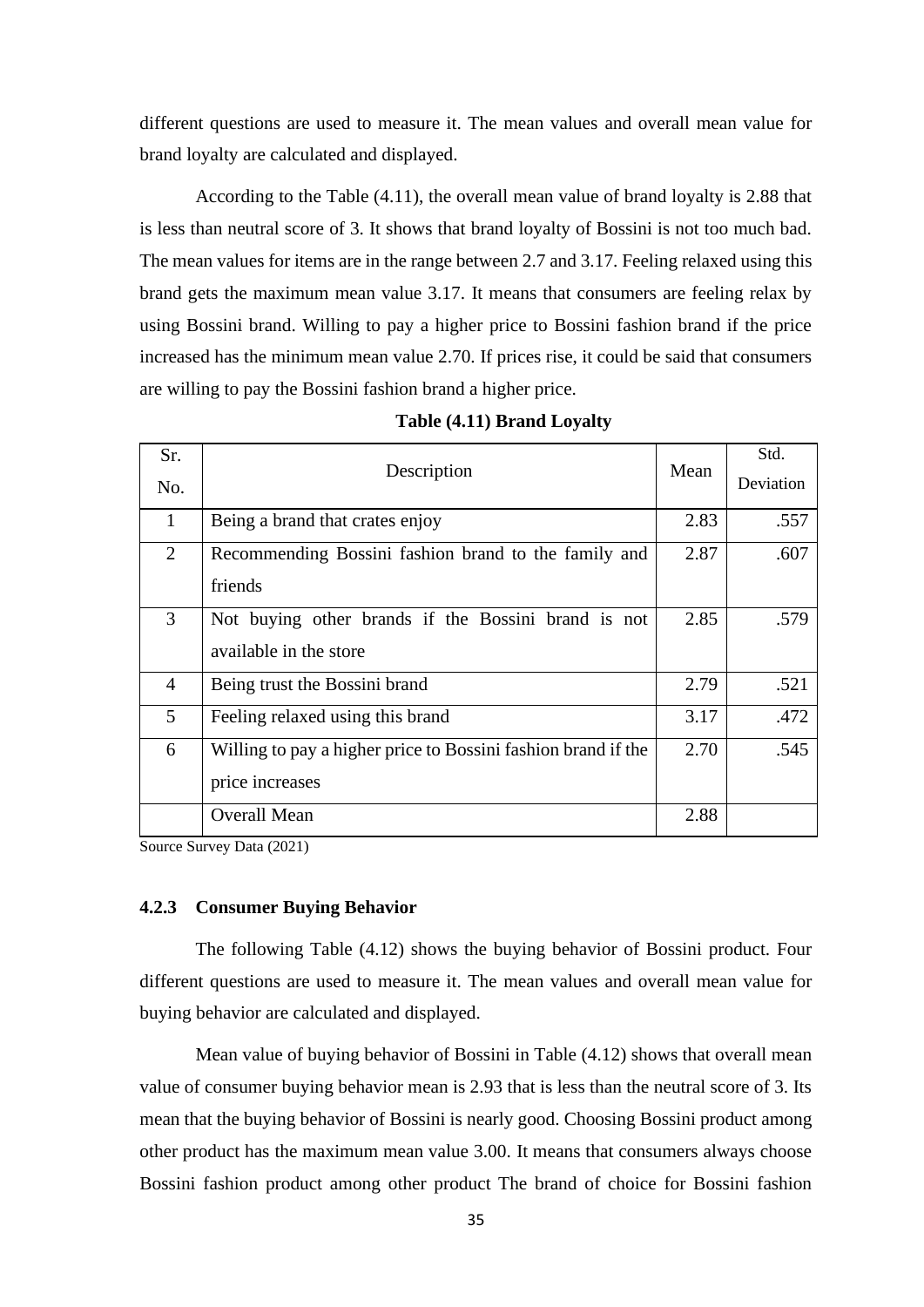product to try the next gets the minimum mean value 2.83. It can be said that consumers choose poorly the brand for Bossini fashion product to try the next purchase.

| Sr.<br>No.     | Description                                                                 |      | Std.<br>Deviation |
|----------------|-----------------------------------------------------------------------------|------|-------------------|
| $\mathbf{1}$   | Buying Bossini fashion product that exactly fulfills good                   | 2.89 | .538              |
|                | quality                                                                     |      |                   |
| 2              | The brand of choice for Bossini fashion product to try the<br>next purchase | 2.83 | .545              |
| 3              | Willing to pay an extra price for this brand                                | 2.98 | .521              |
| $\overline{4}$ | Choosing Bossini product among other product                                | 3.00 | .488              |
| 5              | Willing to recommend Bossini fashion product to others                      | 2.97 | .560              |
|                | <b>Overall Mean</b>                                                         | 2.93 |                   |

**Table (4.12) Consumer Buying Behavior**

Source: Survey Data (2021)

#### **4.3 Analysis of the Effect of Marketing Practices on Brand Equity**

 This section includes mainly about the analysis of marketing practices on brand equity. To know the detailed about this, multiple regression method is been used. The result for this can be seen in Table (4.13).

According to Table (4.13),  $\mathbb{R}^2$  is 0.745, adjusted R square is 0.536, the result indicated the independent variable can be used for variation of brand equity. It shows 53.6% of customer value is affected by six identified independent variables. The Durbin-Waston value is 1.784 which indicates that there is auto-correlation in sample. The overall significance of the models, F value, is strongly significant at 1% confident level. Therefore, these specific models can be valid. Its VIF value is less than 10; it means that it is free from multicollinearity problem in the sample.

 Four variables among five are strongly significant as stated by regression analysis table. Therefore, product quality, service quality, customer value, customer communication and distributor image have significant at 1% confident level. It means that product quality, customer value, customer communication, distributor image and service quality increase the brand equity.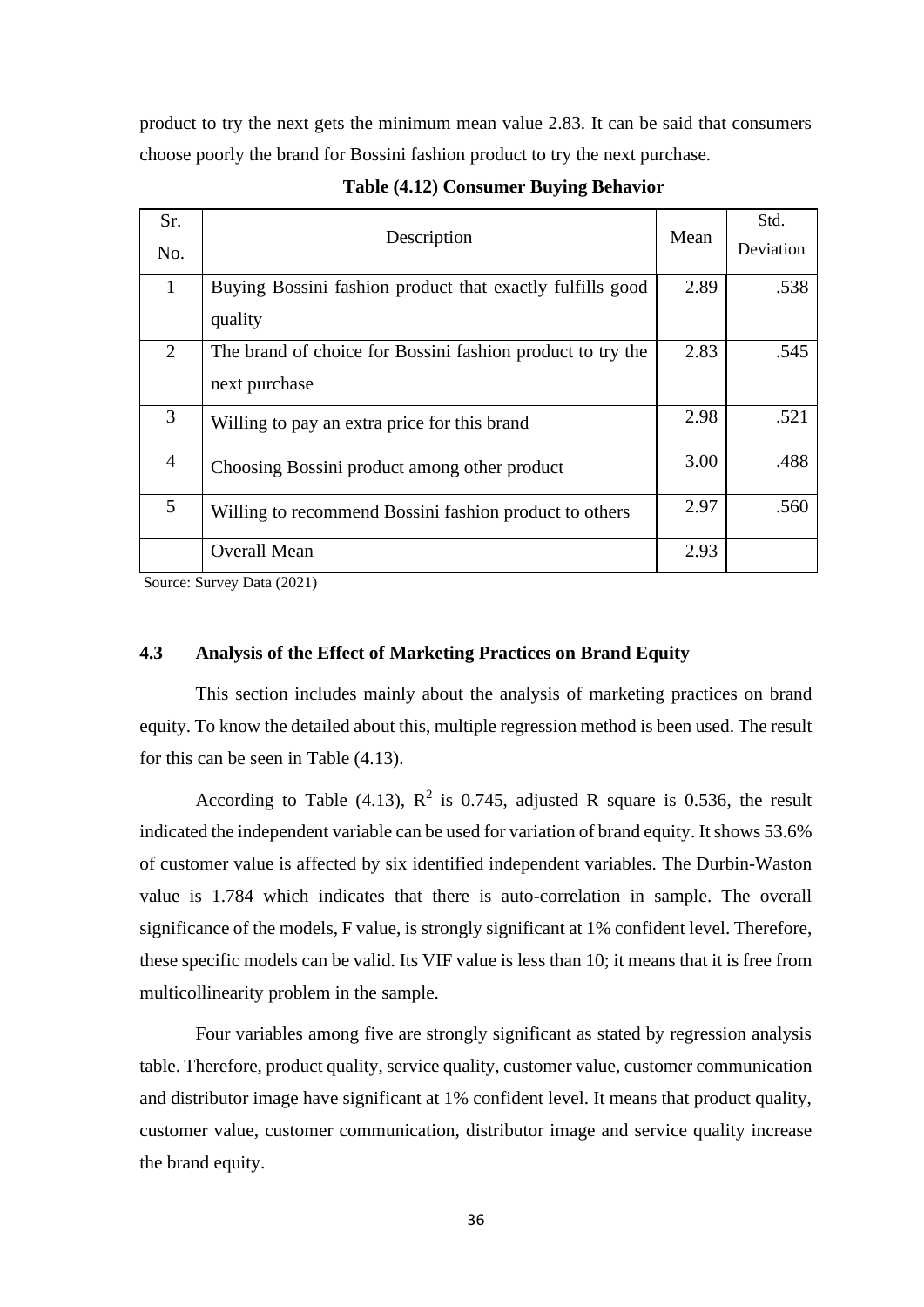|                         | Unstandardized |            | Standardized |                |       |            |
|-------------------------|----------------|------------|--------------|----------------|-------|------------|
| Model                   | Coefficients   |            | Coefficients | $\mathfrak{t}$ | Sig   | <b>VIF</b> |
|                         | $\bf{B}$       | Std: Error | Beta         |                |       |            |
| (Constant)              | 0.527          | 0.191      |              | 2.757          | 0.007 |            |
| Product                 | $.270***$      | .068       | .319         | 3.991          | .000  | 2.054      |
| Quality                 |                |            |              |                |       |            |
| Service                 | .027           | .073       | .033         | .369           | .713  | 2.501      |
| Quality                 |                |            |              |                |       |            |
| Customer                | $-.066$        | .082       | $-.074$      | $-.806$        | .422  | 2.716      |
| Service                 |                |            |              |                |       |            |
| Customer                | $.206***$      | .079       | .223         | 2.611          | .010  | 2.348      |
| Value                   |                |            |              |                |       |            |
| Customer                |                |            |              |                |       |            |
| Communicati             | $.183***$      | .066       | .222         | 2.782          | .006  | 2.039      |
| <sub>on</sub>           |                |            |              |                |       |            |
| Distributor             | $.172**$       | .073       | .190         | 2.351          | .020  | 2.099      |
| Image                   |                |            |              |                |       |            |
| $\mathbf R$             | 0.745          |            |              |                |       |            |
| R Square                | 0.555          |            |              |                |       |            |
| Adjusted<br>$\mathbf R$ | 0.536          |            |              |                |       |            |
| Square                  |                |            |              |                |       |            |
| F Value                 | 29.708***      |            |              |                |       |            |
| Durbin-                 | 1.784          |            |              |                |       |            |
| Waston                  |                |            |              |                |       |            |

#### **Table (4.13) Analysis of the Effect of Marketing Practices on Brand Equity**

Source: Survey Data (2021)

Notes: \*\*\* Significant at 1% level, \*\* Significant at 5% level, \* Significant at 10% level

 Overall evaluation shows that the models explain the influence of marketing practices on brand equity well because the estimation produced expected signs and significant coefficients for four practices. Customer service is not significant. In conclusion, offering good quality products creates a standard of satisfying customers and in return the company will receive customer loyalty and continuous improvement in success. Customer communication is an effective way to drive brand change to bossini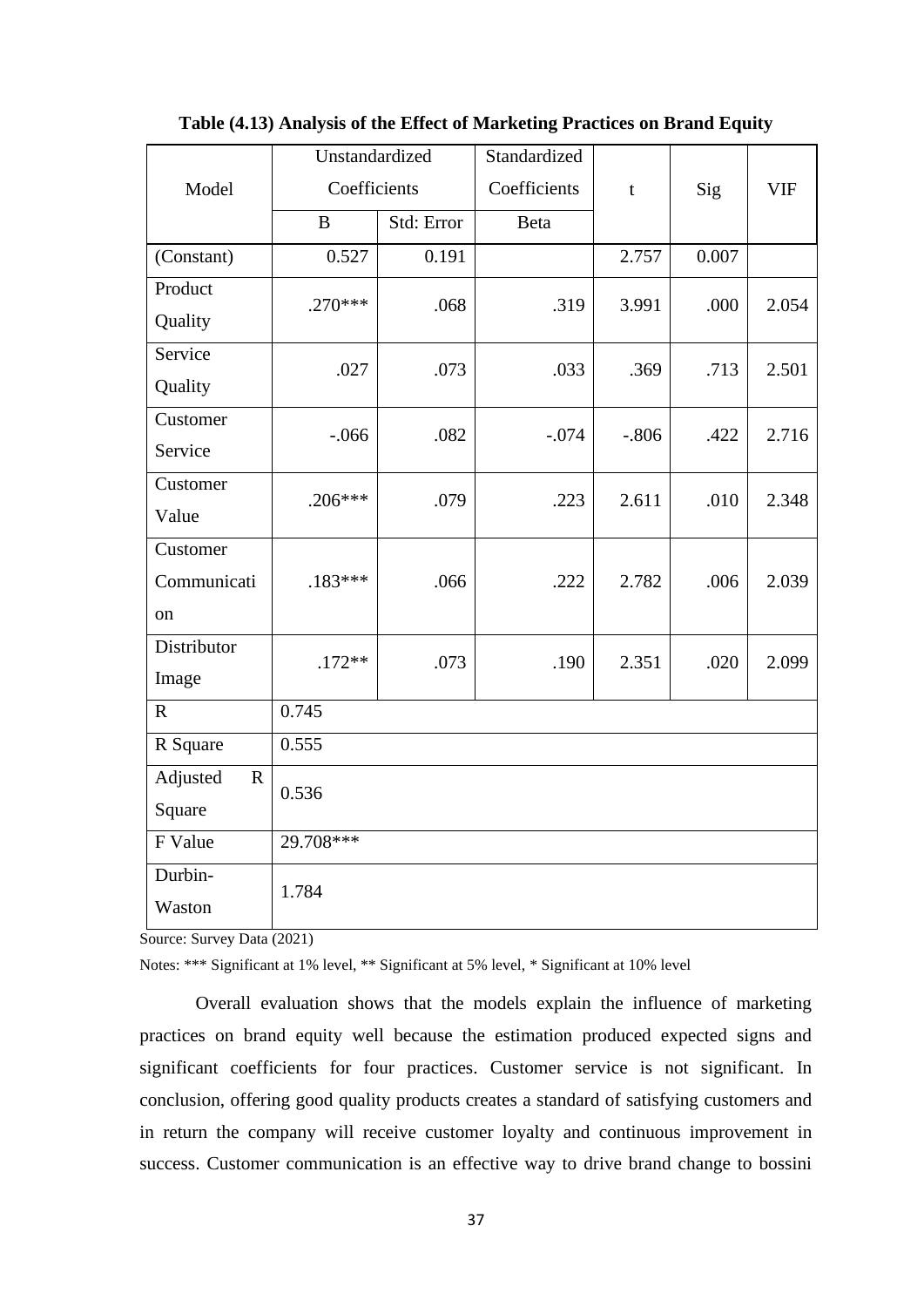brand. The shops of Bossini fashion products make money on the totality of products and services that they sell, and sometimes, profit can be maximized by settling for mall margins on some, making up on others. In current competitive environment, brand image becomes necessary for the companies to build brand equity and therefore managers should focus generating the good brand image. According to the value of standardized coefficients  $(β)$ , product quality is the most influencing factors in creating brand equity followed by customer value, customer communication and distributor image.

 Product quality, customer value, customer communication and distributor image are significant effect on buying behavior with the expected positive sign. It points that these four variables lead to an increase and buying behavior of Bossini product. Customer service is not significant. Therefore, offering good quality products creates a favorable perception of the customers and in return Bossini will receive customers' attention and continuous improvement in success. Competing customer value with premium price is also attractive practice to gain the brand equity. Customer communication is an effect to force a brand changer towards the brand and building up brand equity because young consumers like to Bossini brand which sponsor famous celebrities to promote the products. The distributors of Bossini fashion products make money on the total profit from the products and services their sell is sometimes maximized. In current competitive environment, brand image becomes necessary for the companies to build brand equity and therefore managers focus for generating the good brand image. According to the result, the consumers response that Bossini products are one of their favorite brands and usually purchase Bossini fashion products. The study shows that product quality is the most influencing factor on brand equity of Bossini products. It is very important to understand from customers' point of view and also it is parallel to their perceptions, expectation, needs and wants.

#### **4.4 Analysis on the Effect of Brand Equity on Consumer Buying Behavior**

 This section includes the analysis of brand equity on consumer behavior of Bossini product. The mean and standard deviation values are presented in Table (4.14).

According to Table (4.14),  $\mathbb{R}^2$  is 0.699. Adjusted R square is 0.691. It shows that the model has accounted for 69.1 % of variance in the criterion variable. The Durbin-Waston value is 1.67 which indicates that does not have any effect. The overall significance of the models, F value, is strongly significant at 1% confident level. Therefore, these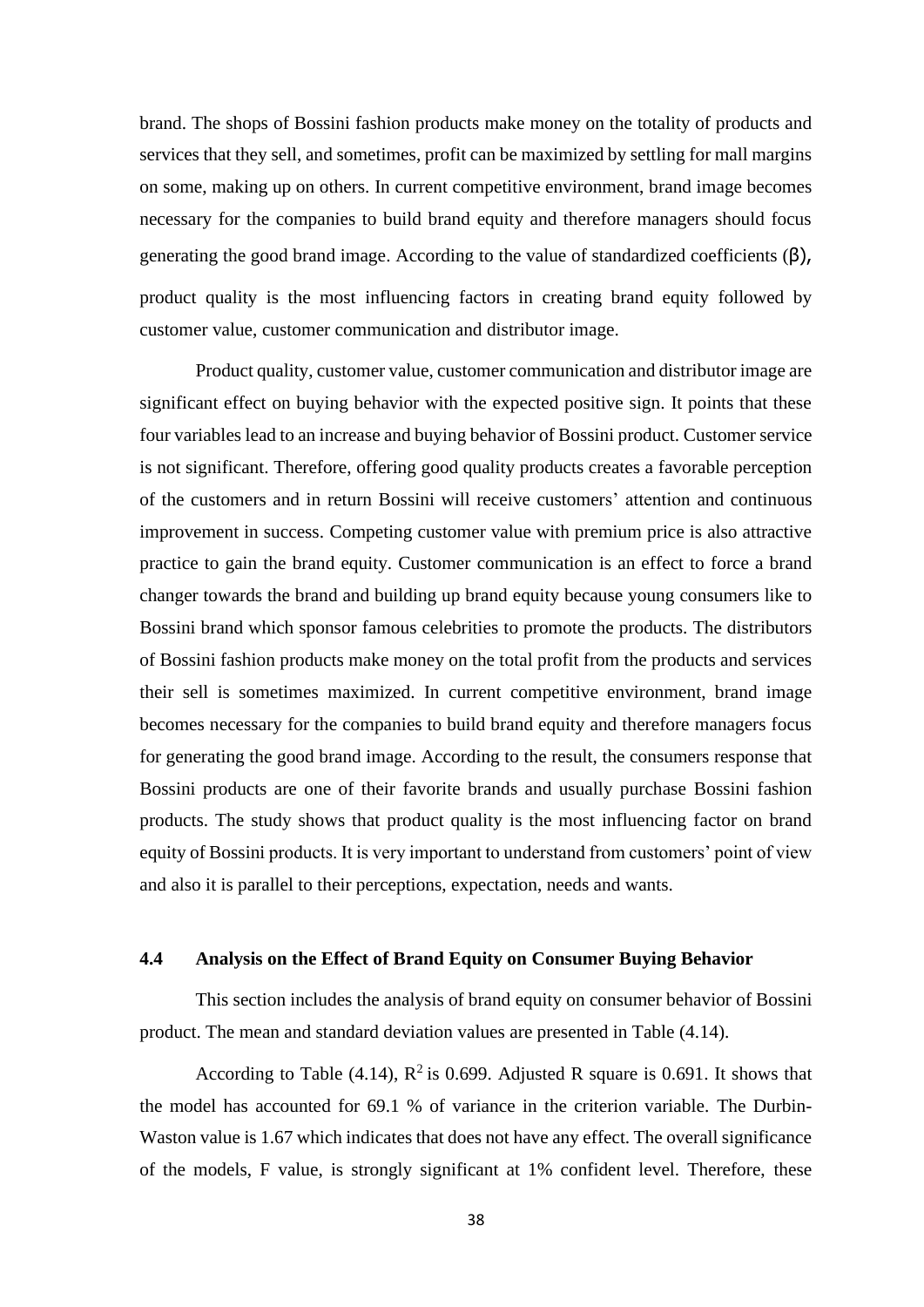specific models can be valid. Its VIF value is less than 10; it means that it is free from multicollinearity problem in the sample. It is found that the model explains most of the variability of the reaction data around its mean.

|                      |              | Unstandardized | Standardized |       |      |            |
|----------------------|--------------|----------------|--------------|-------|------|------------|
| Model                | Coefficients |                | Coefficients | t     | Sig  | <b>VIF</b> |
|                      | B            | Std: Error     | <b>B</b> eta |       |      |            |
| (Constant)           | .099         | .167           |              | .595  | .553 |            |
| <b>Brand</b>         | $.150**$     | .063           | .153         | 2.362 | .019 | 2.023      |
| Awareness            |              |                |              |       |      |            |
| <b>Brand</b>         | .366***      | .075           | .348         | 4.851 | .000 | 2.478      |
| Association          |              |                |              |       |      |            |
| Perceived            | .026         | .072           | .025         | .361  | .719 | 2.306      |
| Quality              |              |                |              |       |      |            |
| <b>Brand Loyalty</b> | $.435***$    | .073           | .417         | 5.950 | .000 | 2.369      |
| $\mathbf R$          | 0.836        |                |              |       |      |            |
| R Square             | 0.699        |                |              |       |      |            |
| Adjusted R           | 0.691        |                |              |       |      |            |
| Square               |              |                |              |       |      |            |
| F Value              | 84.152***    |                |              |       |      |            |
| Durbin Waston        | 1.67         |                |              |       |      |            |

**Table (4.14) Analysis on the Effect of Brand Equity on Buying Behavior**

Source: Survey Data (2021)

Notes: \*\*\* Significant at 1% level, \*\* Significant at 5% level, \* Significant at 10% level

 The result shows that brand awareness has significant and positive effect on consumer buying behavior at 5% confident level. Furthermore, the value of Brand awareness in standardized coefficient 0.153 indicates that for every unit increase in brand awareness, consumer buying behavior will go up 0.153 units. Brand association has also significant and positive effect on consumer buying behavior at 1% confident level. Brand loyalty also has significant and positive effect on consumer buying behavior at 1% confident level.

 In summary, the models explain the variation in brand equity of Bossini product because positive brand equity helps a strong brand remain relevant and competitive in the market and also helps brands and companies' conditions that threaten the value and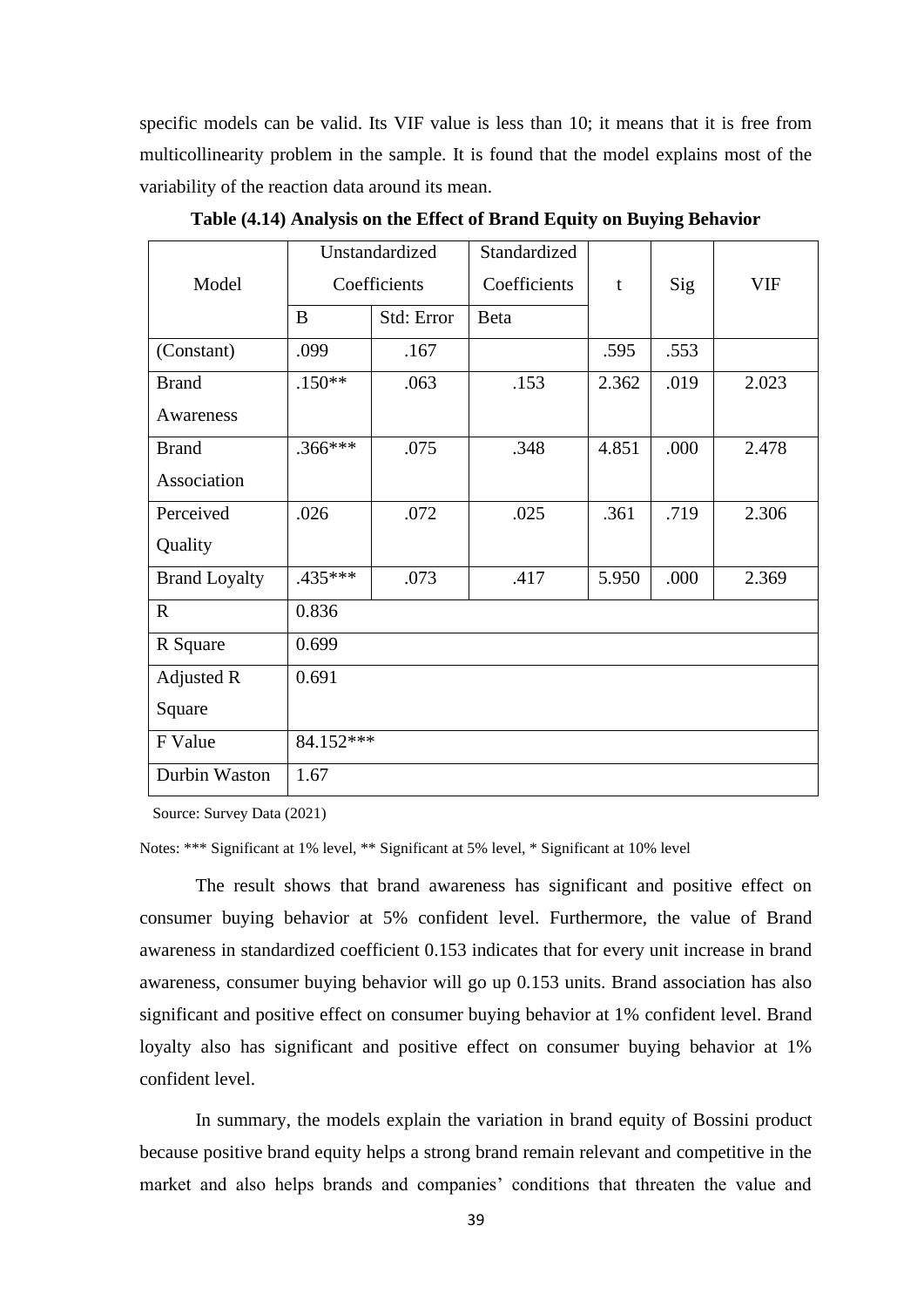existence. Due to strong brand loyalty of Bossini, it is proudly associated in consumers' mind. In terms of service reliability, consumers are satisfied with the sales employees' skill. If Bossini does not have good overall quality, consumers will not buy the products because the price is not worth the quality. High level of brand awareness can make the product likely to be more purchased. Despite of being other competitive brands in Yangon, the consumers are apparently familiar with Bossini products because it has high brand equity. According to the result, the consumers' primary choices are Bossini products when they think about to buy foreign fashion products. Their loyalty is seen thought their commitment and how they recommend and spread the positive personal experience of using Bossini products. According to the value of standardized coefficients ( β), brand loyalty is the most influencing factors in creating consumer buying behavior followed by brand association and brand awareness.

 According to the result, brand association, brand loyalty and brand awareness have positive and significant effect on trademark equality. High level of brand awareness can make the Bossini product likely to be more purchased. An identifiable logo and distinct brand message of Bossini products can exit the repetition that can make the name memorable. Brand awareness helps Bossini to stand out above their competition, build a target market more effectively, and generate greater leads. Despite of being other competitive brands in Yangon, the consumers are apparently familiar with Bossini products because Bossini builds the mental association between a brand and people, places, things, and emotions.

Among the brand equity, brand loyalty is the most influencing factor on consumer buying behavior. According to the result, the consumers' primary choices are Bossini products when they think about to buy foreign fashion products. Consumers have willingness to pay a higher price for Bossini products. Therefore, Bossini can compete with the major branded products on retail outlets. Moreover, Bossini brands can signal an exact level of quality to be brand loyal so that satisfied customers can easily choose the product again.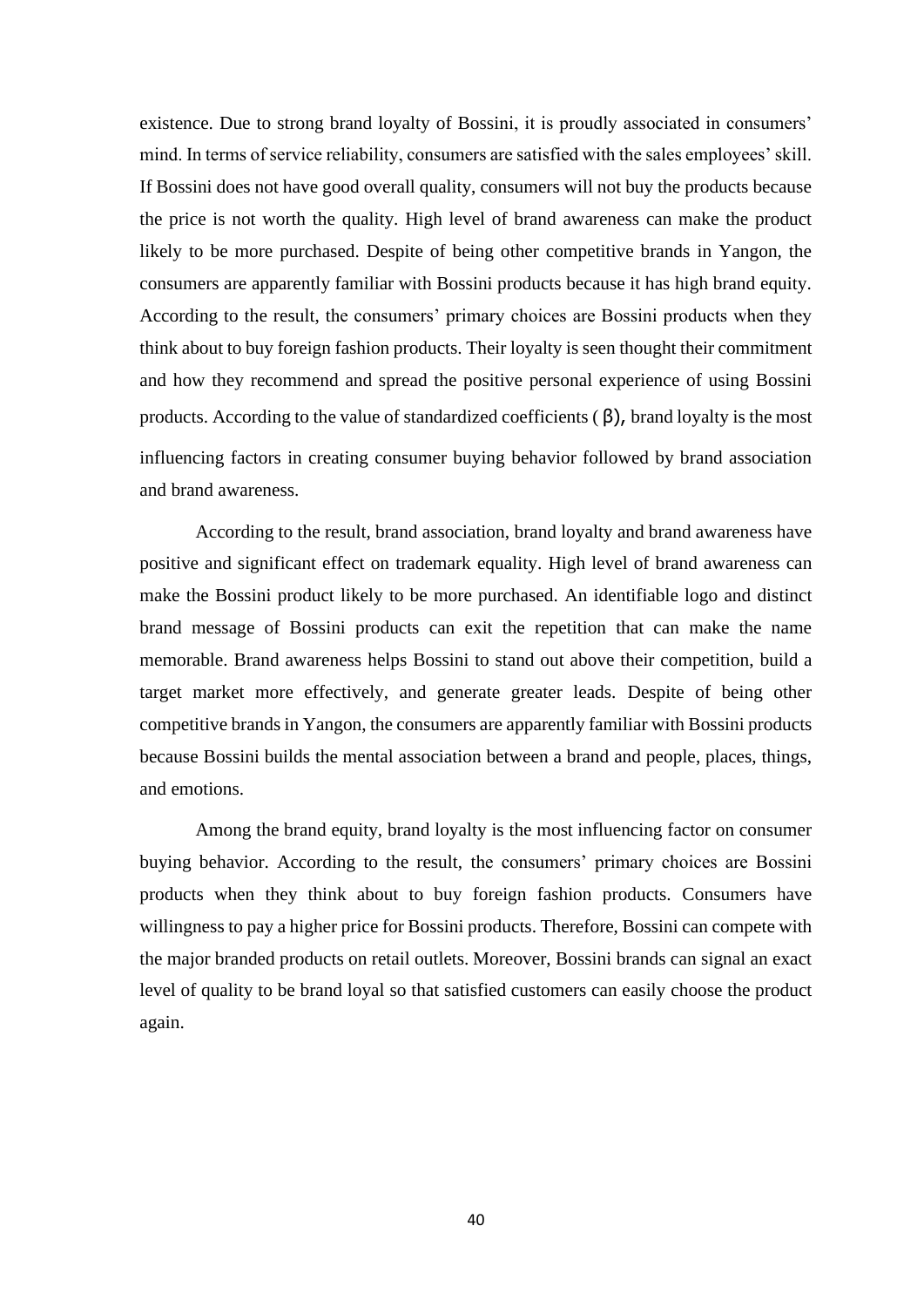## **CHAPTER V CONCLUSION**

 The chapter presents the findings and discussions form analysis, suggestions and recommendations and limitations and needs for further research. The scope of brand equity includes brand loyalty, brand association, brand awareness and perceived quality.

#### **5.1 Findings and Discussion**

Marketing practices influencing brand equity and consumers buying behavior are the core of this study. To obtain the primary data, 150 respondents were asked whether they have used Bossini fashion products and their perception. The respondents were surveyed with the systematic survey question in Yangon. Therefore, only 150 respondents' data were collected by systematic sampling method.

According to the profile of respondents, female respondents are more interesting in purchasing fashion brand than male. The largest group of the respondents are middle years old and the smallest group is included young people. The largest portion of users group is graduate people and the smallest portion of respondent are under graduate. The largest group is company employee and the smallest portion of the customers group are housewife and other. The largest group of respondents whose income ranges is highest income and middle class is involved the smallest group. In the result, the consumption rate of highincome level and normal income level is not so different. Maximum purpose of buying is for themselves and minimum purpose of buying is for gift/present.

 According to multiple regression analysis, product quality, customer value, customer communication and distributor image have significant and positive effect on brand equity. Service quality and customer service do not have effect on brand equity. The products mostly chose by the customers are those with up-to-date designs. As the marketers mostly emphasize the design and variety of choices, consumers have more option on designs, color and fashion trend. For the customer communication, people are more attracted to the discounted price. However, they are willing to pay the premium price for the foreign brands. The shops of Bossini fashion products also do seasonal promotion at the distinctive months in Myanmar such as Thadinkyut, Thingyan and Christmas. These activities also very effective the customers because of giving gifts and discounts. Because of the online advertising's effects, people want to buy online rather than going shopping.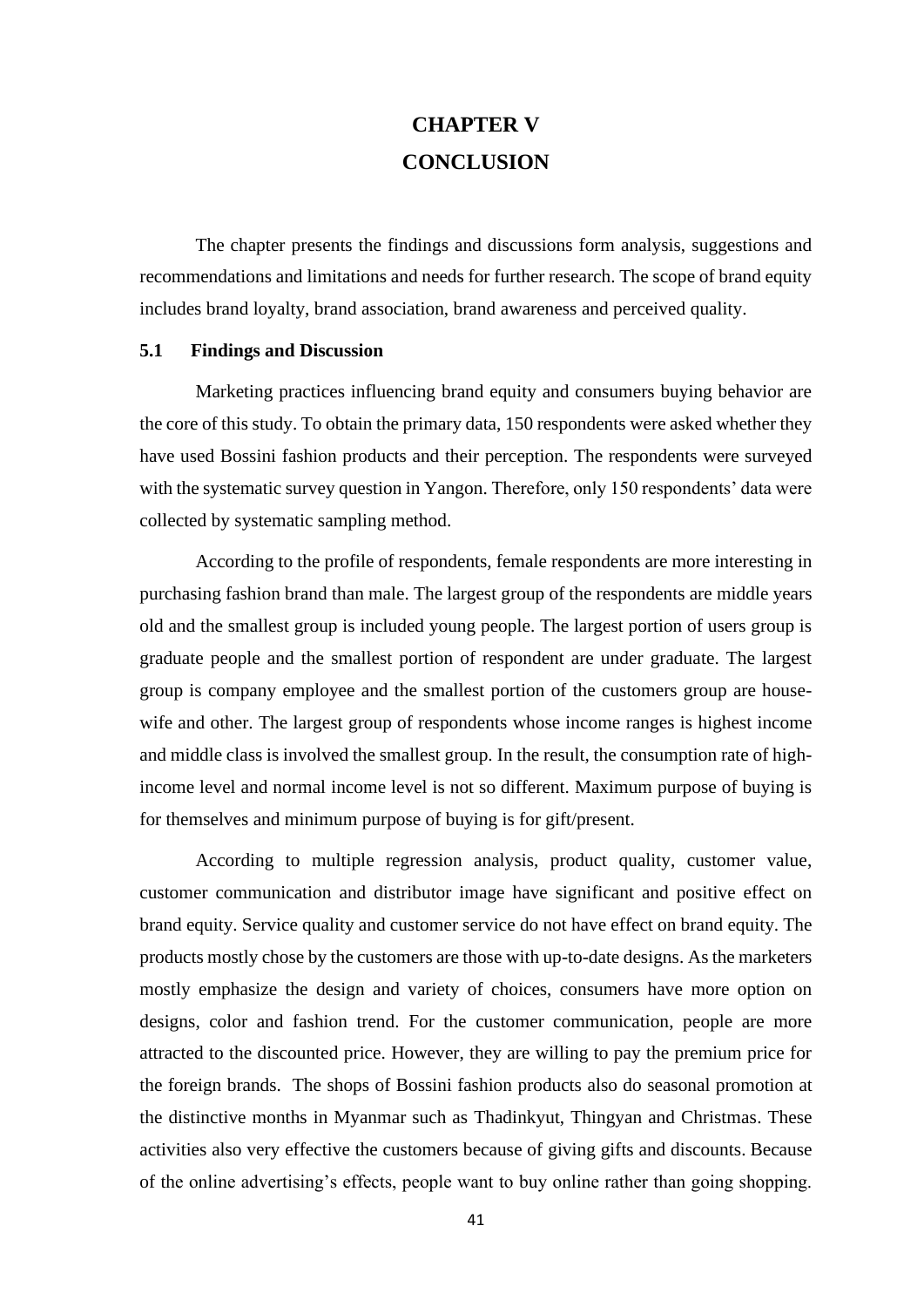Even when the customers can't find what they want on social media, the customers choose the easy transportation outlets. That is also the effect of brands' placing their outlets where consumer can go easily. People also want to see all the options at one place and the markets also emphasize on the decoration and visibility of their outlets.

According to the multiple regression analysis of brand equity on consumer buying behavior, brand awareness, brand association and brand loyalty have positive and significant effect on consumer buying behavior. However, perceived quality has no significant effect on consumer buying behavior.

#### **5.2 Suggestions and Recommendations**

 As this study is about the marketing practices, brand equity and buying behavior. The results of the analysis can indicate the expectations of the consumers for the brand. These expectations include what kind of products are wanted, what prices the consumers are willing to pay, where the consumers want to buy and what kind of promotions can attract most of the consumers.

Product quality has significant and positive effect on brand equity. The product quality of Bossini brand should maintain continually at high level of product quality and ensure proper quality management system continuously followed the fashion stylish. Customer value has significant positive effect on brand equity. Customer value for Bossini brand is not only service quality but also product performance. Again, Bossini brand need to listen customer's opinions and request so that Bossini brand can anticipate customer needs and bring them greater satisfaction. Customer feedback is important and utilize this feedback in product development in a continued pursuit of customer satisfaction throughout the product life cycle. Communication has also significant and positive effect on brand equity. Bossini brand has proved their effort to design logos and symbols that not only condensed the ideas and brand concepts but also to do business to consumer transaction and Business to Business transactions. However, Bossini brand looks simply and represent the brand quality even the logo is attractive as compare to other. Nowadays, technology drives so fast as consumers are easily accessible to the communication channel likewise social media and applications in which update information is available from time to time. Bossini brand should adopt aggressive marketing strategies to cut down competition and visibility at market place.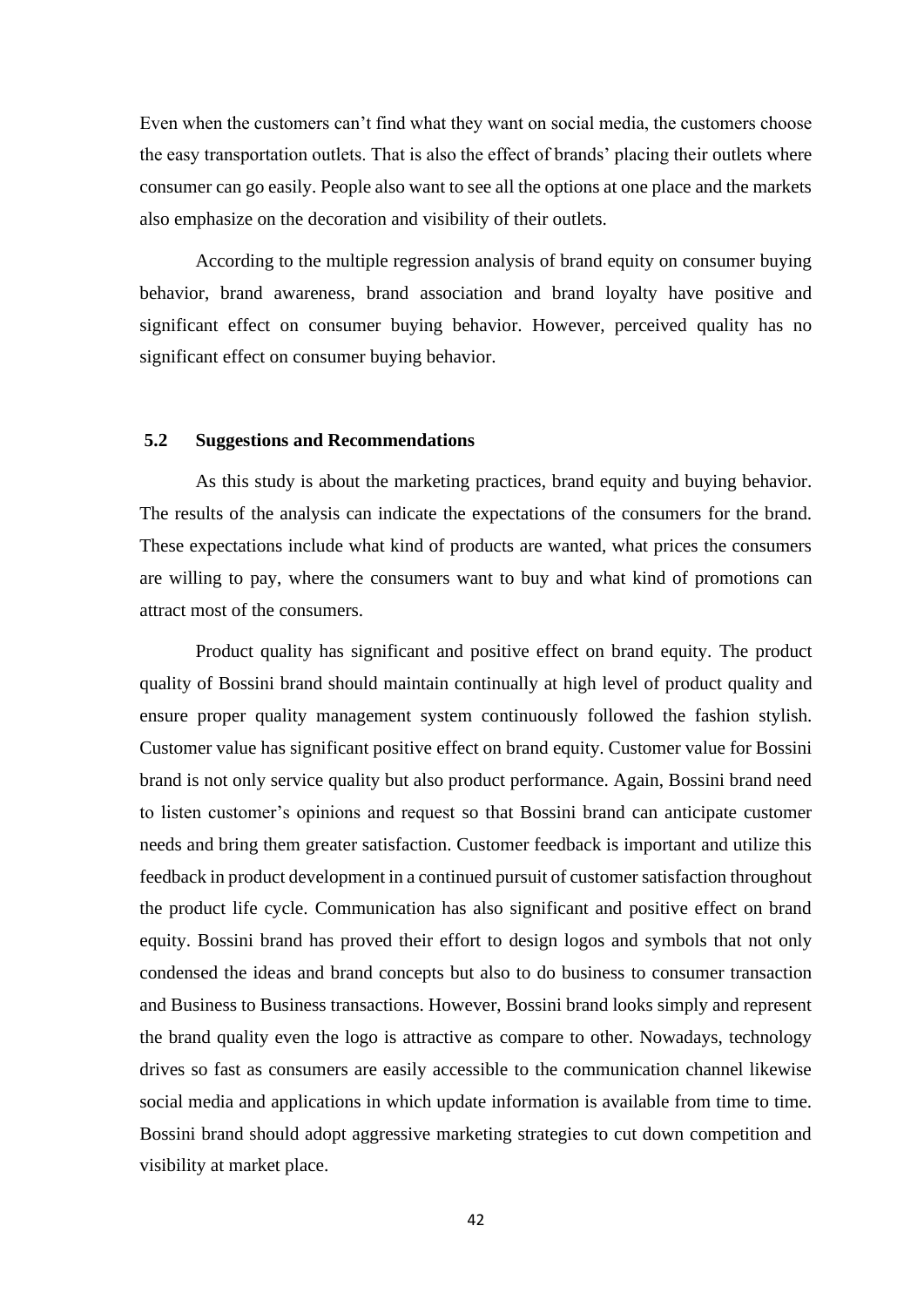Moreover, Bossini fashion must be keep professional designer and event fashion shows. However, service quality has no significant effect on brand equity. Bossini fashion product should try to achieve the highest level of service quality in term of in speed, accuracy and politeness. Customer service has also no significant effect on brand equity. Bossini fashion is to ensure greater long product life and comfort, thus Bossini fashion need offer superior service in terms of procedures, tools and reports with the highest standards. Customer service is required to improve in some shops area especially for emergency response and service solution includes size, color and style are available. Brand awareness, brand association and brand loyal have significant and positive effect on consumer buying behavior. Bossini brand should give appropriate product knowledge to customers as and when require and customers also need to create brand awareness towards quality. The brands should emphasize on quality of raw materials of the products and also the quality of the product. If the brand can create the brand association with good quality, they can change higher prices as the customer will spend whichever amount, they can afford and feel reasonable. But the brands need to care more about their service quality as people are willing to spend the amount if the product's quality is good. The marketers should emphasize on seasonal products like summer fashion, winter fashion and raincoats. That product can only be sold in respective seasons but people really want to buy for wearing something different rather than their daily fashions.

However, perceived quality has no significant on consumer buying behavior. Bossini brand also need to maintain up to date design of the products since the customer care the latest fashion trends. For the price range, the respondents prefer to buy at the affordable price. The price does not have to be competitive very much. The brands also should do more price off at the end of the month while the consumer who are working personals, have more cash in. By understanding and knowing the effect of brand equity on buying behavior of Bossini fashion products by consumers, the marketers of fashion company are better equipped to prepare the plans of managing and building brand equity.

#### **5.3 Needs for Further Research**

 There are different limitations in this study. Firstly, a small sample size was taken due to time constraint. In future a bigger sample size of customers in order urban towns and in rural area of Myanmar may be added to the target population. This would improve the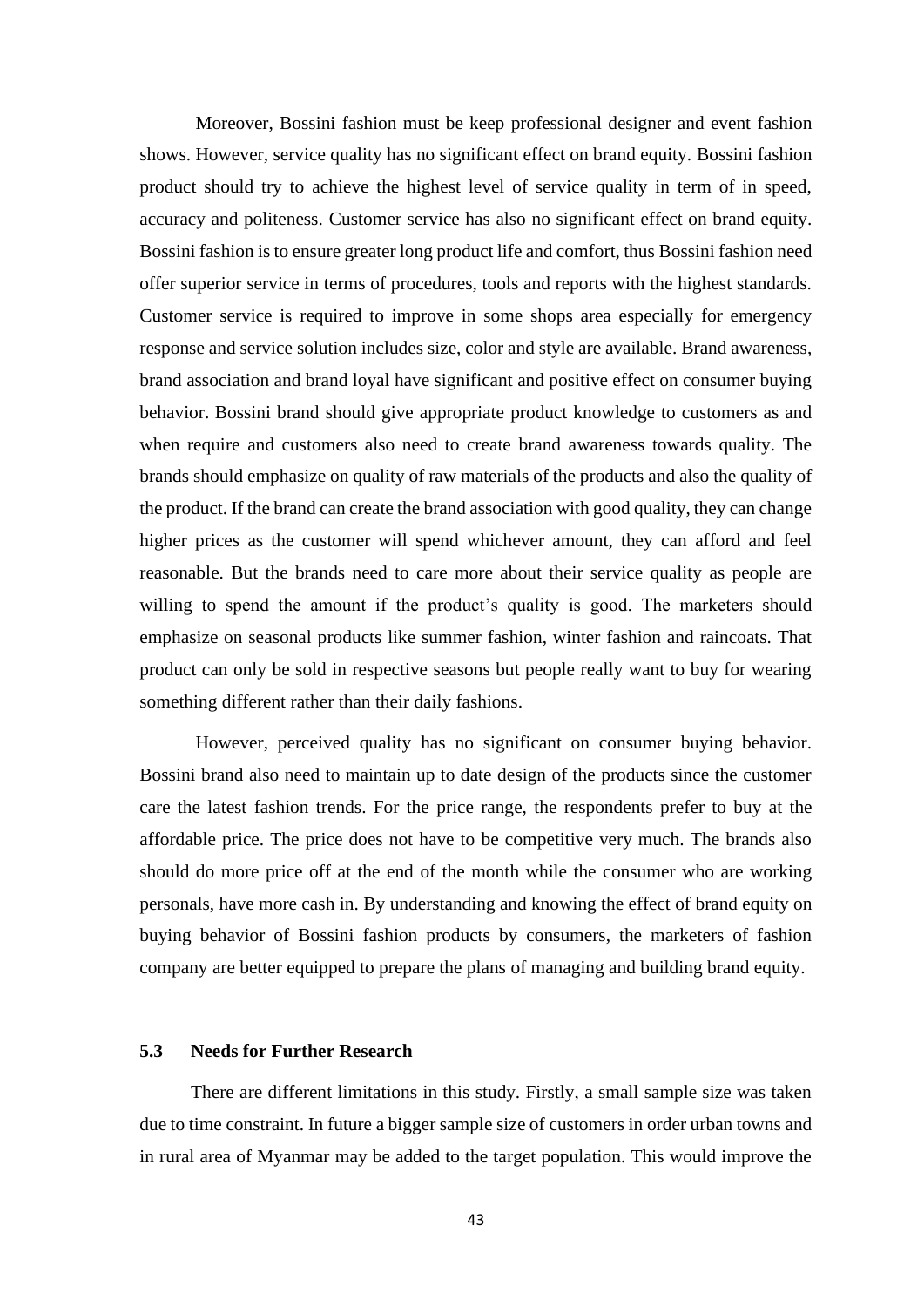accuracy and reliability of the results even more and would expect to be promoted with further verification. In addition to the sample size, the research should expand to both genders as fashion market for kid users is also booming in these days in order to analyze the data more precise.

 Secondly, the research is only focused on the effect of brand equity as the indicator that will affect consumer buying behavior. It had probed into only one brand and hence the results could not be generalized for other brands. Moreover, this study was targeted only on Bossini fashion products and so the further study should also target to other local and foreign fashion brands. If there were more time available, this study should also analyze the others brand equity: financial-based brand equity or employee-based brand equity in another industry or product among competitive market trends and promotional activities in order to attain the long-term brand equity in competitive market for the marketers and brand managers.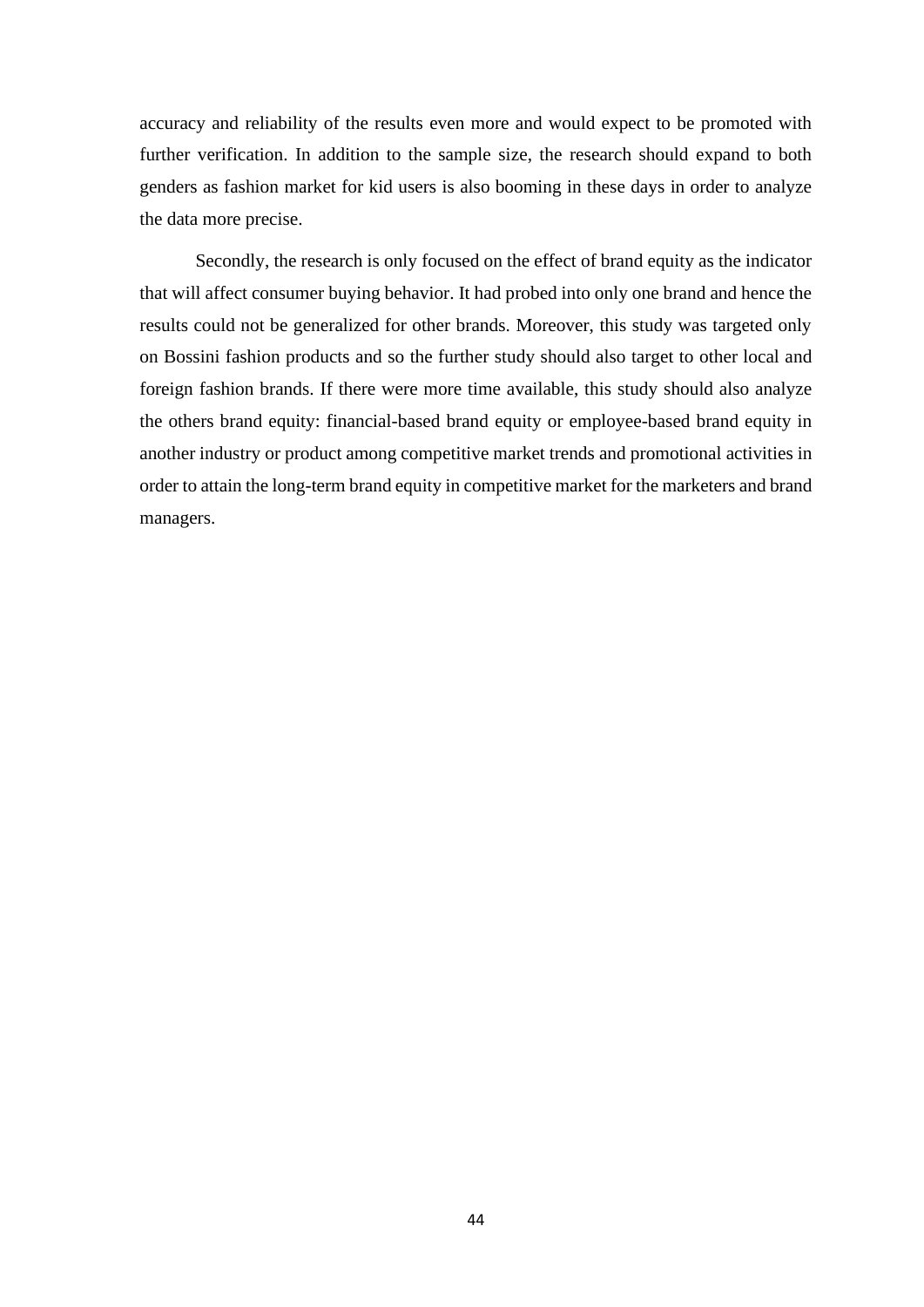#### **REFERENCES**

- Aaker, D. A. (1991). *Managing brand equity: Capitalizing on the value of a brand name*. New York: Free Press.
- Aye, M. M. M. (2017). *A Study on Organization Culture of Maple Trading Co. Ltd.* (MBA Thesis), Yangon University of Economics, Myanmar.
- Berman, Barry & Evans, Joel R. (2010). *Retail Management: A Strategic Approach* (11st ed.). New Jersey: Prentice Hall.
- Blackwell, R.D., Miniard, P.W., & Engel, F.J. (2001). *Consumer Behaviour*. Orlando: Harcourt College Publishers
- Chi, A. K., Yeh, H. R., & Yaung, Y. T. (2009). *Impact of brand awareness on consumer purchase intention: The mediating effect of perceived quality and brand loyalty*. *The Journal of International Management Studies*,*4*(1), 135-142.
- Deighton, J., Henderson, C. M., & Neslin, S. A. (1994), The Effects of Advertising on Brand Switching and Repeat Purchasing, *Journal of Marketing Research*, *31*, 28– 43.
- Dlačić, J., & Kežman**,** E. (2014) *Exploring Relationship Between Brand Equity and Customer Loyalty on Pharmaceutical Market. Economic and Business Review*, *16*(2), 121-131.
- Dodds, S., William B., & Grewal, D. (1991). *Effect of price, brand and store information on buyer's product evaluation. Journal of Marketing Research*, *28*(3), 307-319.
- Falahat, M., Chuan, C. S., & Kai, S. B. (2018). Brand Loyalty and Determinates of Perceived Quality and Willingness to Order. *Academy of Strategic Management Journal, 17*(4), 1-10.
- Fouladivanda, F., Pashandi, M. A., Hooman, A., & Khanmohammad, Z. (2013). The effect of brand equity on consumer buying behavior in term of FMCG in Iran. *Interdisciplinary Journal of Contemporary Research in Business,4*(9), 25-36.
- Gam, J. H. (2010). Are fashion-conscious consumers more like to adopt eco-friendly clothing? *Journal of Fashion Marketing and Management,15*(2), 178-193.
- Giovanis, A., Tomaras, P., & Zondiros, D. (2013). Suppliers Logistics Service Quality Performance and its Effect on Retailers' Behavioral Intentions, *The 2nd*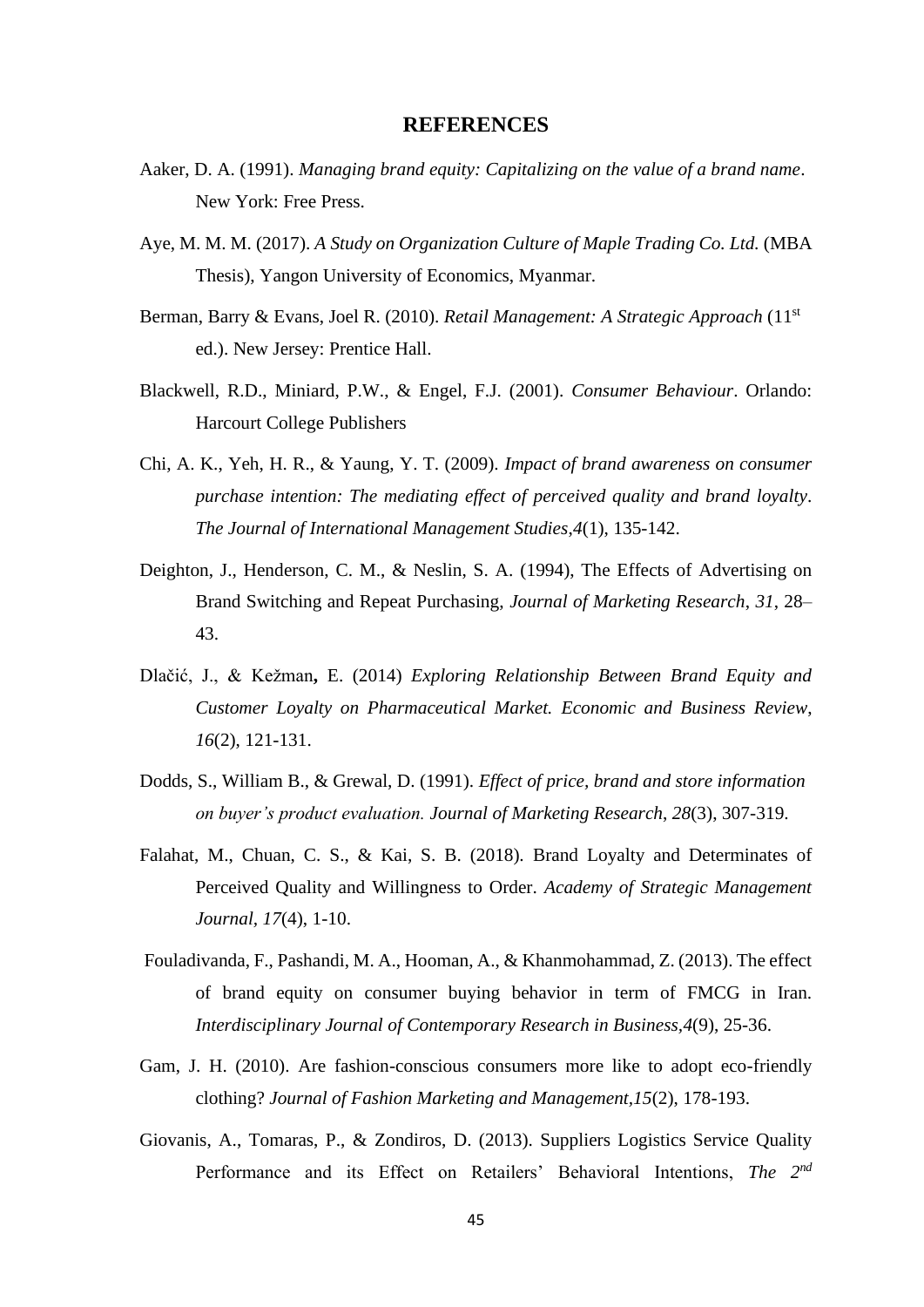*International Conference on Integrated Information, Social and Behavioral Science*s,*73* (2013), 302 – 309.

- Hameed, S., & Habib, H. (2019). The impact of marketing mix on brand equity. *Journal of Marketing and Logistics, 2*, 42-57.
- Herrmann, A., Xia, L., Monroe, K. B., & Huber, F. (2007). The influence of price fairness on customer satisfaction: an empirical test in the context of automobile purchases. *Journal of Product & Brand Management*,*16*, 49-58.
- Hoyer, W. D., & Browwn, S. P. (1990). Effect of brand awareness on choice for a common repeat-purchase product. *Journal of Consumer Research*, *17*(2), 141-148.
- Jalilvand, M, R., Samiei, N., & Mahdavinia, S, H., (2011). The effect of brand equity components on purchase intention. *International business and management*, *2*(2), 149-158.
- Kazemi, A., Rezaei, H., & Abadi, D. (2013). Analyzing the Effect of Customer Equity on Repurchase Intentions. *International Journal of Academic Research in Business and Social Sciences*, *3*(6).
- Kotler, P., & Keller, K. L. (2012). *Marketing Management* (14<sup>th</sup> ed.). Global Edition, America.
- Lee, H. H., & Kim, J. (2008). The effects of shopping orientation on consumers' satisfaction with product search and purchases in a multi-channel environment. *Journal of Fashion Marketing & Management,12*(2), 193-216.
- Lee, R. (2009). *Result of Bossini's Brand Revamp*. Hong Kong Institute of Vocational Education Higher Diploma in Business Service Operations and Management.
- Lin, T. (2019). *The Effect of Brand Equity on Consumer Buying Behavior of Xiaomi Smart Phone Users in Yangon.* (MBA Thesis), Yangon University of Economics, Myanmar.
- Moye, L. N., & Kincade, D. H. (2003). Shopping orientation segments: exploring difference in store patronage and attitude toward retail store environments among female apparel consumers. *International journal of consumer studies*,*27*(1), 58-71.
- Murty, A. V. N., Udayashankar, A., & Varma, V. B. Impact of brand equity on consumer buying behavior (An empirical analysis on consumer buying behavior of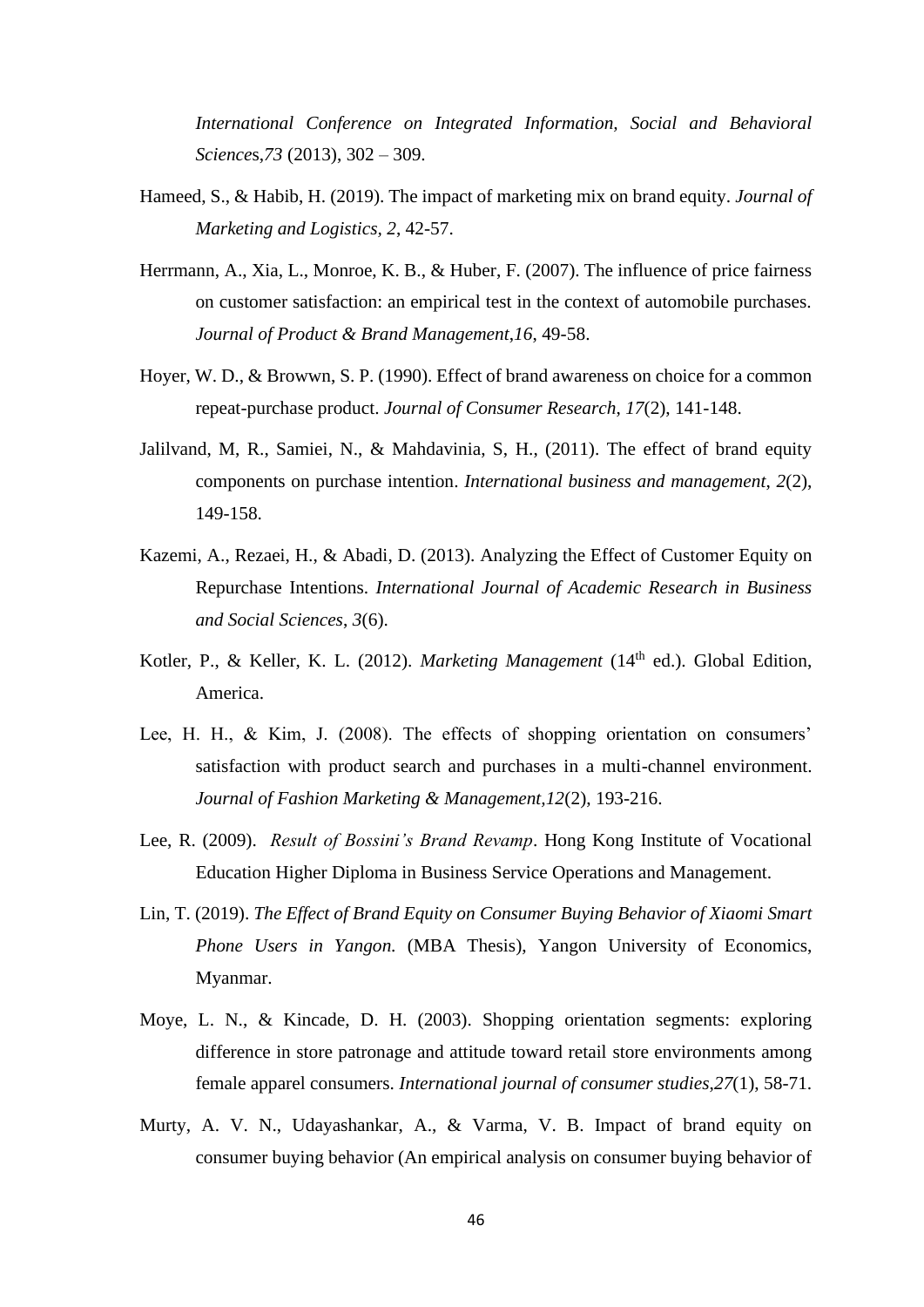selected car user in Vijayawada city). *Procedia - Social and Behavioral Sciences, 58*, 1395 – 1404.

- Oo, K. Y. (2018). *Effect of Marketing Mix Activities on Consumer Buying Behavior in Branded Women Wear Clothes in Yangon*. (MBA Thesis), Yangon University of Economics, Myanmar.
- Parasuraman, A., Zethaml, V., & Berry, L. (1985). A conceptual model of service quality and its implications for future research. *Journal of Marketing,49*, 41-50.
- Phyo, P. P. (2019). *The Effect of Brand Equity on Consumer Buying Behavior of Maybelline Product in Yangon*. (MBA Thesis), Yangon University of Economics, Myanmar.
- Pyae Ko, H. P. (2019). *The Effect of Brand Equity on Buying Behavior of SCG Cement in Yangon.* (MBA Thesis), Yangon University of Economics, Myanmar.
- Ranjbarian, K., Kabuli, M. R., Sanayaei, A., & Hadadyan, A.R. (2012). A analysis of the relationship between perceived value, perceived quality, customer satisfaction and repurchase intention in the chain stores of Tehran. *Journal of business management*, *4* (11), 45-56.
- Satvati, S. R., Rabie, M., & Karim Rasoli, K. (2016). Studying The Relationship Between Brand Equity and Consumer Behavior. *International Review*, 1-2.
- Thapa, A. (2011). Consumer switching behavior: a study of shampoo brands*. national monthly refereed journal of research in commerce & management*, *1*(9), 122-131.
- Tarek, F., & Sohani, A. (2020). *The impact of a pandemic on brand preference in purchasing decisions of food and hygiene products: a COVID-19 perspective*. (Master Thesis), International business and marketing.
- Zehir, C., ùahin, A., Kitapçı, F., & Özúahin, M. (2011). The Effects of Brand Communication and Service Quality in Building Brand *Arabian Journal of Business and Management Review, 6*(5), 67-78.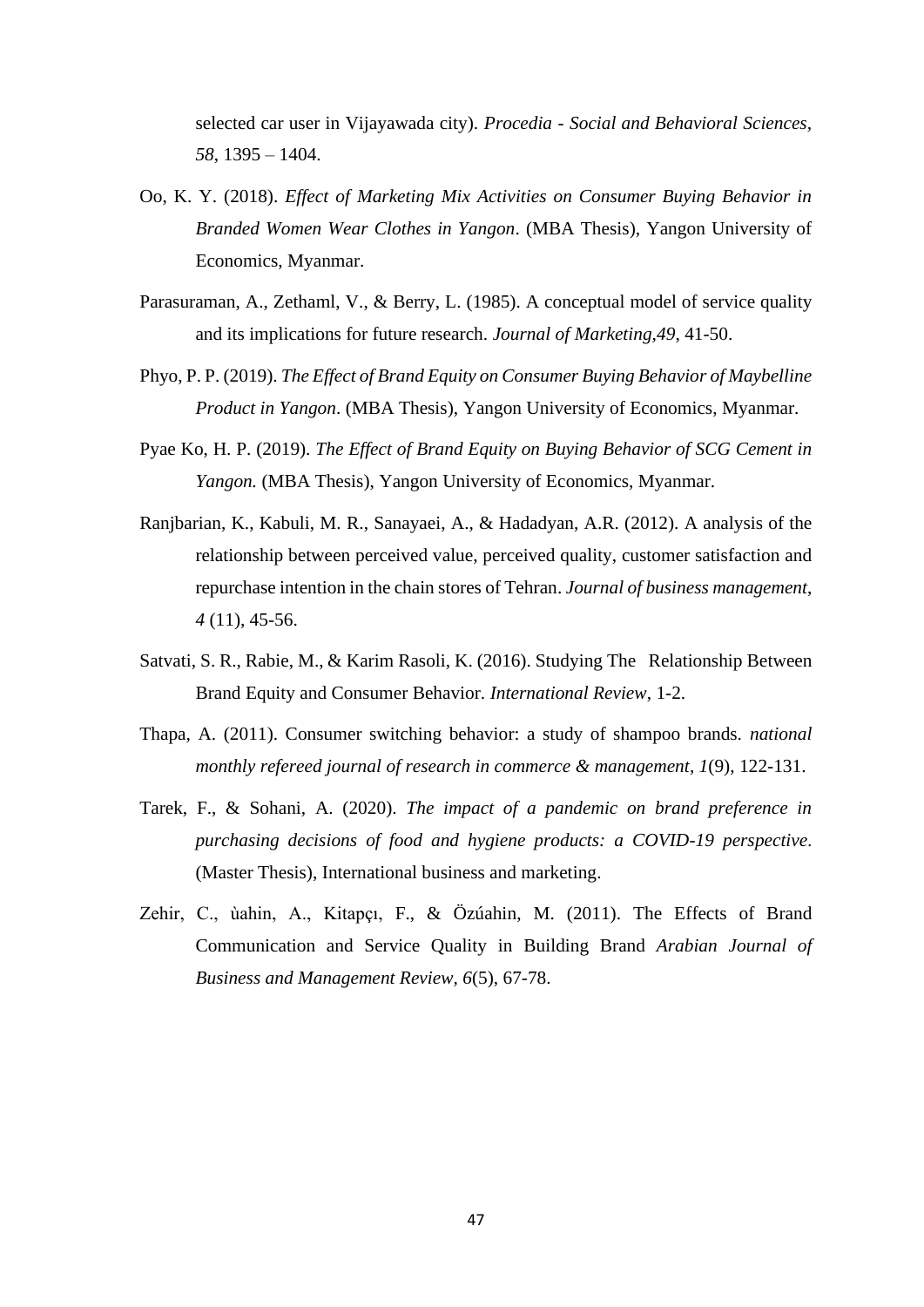## **APPENDIX - A QUESTIONNAIRE**

This questionnaire will be used to know more about brand equity activities of branded fashion (Bossini) and as a part of MBA thesis. Branded fashion products in this questionnaire means by those which are foreign brand in Myanmar.

|    | Section (A)                                                                                                             |
|----|-------------------------------------------------------------------------------------------------------------------------|
|    | Sociodemographic Profile                                                                                                |
| 1. | Gender<br>Male<br>Female                                                                                                |
| 2. | Age<br>21 to 30<br>31 to 40<br>Over <sub>40</sub><br>$\leq 20$                                                          |
| 3. | <b>Education Level</b><br><b>Under Graduate</b><br>Graduate<br>Post Graduate                                            |
| 4. | <b>Marital Status</b><br>Married<br>Single                                                                              |
| 5. | Occupation<br>Student<br>Own Business<br>Company Employee<br>Government Staff<br>Others                                 |
| 6. | <b>Monthly Income</b><br>$\leq$ 500,000Kyats<br>500,001 to 700,000Kyats<br>700,001to 900,000Kyats<br>Above 900,001Kyats |
| 7. | <b>Annual purchasing frequency:</b><br>1-2 times<br>3-4 times<br>5 times or above                                       |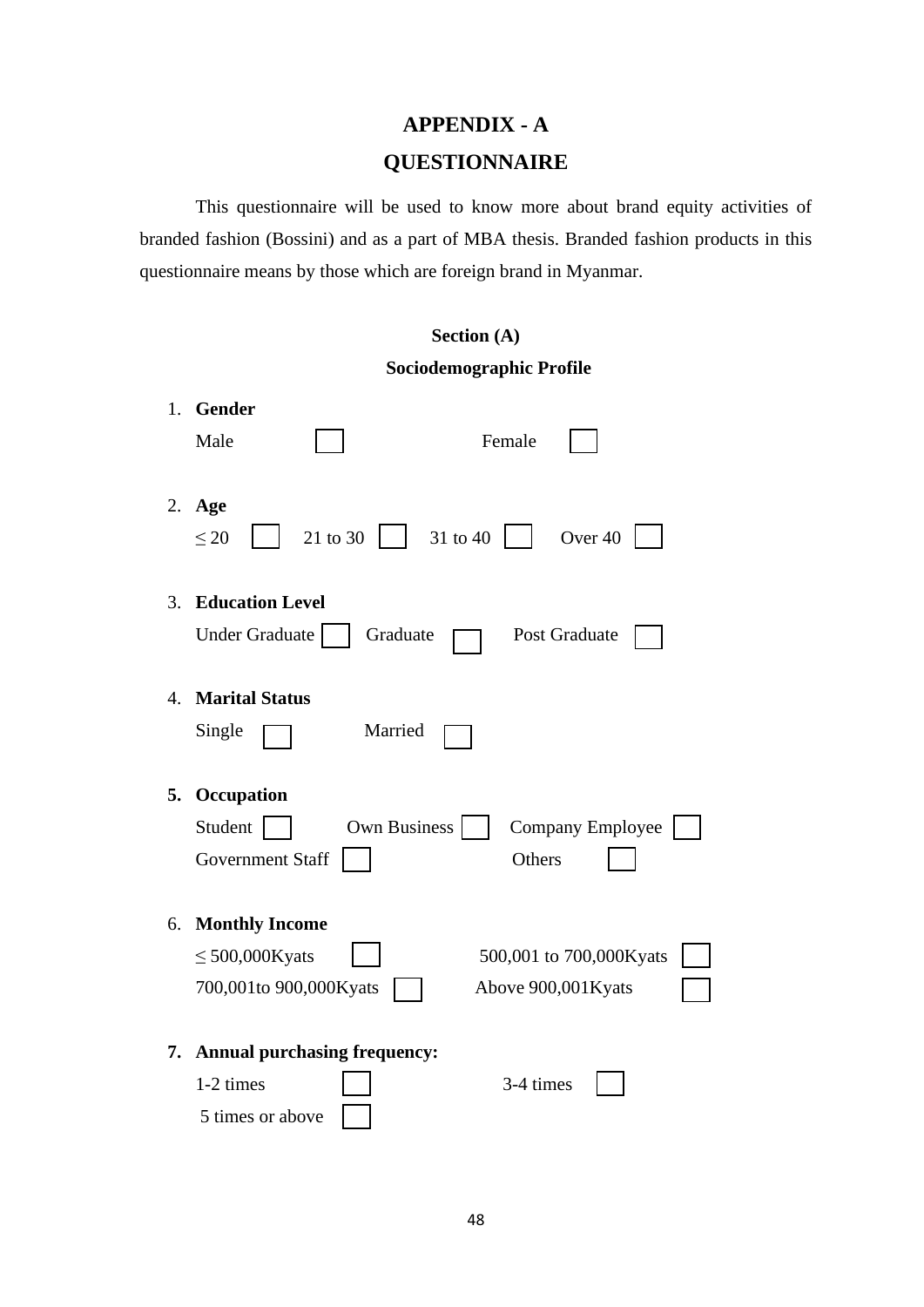## **8. What is your purpose of buying?**

| For present/gift           |  |
|----------------------------|--|
| For myself                 |  |
| To buy it for someone else |  |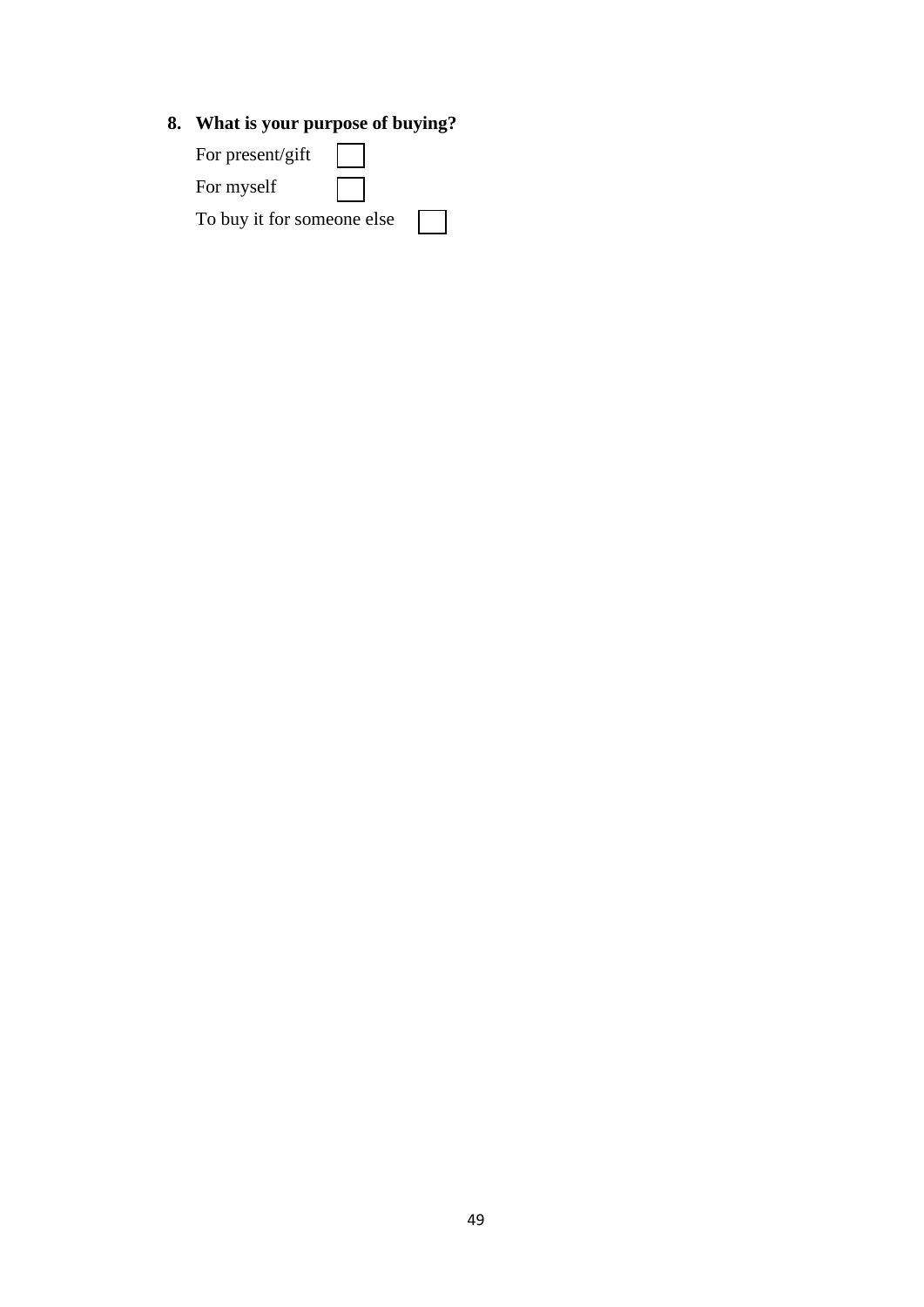## **Section (B)**

### **Marketing Practices of Bossini Fashion Products**

### **Please describe your perception on the relevant box. Please tick under the scale number according to your perceptions.**

Scales: 1- Strongly disagree, 2- Disagree,3- Neutral, 4- Agree, 5-Strongly agree

| No.            | <b>Influencing Factors</b>                            | <b>Strongly disagree</b> | Disagree | Neutral | Agree | Strongly agree |
|----------------|-------------------------------------------------------|--------------------------|----------|---------|-------|----------------|
|                | <b>Product Quality</b>                                |                          |          |         |       |                |
| $\mathbf{1}$   | This product performs as it is supposed to.           |                          |          |         |       |                |
| $\overline{2}$ | The brand name is visually attractive.                |                          |          |         |       |                |
| 3              | Bossini always provides innovative design.            |                          |          |         |       |                |
| 4              | Customers do not complain about the quality of the    |                          |          |         |       |                |
|                | Bossini fashion product.                              |                          |          |         |       |                |
| 5              | Package quality of this brand is good and secure.     |                          |          |         |       |                |
|                | <b>Service Quality</b>                                |                          |          |         |       |                |
| $\mathbf{1}$   | The sale representatives were polite when             |                          |          |         |       |                |
|                | answering your questions.                             |                          |          |         |       |                |
| $\overline{2}$ | The sale representatives are skillful and reliable to |                          |          |         |       |                |
|                | customers.                                            |                          |          |         |       |                |
| 3              | The sale representatives respond quickly to solve     |                          |          |         |       |                |
|                | your problem.                                         |                          |          |         |       |                |
| $\overline{4}$ | The sale representatives never made repeated          |                          |          |         |       |                |
|                | mistake.                                              |                          |          |         |       |                |
| 5              | The shops were pleasant and attractive.               |                          |          |         |       |                |
|                | <b>Customer Service</b>                               |                          |          |         |       |                |
| 1              | Bossini's customer services is quite satisfactory.    |                          |          |         |       |                |
|                |                                                       |                          |          |         |       |                |
| $\overline{2}$ | Bossini's service is free of risk.                    |                          |          |         |       |                |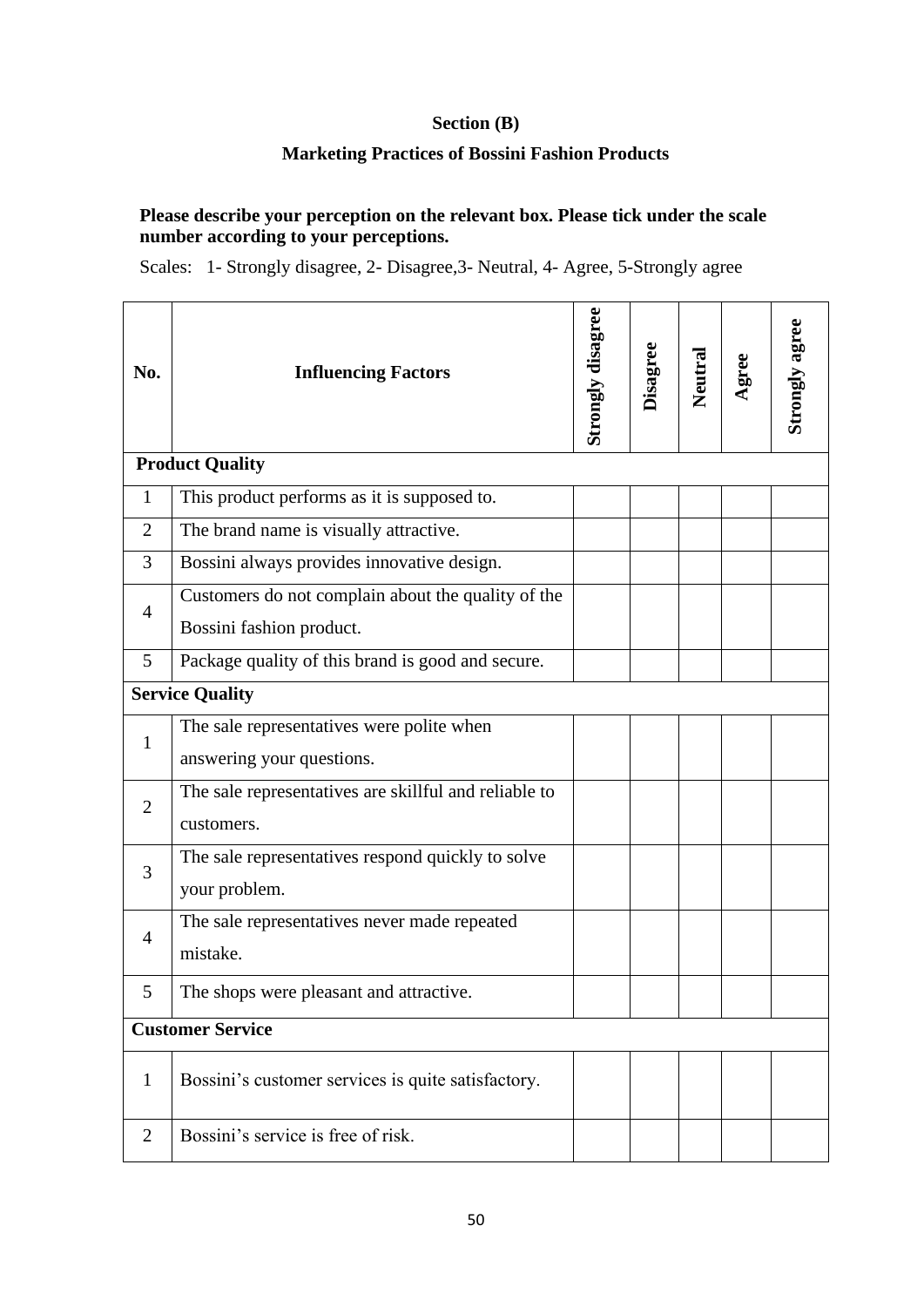| 3                           | Customer complaints are welcomed and resolved       |  |  |  |
|-----------------------------|-----------------------------------------------------|--|--|--|
|                             | quickly and positively.                             |  |  |  |
|                             | Bossini cares about human health and provides       |  |  |  |
| 4                           | ecofriendly products                                |  |  |  |
| 5                           | Bossini's services has been approachable (easy      |  |  |  |
|                             | access).                                            |  |  |  |
|                             | <b>Customer Value</b>                               |  |  |  |
| $\mathbf{1}$                | I believe Bossini fashion brand is a high-quality   |  |  |  |
|                             | product                                             |  |  |  |
| $\overline{2}$              | I prefer Bossini fashion product because it is the  |  |  |  |
|                             | best choice for me.                                 |  |  |  |
| 3                           | I would not switch to another brand even if I had a |  |  |  |
|                             | problem with Bossini fashion product.               |  |  |  |
| $\overline{4}$              | I would continue to do business with Bossini        |  |  |  |
|                             | fashion product if its price increased somewhat.    |  |  |  |
| 5                           | I would say Bossini fashion products are long       |  |  |  |
|                             | lasting in nature.                                  |  |  |  |
|                             | <b>Customer Communication</b>                       |  |  |  |
| $\mathbf{1}$                | People know the brand's products based on the       |  |  |  |
|                             | promotion strategies.                               |  |  |  |
| $\mathcal{D}_{\mathcal{A}}$ | Bossini applies sales promotion seasonally and      |  |  |  |
|                             |                                                     |  |  |  |
|                             | periodically.                                       |  |  |  |
| 3                           | I know Bossini properly for their advertisement.    |  |  |  |
|                             | Bossini applies personal selling to promote their   |  |  |  |
| $\overline{4}$              | brand                                               |  |  |  |
|                             | Bossini's reputation is well-known by its corporate |  |  |  |
| 5                           | social responsibility activities.                   |  |  |  |
|                             | <b>Distributor Image</b>                            |  |  |  |
| $\mathbf{1}$                | Symbol of the brand at the shop is attractive.      |  |  |  |
| $\overline{2}$              | The shops are outstanding and giving a good         |  |  |  |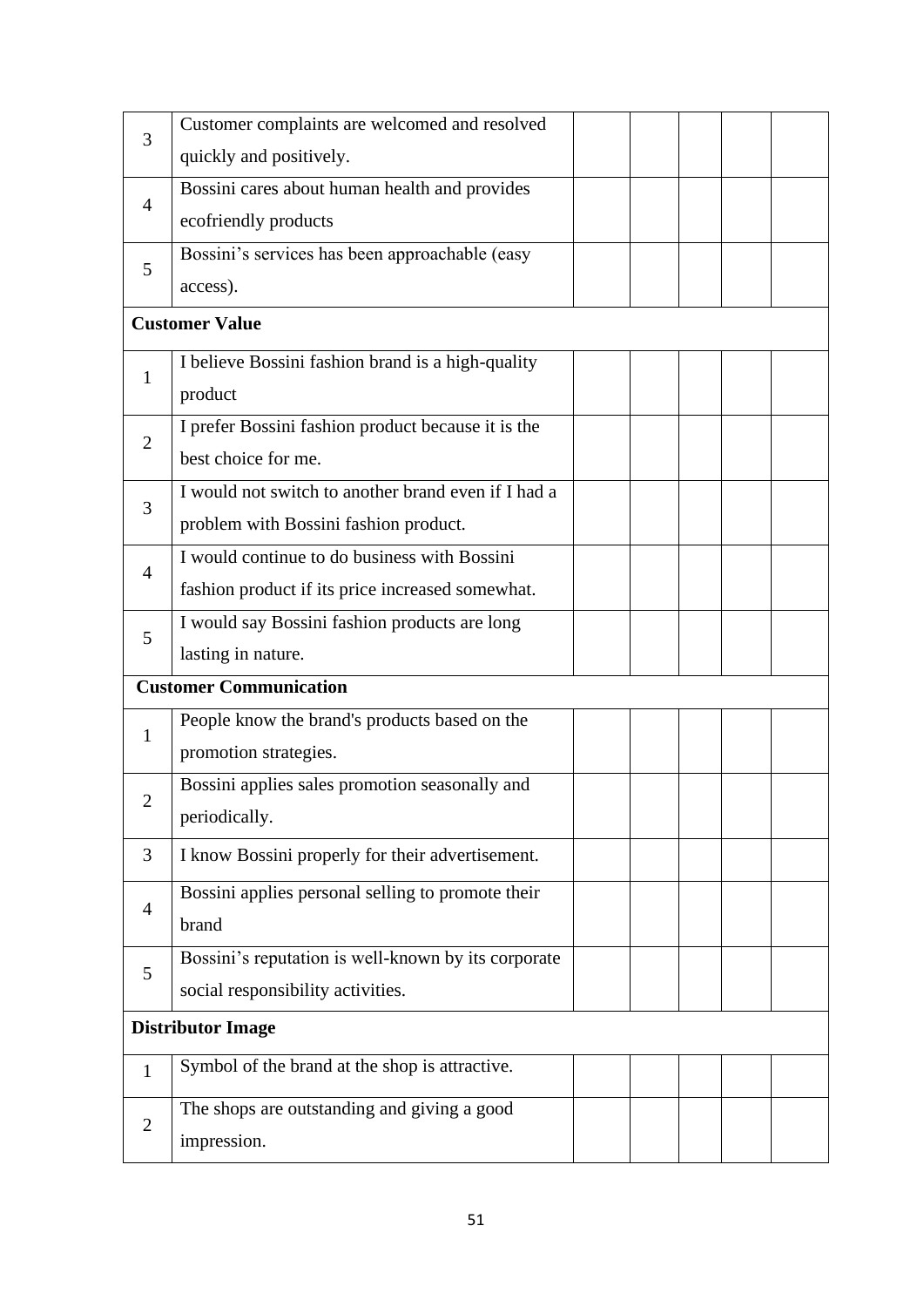|   | I am confident to the value of this brand at the shop                 |  |  |  |
|---|-----------------------------------------------------------------------|--|--|--|
| 4 | The shops' attributes have good quality of the shop<br>in the market. |  |  |  |
|   | I like to repurchase this brand at the shop.                          |  |  |  |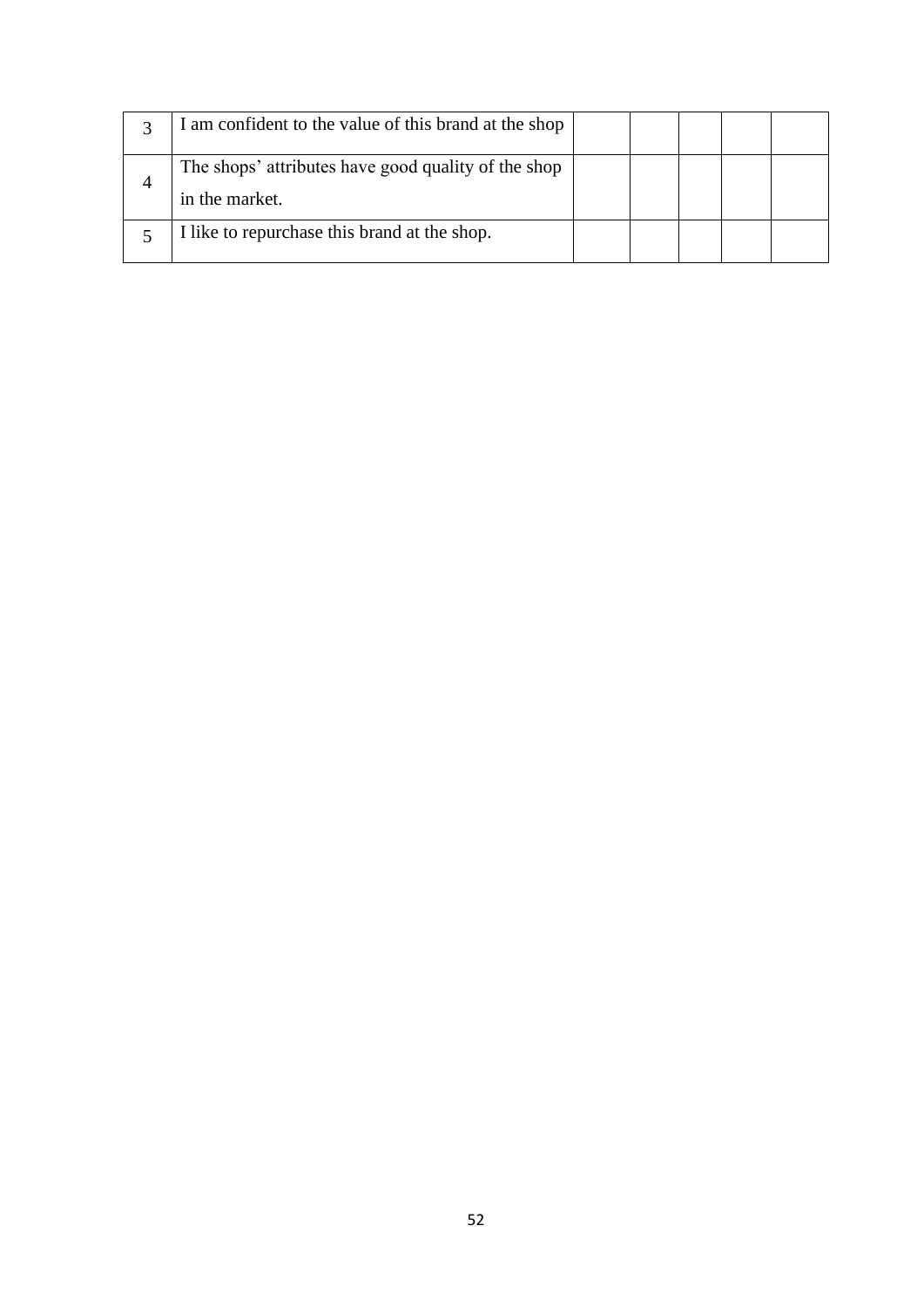## **Section (C)**

### **Brand Equity of Bossini Fashion Products**

### **Please describe your perception on the relevant box. Please tick under the scale number according to your perceptions.**

Scales: 1- Strongly disagree, 2- Disagree,3- Neutral, 4- Agree, 5-Strongly agree

| No.            | <b>Brand Equity</b>                               | Strongly disagree | <b>Disagree</b> | Neutral | Agree | Strongly agree |
|----------------|---------------------------------------------------|-------------------|-----------------|---------|-------|----------------|
|                | <b>Brand Awareness</b>                            |                   |                 |         |       |                |
| $\mathbf{1}$   | I would only buy Bossini fashion product that is  |                   |                 |         |       |                |
|                | well known to me.                                 |                   |                 |         |       |                |
| $\overline{2}$ | I can recognize this Bossini fashion brand among  |                   |                 |         |       |                |
|                | other competing brands.                           |                   |                 |         |       |                |
|                | This Bossini fashion brand comes up first in my   |                   |                 |         |       |                |
| 3              | mind when I need to make a purchase intention on  |                   |                 |         |       |                |
|                | the product.                                      |                   |                 |         |       |                |
| $\overline{4}$ | I buy Bossini fashion product that I can quickly  |                   |                 |         |       |                |
|                | recognize among competing brands.                 |                   |                 |         |       |                |
| 5              | I could quickly recall the symbol/logo of Bossini |                   |                 |         |       |                |
|                | brand.                                            |                   |                 |         |       |                |
|                | <b>Brand Associations</b>                         |                   |                 |         |       |                |
| 1              | Bossini fashion brand is associated with my       |                   |                 |         |       |                |
|                | personal comfort and usage style.                 |                   |                 |         |       |                |
|                | I would only consider buying Bossini fashion      |                   |                 |         |       |                |
| $\overline{2}$ | product for a                                     |                   |                 |         |       |                |
|                | credible brand.                                   |                   |                 |         |       |                |
| 3              | Bossini fashion brand has unique brand image.     |                   |                 |         |       |                |
| $\overline{4}$ | I get much more than my money's worth for         |                   |                 |         |       |                |
|                | appealing                                         |                   |                 |         |       |                |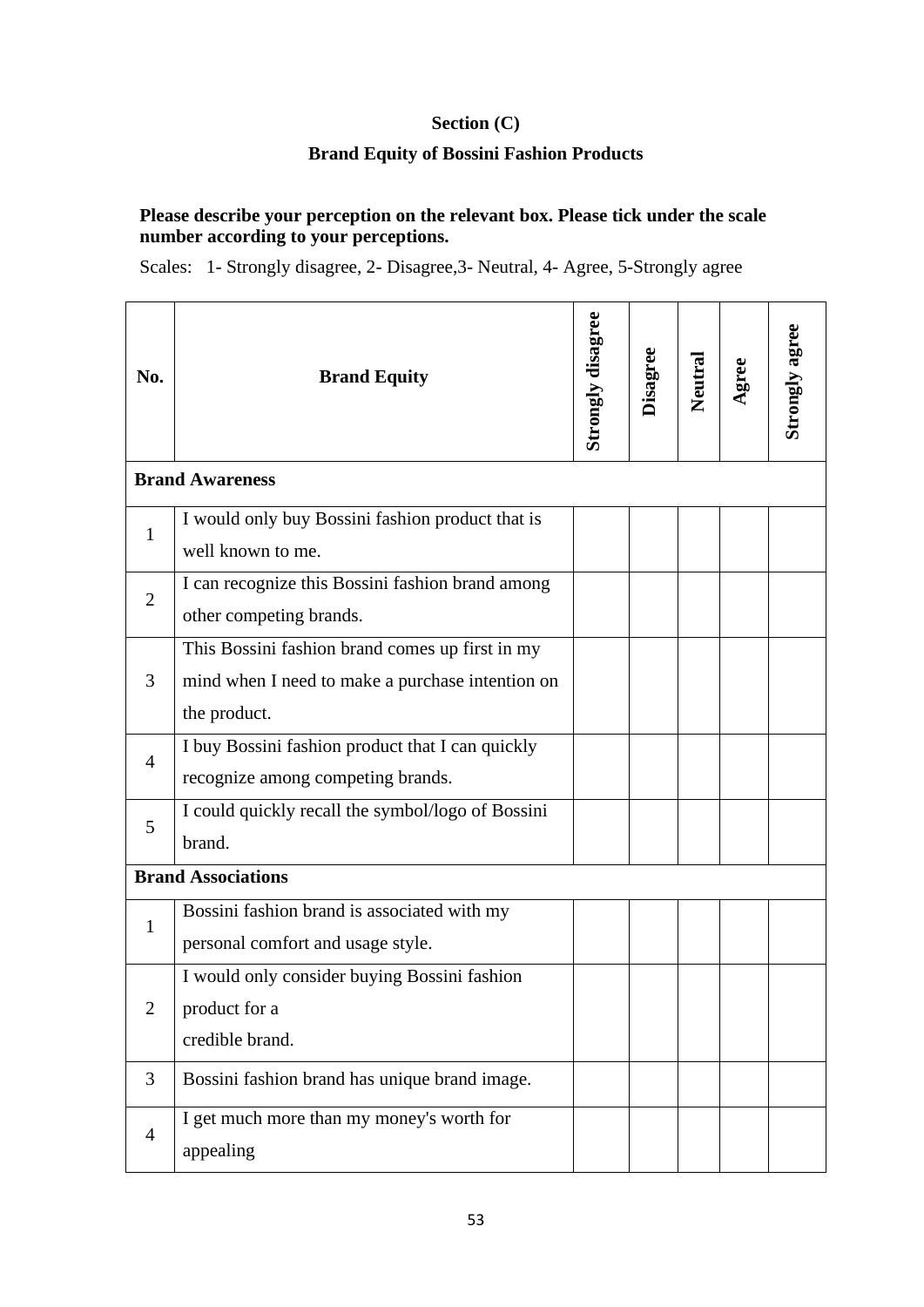|                | and favorable brand.                                  |  |  |  |
|----------------|-------------------------------------------------------|--|--|--|
|                | I believe the company and people who stand            |  |  |  |
| 5              | behind the brand do not take advantage of             |  |  |  |
|                | consumers.                                            |  |  |  |
| 6              | I am more likely to buy Bossini brand that I would    |  |  |  |
|                | be proud of associating with.                         |  |  |  |
|                | <b>Perceived Quality</b>                              |  |  |  |
| 1              | I would only consider buying Bossini fashion          |  |  |  |
|                | product with excellent performance.                   |  |  |  |
|                | This Bossini fashion brand is better as compared      |  |  |  |
| $\overline{2}$ | to other brand(s) of the product in terms of the      |  |  |  |
|                | color/design/size.                                    |  |  |  |
| 3              | The perceived quality of the Bossini brand $I$ use    |  |  |  |
|                | very high.                                            |  |  |  |
| $\overline{4}$ | I believe Bossini fashion ingredients are very        |  |  |  |
|                | reliable.                                             |  |  |  |
|                | I tend to buy Bossini brand that is known to have a   |  |  |  |
| 5              | brand image of being among the best quality with      |  |  |  |
|                | fair price in the sector.                             |  |  |  |
|                | <b>Brand Loyalty</b>                                  |  |  |  |
| 1              | Bossini is a brand which I would enjoy.               |  |  |  |
| $\overline{2}$ | I would recommend Bossini fashion brand to my         |  |  |  |
|                | family and my friends.                                |  |  |  |
| 3              | If the Bossini brand is not available in the store, I |  |  |  |
|                | would not buy other brands.                           |  |  |  |
| $\overline{4}$ | I trust Bossini brand.                                |  |  |  |
| 5              | I feel relaxed using this brand.                      |  |  |  |
| 6              | I am willing to pay a higher price to Bossini         |  |  |  |
|                | fashion brand if the price increased.                 |  |  |  |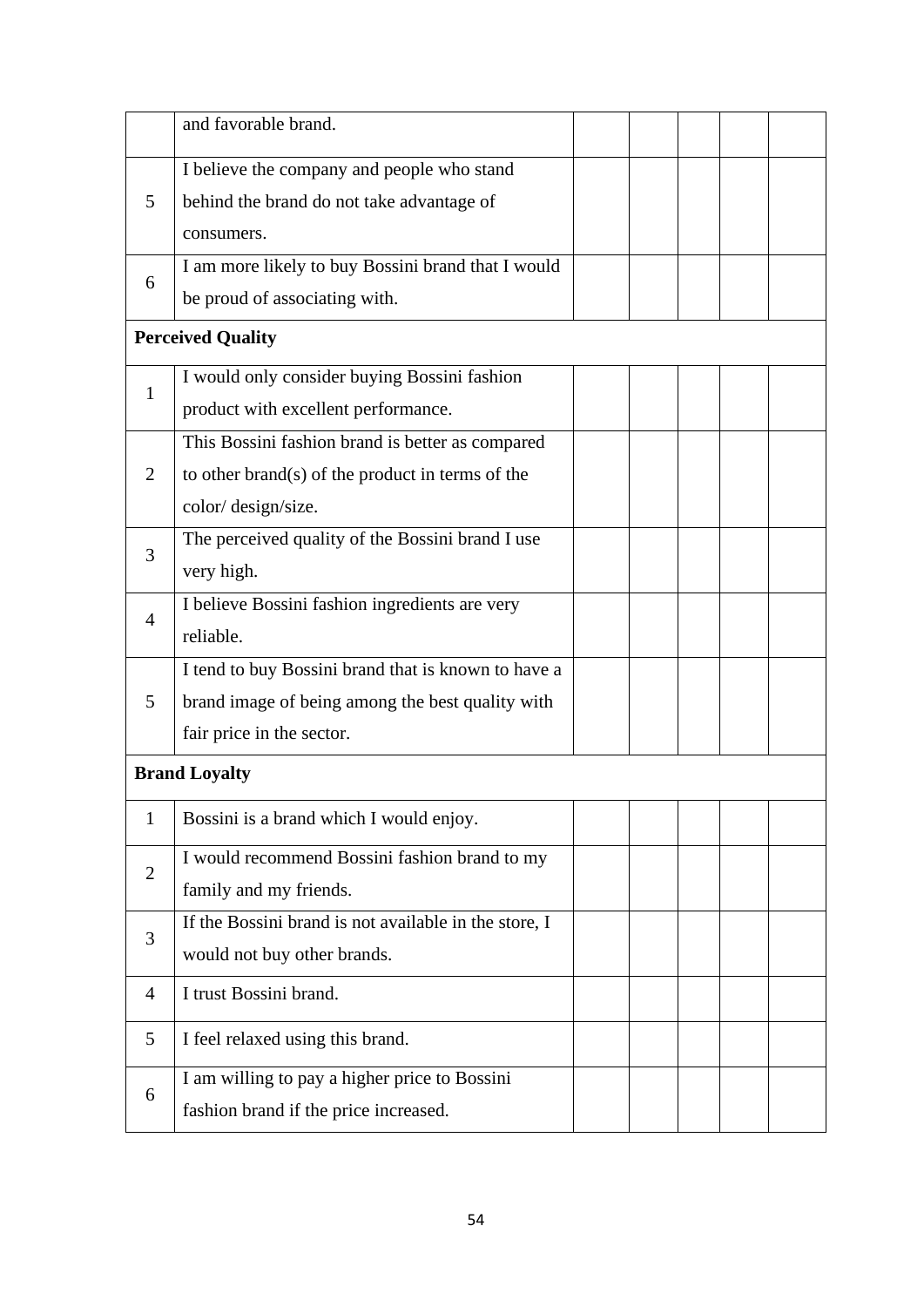## **Section (D)**

## **Brand Equity of Bossini Fashion Products**

### **Please describe your perception on the relevant box. Please tick under the scale number according to your perceptions.**

Scales: 1- Strongly disagree, 2- Disagree,3- Neutral, 4- Agree, 5-Strongly agree

|   | <b>Consumer Buying Behavior</b>                    |  |  |  |
|---|----------------------------------------------------|--|--|--|
|   | I usually buy Bossini fashion product that exactly |  |  |  |
|   | fulfills good quality.                             |  |  |  |
| 2 | My brand of choice for Bossini fashion product on  |  |  |  |
|   | me to try the next purchase.                       |  |  |  |
| 3 | I am willing to pay an extra price for this brand. |  |  |  |
| 4 | I always choose Bossini fashion product among      |  |  |  |
|   | other product.                                     |  |  |  |
| 5 | I would be willing to recommend Bossini fashion    |  |  |  |
|   | product to others from my brand of choice.         |  |  |  |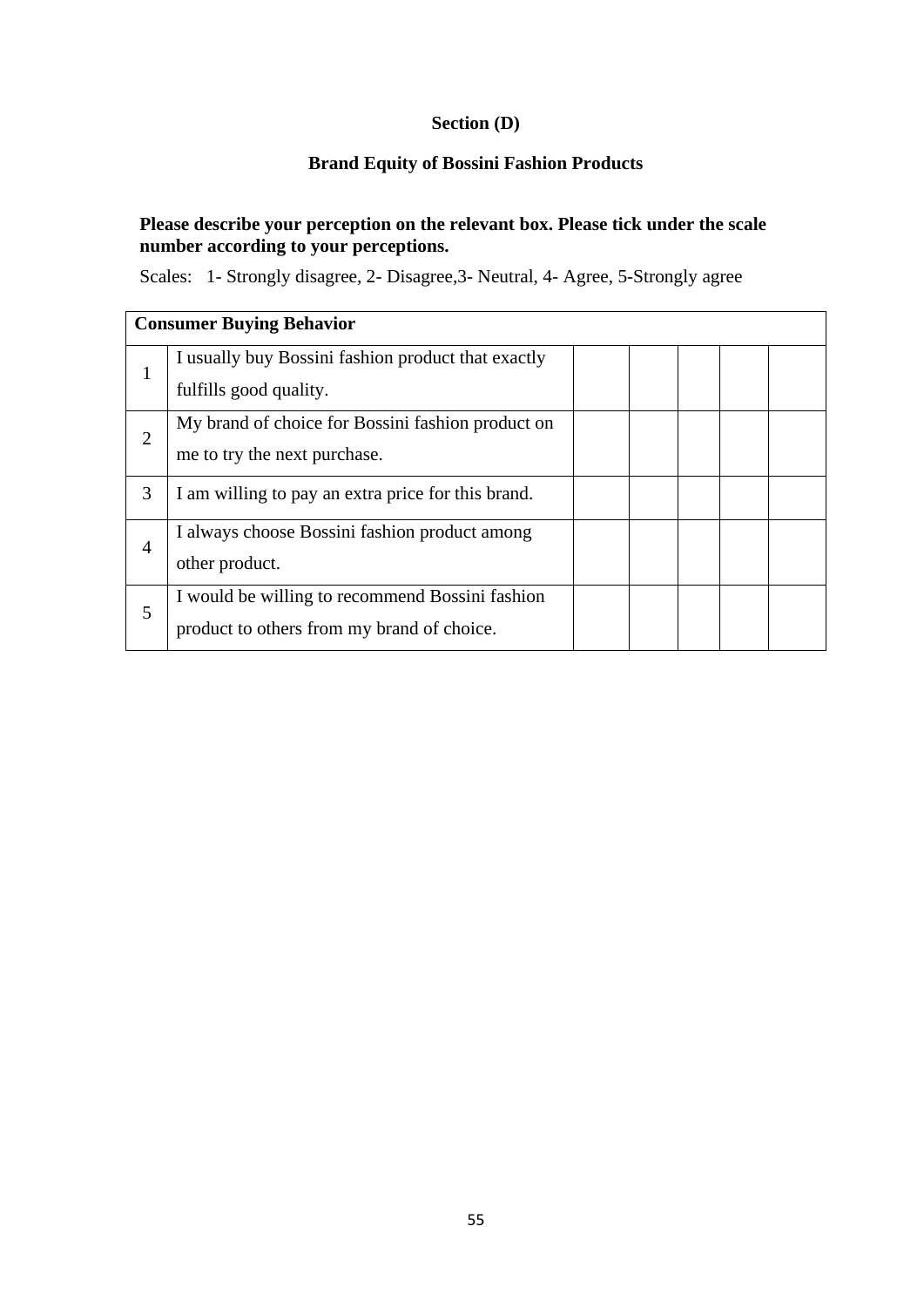## **APPENDIX – B**

## **STASTISTICAL OUTPUT**

### **Regression Analysis Result on Influencing Marketing Factors on Brand Equity**

**Model Summary<sup>b</sup>**

|         |                     |                 |      | Adjusted R Std. Error of Durbin- |               |
|---------|---------------------|-----------------|------|----------------------------------|---------------|
| Model R |                     | R Square Square |      | the Estimate                     | <b>Watson</b> |
|         | $.745$ <sup>a</sup> | .555            | .536 | .66007                           | 1.784         |

a. Predictors: (Constant), Mean SQ, Mean CC, Mean PQ, Mean CV, Mean

CS

b. Dependent Variable: Mean BE

#### **ANOVA<sup>a</sup>**

| Model |            | of<br>Sum<br>Squares | df  | Mean Square F |        | Sig.              |
|-------|------------|----------------------|-----|---------------|--------|-------------------|
|       | Regression | 77.660               | 6   | 12.943        | 29.708 | .000 <sup>b</sup> |
|       | Residual   | 62.303               | 143 | .436          |        |                   |
|       | Total      | 139.963              | 149 |               |        |                   |

a. Dependent Variable: Mean BE

b. Predictors: (Constant), Mean BI, Mean SQ, Mean CC, Mean PQ, Mean CV, Mean CS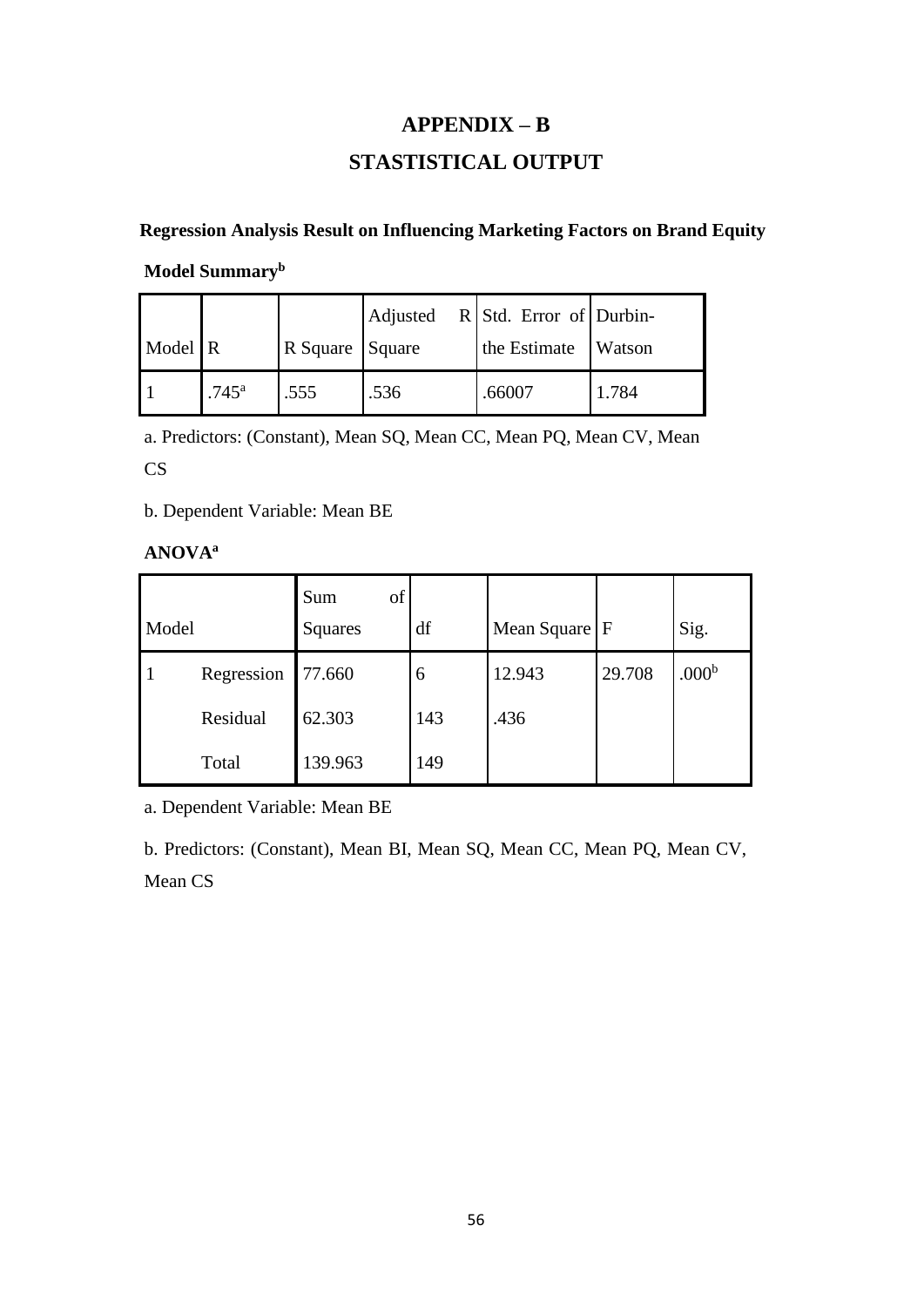## **Coefficients<sup>a</sup>**

|              |            | Unstandardized<br>Coefficients |               | Standardized<br>Coefficients |         |      | Interval for B | 95.0% Confidence | Collinearity<br><b>Statistics</b> |            |
|--------------|------------|--------------------------------|---------------|------------------------------|---------|------|----------------|------------------|-----------------------------------|------------|
|              | Model      | B                              | Std.<br>Error | <b>Beta</b>                  | t       | Sig. | Lower<br>Bound | Upper<br>Bound   | Toleran<br>ce                     | <b>VIF</b> |
| $\mathbf{1}$ | (Constant) | .527                           | .191          |                              | 2.757   | .007 | .149           | .905             |                                   |            |
|              | Mean PQ    | .270                           | .068          | .319                         | 3.991   | .000 | .136           | .404             | .487                              | 2.054      |
|              | Mean SQ    | .027                           | .073          | .033                         | .369    | .713 | $-.118$        | .172             | .400                              | 2.501      |
|              | Mean CS    | $-.066$                        | .082          | $-.074$                      | $-.806$ | .422 | $-.229$        | .096             | .368                              | 2.716      |
|              | Mean CV    | .206                           | .079          | .223                         | 2.611   | .010 | .050           | .363             | .426                              | 2.348      |
|              | Mean CC    | .183                           | .066          | .222                         | 2.782   | .006 | .053           | .313             | .491                              | 2.039      |
|              | Mean DI    | .172                           | .073          | .190                         | 2.351   | .020 | .027           | .316             | .476                              | 2.099      |

a. Dependent Variable: Mean BE

## **Model Summary<sup>b</sup>**

|                      |                   |                 |      | Adjusted R Std. Error of Durbin- |        |
|----------------------|-------------------|-----------------|------|----------------------------------|--------|
| Model $\overline{R}$ |                   | R Square Square |      | the Estimate                     | Watson |
|                      | .836 <sup>a</sup> | .699            | .691 | .64309                           | 1.670  |

a. Predictors: (Constant), Mean BL, Mean BAW, Mean PQU, Mean BAS

b. Dependent Variable: Mean BB

## **ANOVA<sup>a</sup>**

| Model |            | of<br>Sum<br>Squares | df  | Mean Square F |        | Sig.              |
|-------|------------|----------------------|-----|---------------|--------|-------------------|
|       | Regression | 139.207              | 4   | 34.802        | 84.152 | .000 <sup>b</sup> |
|       | Residual   | 59.966               | 145 | .414          |        |                   |
|       | Total      | 199.173              | 149 |               |        |                   |

a. Dependent Variable: Mean BB